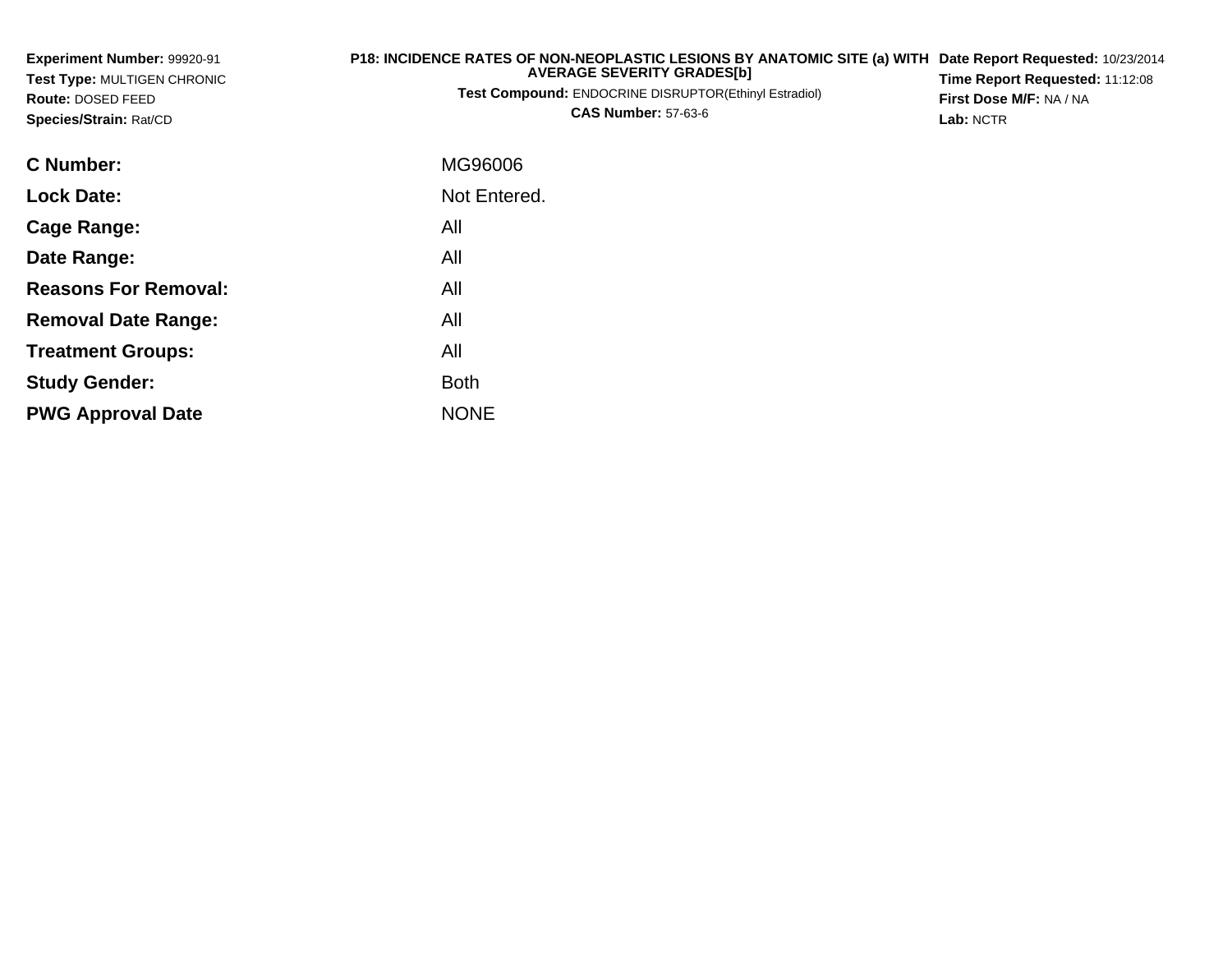**Test Type:** MULTIGEN CHRONIC

**Route:** DOSED FEED**Species/Strain:** Rat/CD

#### **P18: INCIDENCE RATES OF NON-NEOPLASTIC LESIONS BY ANATOMIC SITE (a) WITH AVERAGE SEVERITY GRADES[b] Date Report Requested:** 10/23/2014

**Test Compound:** ENDOCRINE DISRUPTOR(Ethinyl Estradiol)**CAS Number:** 57-63-6

**Time Report Requested:** 11:12:08**First Dose M/F:** NA / NA**Lab:** NCTR

| <b>CD Rat MALE</b>                      | <b>F0 CONTROL</b> | <b>F0 2.0 PPB</b> | <b>F0 10 PPB</b> | <b>F0 50 PPB</b> | <b>F1 CONTROL</b> | F1 2.0 PPB |
|-----------------------------------------|-------------------|-------------------|------------------|------------------|-------------------|------------|
| <b>Disposition Summary</b>              |                   |                   |                  |                  |                   |            |
| <b>Animals Initially In Study</b>       | 25                | 25                | 25               | 26               | 25                | 25         |
| <b>Early Deaths</b>                     |                   |                   |                  |                  |                   |            |
| <b>Natural Death</b>                    | $\mathbf{1}$      |                   |                  | $\mathbf{1}$     |                   |            |
| <b>Survivors</b>                        |                   |                   |                  |                  |                   |            |
| <b>Moribund Sacrifice</b>               |                   |                   |                  |                  |                   |            |
| <b>Terminal Sacrifice</b>               | 24                | 25                | 25               | 25               | 25                | 25         |
| <b>Animals Examined Microscopically</b> | 25                | 25                | 25               | 26               | 25                | 25         |
| <b>ALIMENTARY SYSTEM</b>                |                   |                   |                  |                  |                   |            |
| Esophagus                               | (1)               | (0)               | (0)              | (1)              | (0)               | (0)        |
| Intestine Small, Ileum                  | (0)               | (0)               | (0)              | (0)              | (0)               | (0)        |
| Hyperplasia, Lymphoid                   |                   |                   |                  |                  |                   |            |
| Liver                                   | (24)              | (1)               | (2)              | (25)             | (25)              | (1)        |
| <b>Basophilic Focus</b>                 |                   |                   |                  |                  |                   |            |
| Bile Duct, Hyperplasia                  |                   |                   |                  |                  |                   |            |
| Cyst                                    |                   |                   |                  |                  |                   |            |
| Developmental Malformation              |                   | 1                 |                  |                  |                   |            |
| Erythrophagocytosis                     |                   |                   |                  |                  |                   |            |
| Hematopoietic Cell Proliferation        |                   |                   |                  |                  |                   |            |
| Hepatocyte, Degeneration                |                   |                   |                  |                  |                   |            |
| Hepatocyte, Necrosis                    |                   |                   |                  |                  |                   |            |
| Hepatocyte, Vacuolization Cytoplasmic   |                   |                   |                  |                  |                   |            |
| Hepatodiaphragmatic Nodule              | 1                 |                   | $\overline{c}$   |                  |                   | 1          |
| Infiltration Cellular, Lymphocyte       | 6[1.0]            |                   |                  | 8[1.0]           | 5[1.0]            |            |
| Inflammation, Chronic Active            | 3[1.0]            |                   |                  | 4[1.0]           | 6[1.0]            |            |
| Vacuolization Cytoplasmic               |                   |                   |                  |                  |                   |            |
| Mesentery                               | (0)               | (0)               | (0)              | (0)              | (1)               | (0)        |
| Fat, Necrosis                           |                   |                   |                  |                  | 1[4.0]            |            |

a - Number of animals examined microscopically at site and number of animals with lesion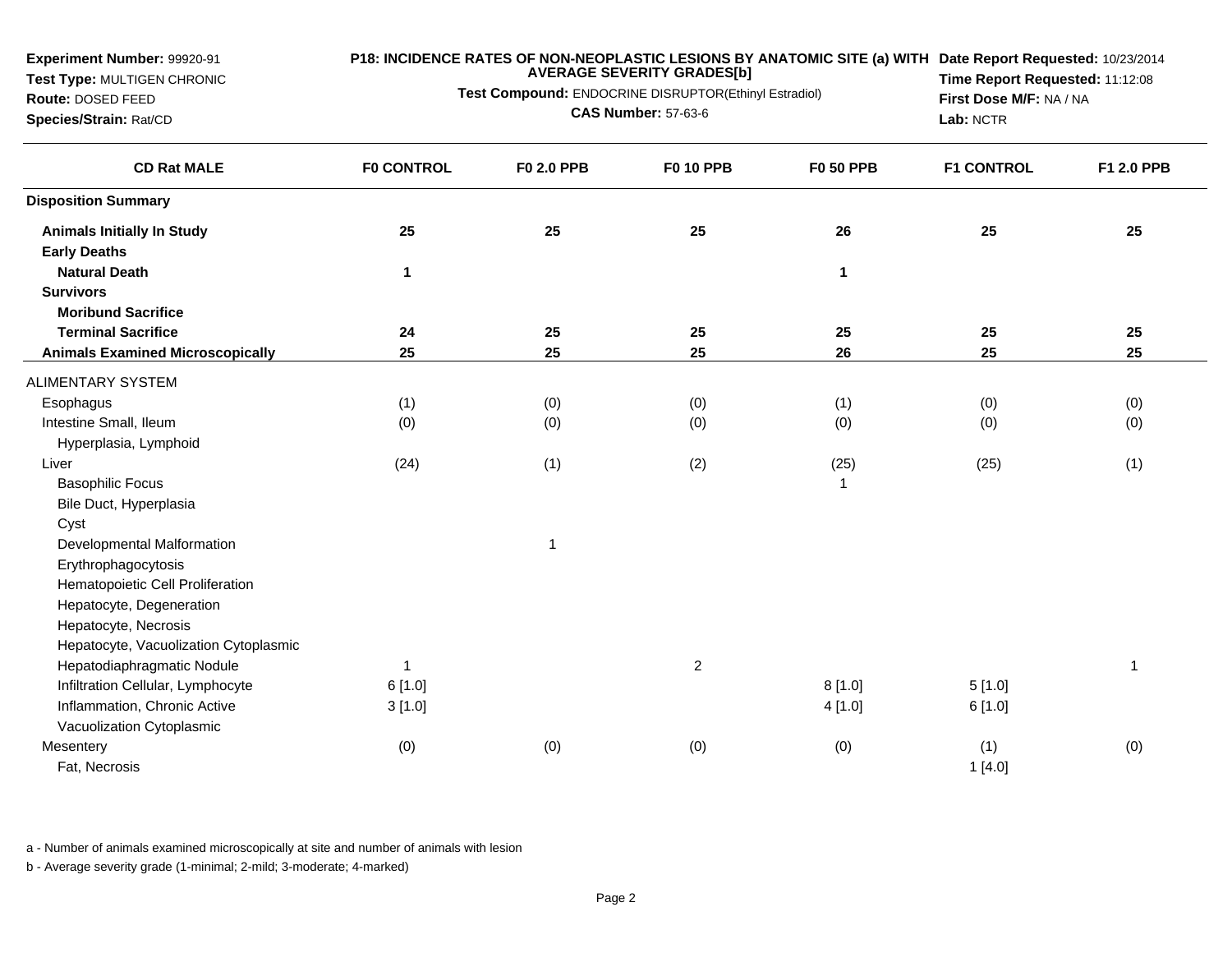**Test Type:** MULTIGEN CHRONIC

# **P18: INCIDENCE RATES OF NON-NEOPLASTIC LESIONS BY ANATOMIC SITE (a) WITH AVERAGE SEVERITY GRADES[b] Date Report Requested:** 10/23/2014

**Test Compound:** ENDOCRINE DISRUPTOR(Ethinyl Estradiol)

**Route:** DOSED FEED**Species/Strain:** Rat/CD

**CAS Number:** 57-63-6

**Time Report Requested:** 11:12:08**First Dose M/F:** NA / NA**Lab:** NCTR

| <b>CD Rat MALE</b>                       | <b>FO CONTROL</b> | <b>F0 2.0 PPB</b> | <b>F0 10 PPB</b> | <b>F0 50 PPB</b> | <b>F1 CONTROL</b> | F1 2.0 PPB |
|------------------------------------------|-------------------|-------------------|------------------|------------------|-------------------|------------|
| Inflammation, Granulomatous              |                   |                   |                  |                  |                   |            |
| Oral Mucosa                              | (0)               | (0)               | (0)              | (0)              | (0)               | (0)        |
| Abscess                                  |                   |                   |                  |                  |                   |            |
| Pancreas                                 | (1)               | (0)               | (0)              | (0)              | (0)               | (0)        |
| Acinar Cell, Degeneration                |                   |                   |                  |                  |                   |            |
| Acinus, Degeneration                     | 1[1.0]            |                   |                  |                  |                   |            |
| Infiltration Cellular, Lymphocyte        |                   |                   |                  |                  |                   |            |
| CARDIOVASCULAR SYSTEM                    |                   |                   |                  |                  |                   |            |
| <b>Blood Vessel</b>                      | (1)               | (0)               | (0)              | (1)              | (0)               | (0)        |
| Heart                                    | (1)               | (0)               | (0)              | (1)              | (0)               | (0)        |
| Cardiomyopathy                           |                   |                   |                  |                  |                   |            |
| <b>ENDOCRINE SYSTEM</b>                  |                   |                   |                  |                  |                   |            |
| <b>Adrenal Cortex</b>                    | (24)              | (0)               | (0)              | (26)             | (25)              | (0)        |
| <b>Accessory Adrenal Cortical Nodule</b> |                   |                   |                  |                  |                   |            |
| Vacuolization Cytoplasmic                | 1[1.0]            |                   |                  |                  | 3[1.0]            |            |
| <b>Adrenal Medulla</b>                   | (23)              | (0)               | (0)              | (26)             | (25)              | (0)        |
| <b>Pituitary Gland</b>                   | (24)              | (0)               | (0)              | (25)             | (24)              | (0)        |
| Pars Distalis, Cyst                      |                   |                   |                  | 2                |                   |            |
| Pars Distalis, Cyst, Multiple            |                   |                   |                  |                  |                   |            |
| Pars Distalis, Hypertrophy               |                   |                   |                  |                  |                   |            |
| <b>Thyroid Gland</b>                     | (24)              | (0)               | (0)              | (25)             | (25)              | (0)        |
| Cyst, Squamous                           | $\overline{4}$    |                   |                  | 3                | 2                 |            |
| Cyst, Squamous, Multiple                 |                   |                   |                  | $\overline{1}$   |                   |            |
| Ectopic Thymus                           |                   |                   |                  |                  |                   |            |
| Infiltration Cellular, Lymphocyte        |                   |                   |                  |                  |                   |            |

GENERAL BODY SYSTEM

None

a - Number of animals examined microscopically at site and number of animals with lesion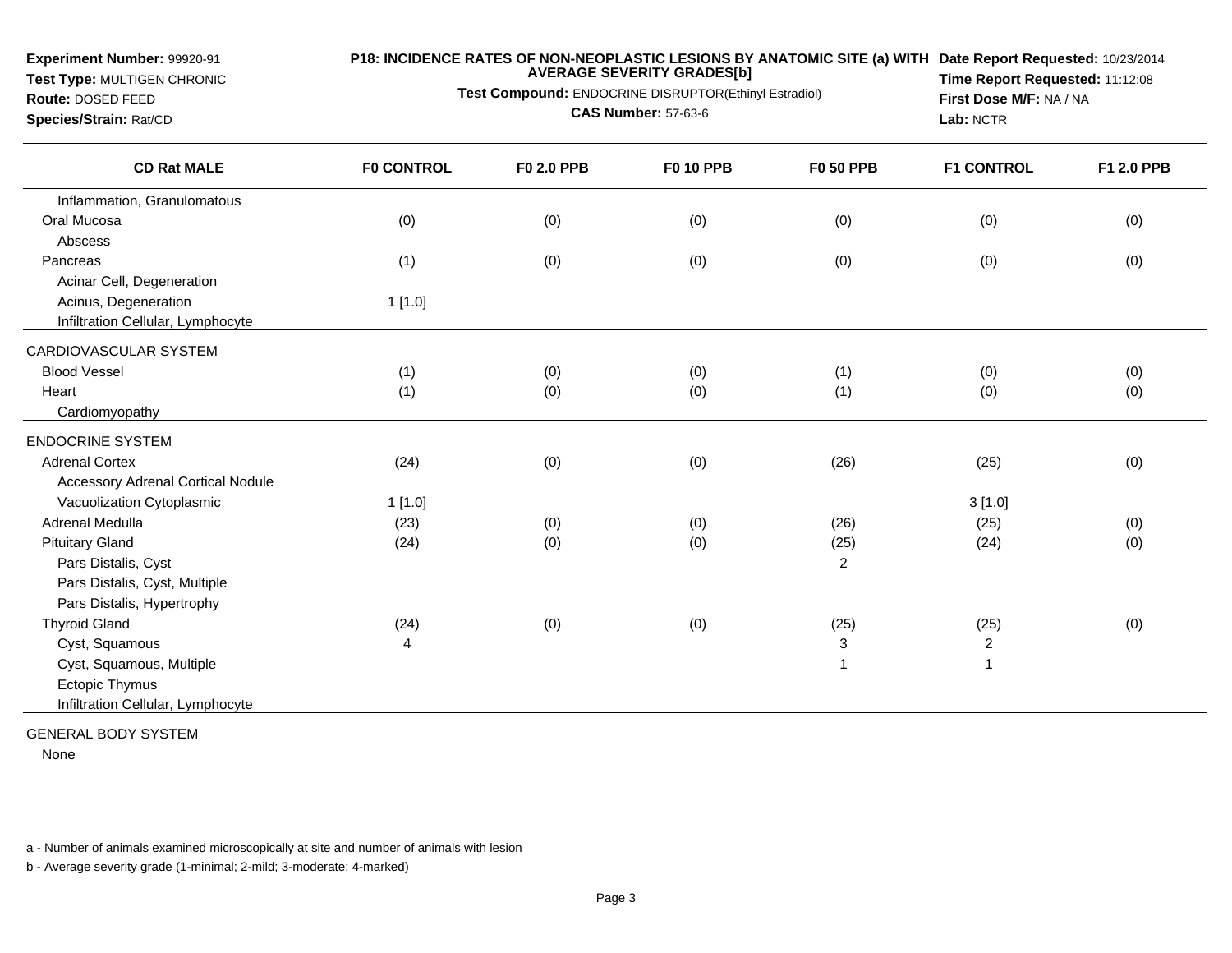**Test Type:** MULTIGEN CHRONIC

## **P18: INCIDENCE RATES OF NON-NEOPLASTIC LESIONS BY ANATOMIC SITE (a) WITH AVERAGE SEVERITY GRADES[b] Date Report Requested:** 10/23/2014

**Test Compound:** ENDOCRINE DISRUPTOR(Ethinyl Estradiol)

**Route:** DOSED FEED**Species/Strain:** Rat/CD

**CAS Number:** 57-63-6

**Time Report Requested:** 11:12:08**First Dose M/F:** NA / NA**Lab:** NCTR

| <b>CD Rat MALE</b>                    | <b>F0 CONTROL</b> | F0 2.0 PPB     | <b>F0 10 PPB</b> | <b>F0 50 PPB</b> | <b>F1 CONTROL</b> | F1 2.0 PPB   |
|---------------------------------------|-------------------|----------------|------------------|------------------|-------------------|--------------|
| <b>GENITAL SYSTEM</b>                 |                   |                |                  |                  |                   |              |
| <b>Coagulating Gland</b>              | (24)              | (25)           | (25)             | (24)             | (25)              | (24)         |
| Bilateral, Developmental Malformation | 3                 | $\overline{1}$ |                  |                  | $\overline{c}$    |              |
| Developmental Malformation            | $\overline{7}$    | $\overline{7}$ | 8                | 8                | $\overline{4}$    | $\mathbf{3}$ |
| Hypoplasia                            |                   |                |                  |                  |                   |              |
| Epididymis                            | (25)              | (25)           | (25)             | (26)             | (25)              | (25)         |
| Atrophy                               | 1[4.0]            |                |                  |                  |                   | 3[3.0]       |
| Epithelium, Degeneration              |                   |                |                  |                  |                   |              |
| Hypoplasia                            |                   |                |                  |                  |                   |              |
| Hypospermia                           | 1[4.0]            |                |                  |                  |                   | 3[4.0]       |
| Infiltration Cellular, Lymphocyte     | 2[1.0]            | 3[1.0]         |                  | 1[1.0]           | 2[1.0]            | 2[1.0]       |
| <b>Preputial Gland</b>                | (0)               | (2)            | (3)              | (2)              | (3)               | (2)          |
| Atrophy                               |                   |                |                  |                  | 2[1.5]            | 1[3.0]       |
| Bilateral, Atrophy                    |                   |                |                  |                  |                   |              |
| Duct, Dilatation                      |                   | 1[2.0]         | 2[1.5]           | 1[2.0]           |                   |              |
| Infiltration Cellular, Lymphocyte     |                   |                | 1[1.0]           |                  |                   | 1[2.0]       |
| Inflammation, Suppurative             |                   | 2[1.5]         | 2[4.0]           | 1[4.0]           | 1[2.0]            | 1[4.0]       |
| Prostate, Dorsal/Lateral Lobe         | (5)               | (5)            | (8)              | (9)              | (9)               | (3)          |
| Hypoplasia                            |                   |                |                  |                  |                   |              |
| Infiltration Cellular, Lymphocyte     | 3[1.3]            | 1[2.0]         | 4[1.0]           | 1[1.0]           | 3[1.3]            | 1[1.0]       |
| Inflammation, Suppurative             | 2[1.5]            | 4[1.5]         | 4[1.5]           | 8[1.8]           | 6[1.7]            | 2[2.0]       |
| Prostate, Dorsal/lateral Lobe         | (19)              | (20)           | (17)             | (17)             | (16)              | (22)         |
| Prostate, Ventral Lobe                | (24)              | (25)           | (25)             | (26)             | (25)              | (25)         |
| Hypoplasia                            |                   |                |                  |                  |                   |              |
| Infiltration Cellular, Lymphocyte     | 20 [1.5]          | 18 [1.6]       | 19 [1.5]         | 21 [1.6]         | 17 [1.7]          | 16 [1.3]     |
| Inflammation, Suppurative             |                   |                |                  |                  | 2[1.0]            | 1[2.0]       |
| <b>Rete Testes</b>                    | (25)              | (23)           | (24)             | (25)             | (25)              | (23)         |
| Dilatation                            | 1[3.0]            | 1[2.0]         | 1[4.0]           |                  |                   | 4[2.5]       |
| Seminal Vesicle                       | (24)              | (25)           | (25)             | (25)             | (25)              | (25)         |

a - Number of animals examined microscopically at site and number of animals with lesion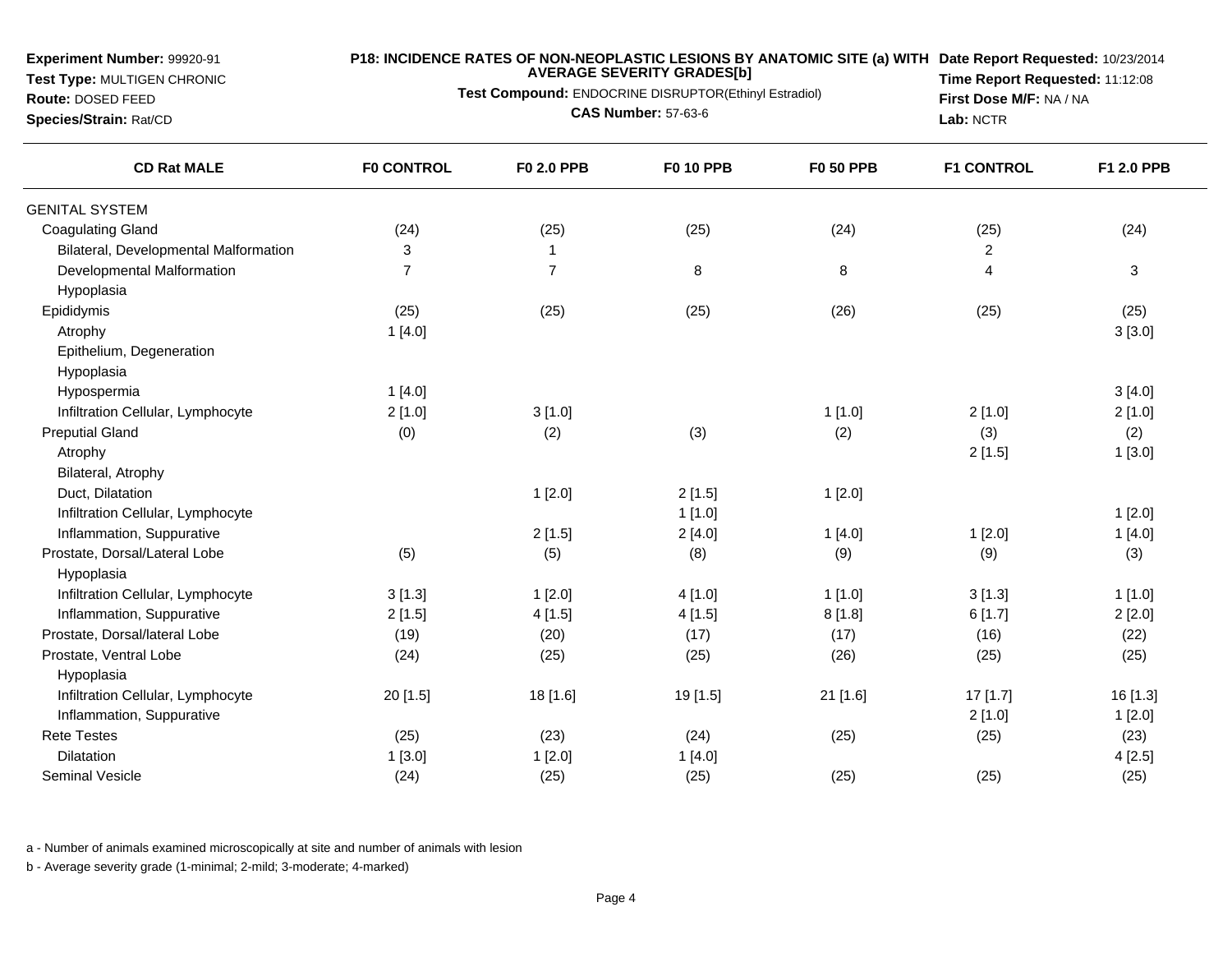**Test Type:** MULTIGEN CHRONIC

## **P18: INCIDENCE RATES OF NON-NEOPLASTIC LESIONS BY ANATOMIC SITE (a) WITH AVERAGE SEVERITY GRADES[b] Date Report Requested:** 10/23/2014

**Test Compound:** ENDOCRINE DISRUPTOR(Ethinyl Estradiol)

**Route:** DOSED FEED**Species/Strain:** Rat/CD

**CAS Number:** 57-63-6

**Time Report Requested:** 11:12:08**First Dose M/F:** NA / NA**Lab:** NCTR

| <b>CD Rat MALE</b>               | <b>F0 CONTROL</b> | <b>F0 2.0 PPB</b> | <b>F0 10 PPB</b> | <b>F0 50 PPB</b> | <b>F1 CONTROL</b> | F1 2.0 PPB |
|----------------------------------|-------------------|-------------------|------------------|------------------|-------------------|------------|
| <b>Depletion Secretory</b>       | 3[3.3]            | 2[2.5]            | 1[4.0]           | 2[4.0]           | 2[3.0]            |            |
| Hypoplasia                       |                   |                   |                  |                  |                   |            |
| <b>Testes</b>                    | (25)              | (25)              | (25)             | (26)             | (25)              | (25)       |
| Hypoplasia                       |                   |                   |                  |                  |                   |            |
| Seminif Tub, Degeneration        | 6[1.7]            | 2[2.0]            | 6[1.8]           | 1[1.0]           | 2[1.5]            | 5[3.8]     |
| <b>HEMATOPOIETIC SYSTEM</b>      |                   |                   |                  |                  |                   |            |
| <b>Bone Marrow</b>               | (24)              | (0)               | (0)              | (25)             | (25)              | (0)        |
| Erythroid Cell, Hyperplasia      |                   |                   |                  |                  |                   |            |
| Myeloid Cell, Hyperplasia        |                   |                   |                  |                  |                   |            |
| Spleen                           | (24)              | (0)               | (0)              | (25)             | (25)              | (0)        |
| Congestion                       |                   |                   |                  |                  |                   |            |
| Hematopoietic Cell Proliferation |                   |                   |                  |                  | 1[2.0]            |            |
| Hyperplasia, Lymphoid            | 1[1.0]            |                   |                  | 1[1.0]           |                   |            |
| Pigmentation                     | 2[1.5]            |                   |                  | 7[1.0]           | 1[1.0]            |            |
| Thymus                           | (24)              | (0)               | (0)              | (25)             | (25)              | (0)        |
| Atrophy                          |                   |                   |                  |                  |                   |            |
| Congestion                       |                   |                   |                  |                  |                   |            |
| Hemorrhage                       |                   |                   |                  |                  |                   |            |
| <b>INTEGUMENTARY SYSTEM</b>      |                   |                   |                  |                  |                   |            |
| <b>Mammary Gland</b>             | (24)              | (24)              | (25)             | (25)             | (25)              | (24)       |
| Alveolus, Dilatation             |                   |                   | 1[2.0]           |                  |                   |            |
| Alveolus, Hyperplasia            | 1[1.0]            | 2[2.0]            | 5[2.2]           | 10 [1.8]         | 1[3.0]            | 7[1.6]     |
| Duct, Hyperplasia                | 2[1.0]            | 1[1.0]            | 2[1.0]           | 2[1.0]           |                   | 1[2.0]     |
| Skin                             | (1)               | (1)               | (0)              | (1)              | (0)               | (0)        |
| Epidermis, Hyperplasia           |                   | 1[2.0]            |                  |                  |                   |            |
| Hyperkeratosis                   |                   | 1[1.0]            |                  |                  |                   |            |
| MUSCULOSKELETAL SYSTEM           |                   |                   |                  |                  |                   |            |
| Bone                             | (25)              | (0)               | (0)              | (26)             | (25)              | (0)        |

a - Number of animals examined microscopically at site and number of animals with lesion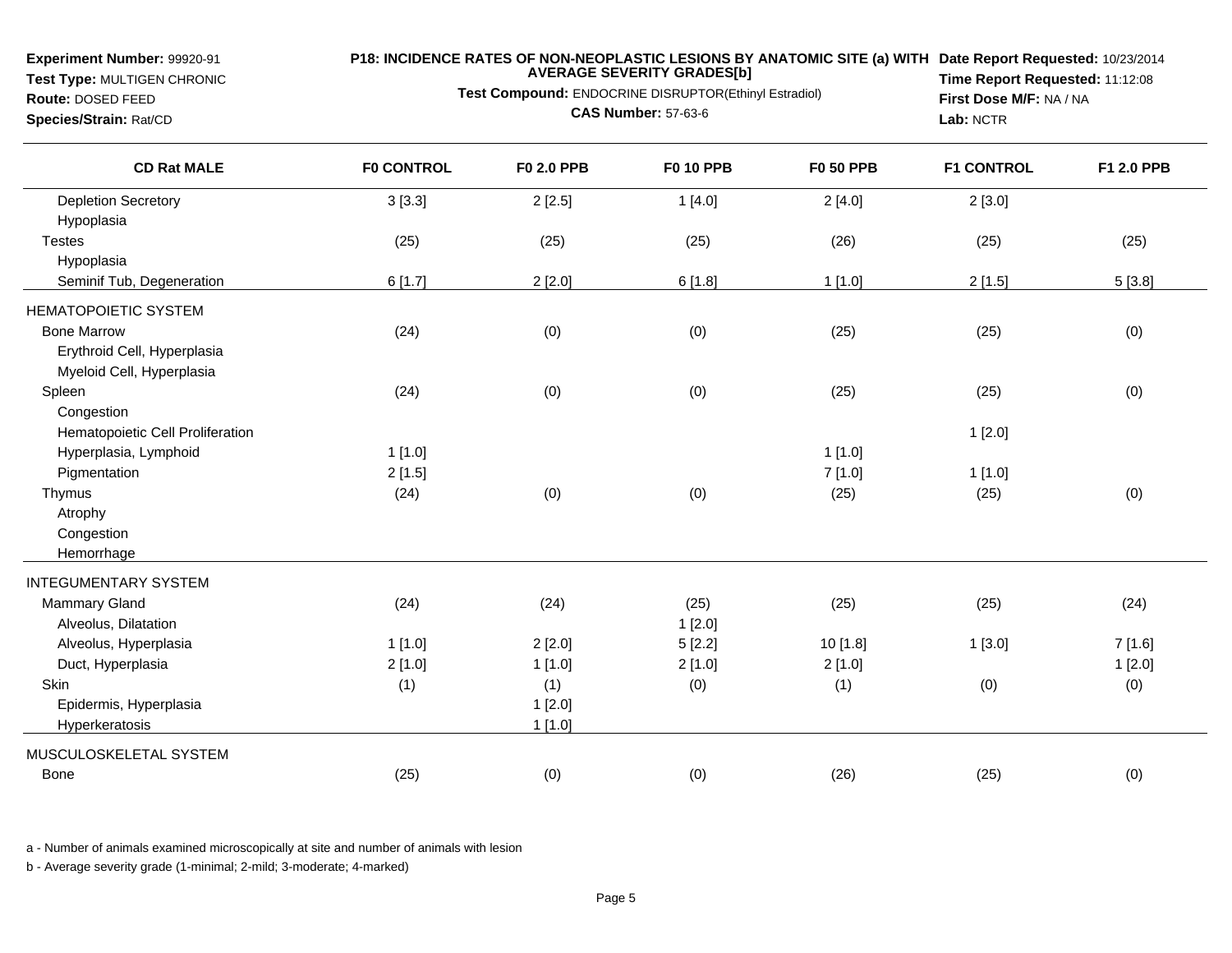**Test Type:** MULTIGEN CHRONIC

**Route:** DOSED FEED**Species/Strain:** Rat/CD

## **P18: INCIDENCE RATES OF NON-NEOPLASTIC LESIONS BY ANATOMIC SITE (a) WITH AVERAGE SEVERITY GRADES[b] Date Report Requested:** 10/23/2014

**Test Compound:** ENDOCRINE DISRUPTOR(Ethinyl Estradiol)

**CAS Number:** 57-63-6

**Time Report Requested:** 11:12:08**First Dose M/F:** NA / NA**Lab:** NCTR

| <b>CD Rat MALE</b>                                   | <b>FO CONTROL</b> | F0 2.0 PPB              | <b>F0 10 PPB</b> | <b>F0 50 PPB</b> | <b>F1 CONTROL</b> | F1 2.0 PPB     |
|------------------------------------------------------|-------------------|-------------------------|------------------|------------------|-------------------|----------------|
| NERVOUS SYSTEM                                       |                   |                         |                  |                  |                   |                |
| <b>Brain</b>                                         | (1)               | (0)                     | (0)              | (1)              | (0)               | (0)            |
| Spinal Cord                                          | (1)               | (0)                     | (0)              | (0)              | (0)               | (0)            |
| RESPIRATORY SYSTEM                                   |                   |                         |                  |                  |                   |                |
| Lung                                                 | (1)               | (0)                     | (0)              | (1)              | (0)               | (0)            |
| Infiltration Cellular, Histiocyte                    |                   |                         |                  |                  |                   |                |
| Peribronchiolr, Infiltration Cellular,<br>Lymphocyte |                   |                         |                  |                  |                   |                |
| Trachea                                              | (0)               | (0)                     | (0)              | (1)              | (0)               | (0)            |
| SPECIAL SENSES SYSTEM                                |                   |                         |                  |                  |                   |                |
| Eye                                                  | (1)               | (0)                     | (0)              | (0)              | (0)               | (0)            |
| Autolysis                                            | 1[4.0]            |                         |                  |                  |                   |                |
| URINARY SYSTEM                                       |                   |                         |                  |                  |                   |                |
| Kidney                                               | (24)              | (4)                     | (0)              | (25)             | (25)              | (2)            |
| Bilateral, Pelvis, Dilatation                        |                   |                         |                  |                  |                   |                |
| Casts Protein                                        |                   |                         |                  |                  |                   |                |
| Congestion                                           |                   |                         |                  |                  | 2[2.0]            | 1[2.0]         |
| Cortex, Cyst                                         | 4                 | $\overline{\mathbf{1}}$ |                  | 4                | 4                 | $\mathbf{1}$   |
| Cortex, Cyst, Multiple                               |                   |                         |                  |                  |                   |                |
| Developmental Malformation                           |                   |                         |                  |                  |                   | $\overline{1}$ |
| Epithelium, Pelvis, Hyperplasia                      |                   |                         |                  |                  |                   |                |
| <b>Hyaline Droplet</b>                               | 2[1.0]            |                         |                  | 6[1.2]           | 4[1.3]            |                |
| Infiltration Cellular, Lymphocyte                    | 17 [1.2]          | 2[2.0]                  |                  | 19 [1.2]         | 18 [1.1]          | 1[1.0]         |
| Inflammation, Chronic                                |                   |                         |                  |                  | 1[2.0]            |                |
| Interstitium, Fibrosis                               | 2[1.0]            | 1[2.0]                  |                  | 1[2.0]           | 4[1.3]            |                |
| Pelvis, Dilatation                                   |                   |                         |                  | 1[1.0]           |                   |                |
| Renal Tubule, Degeneration                           | 2[1.0]            | 2[1.5]                  |                  | 3[1.0]           |                   |                |
| Renal Tubule, Dilatation                             | 6[1.7]            | 1[4.0]                  |                  | 9[1.3]           | 9[1.7]            |                |
|                                                      |                   |                         |                  |                  |                   |                |

a - Number of animals examined microscopically at site and number of animals with lesion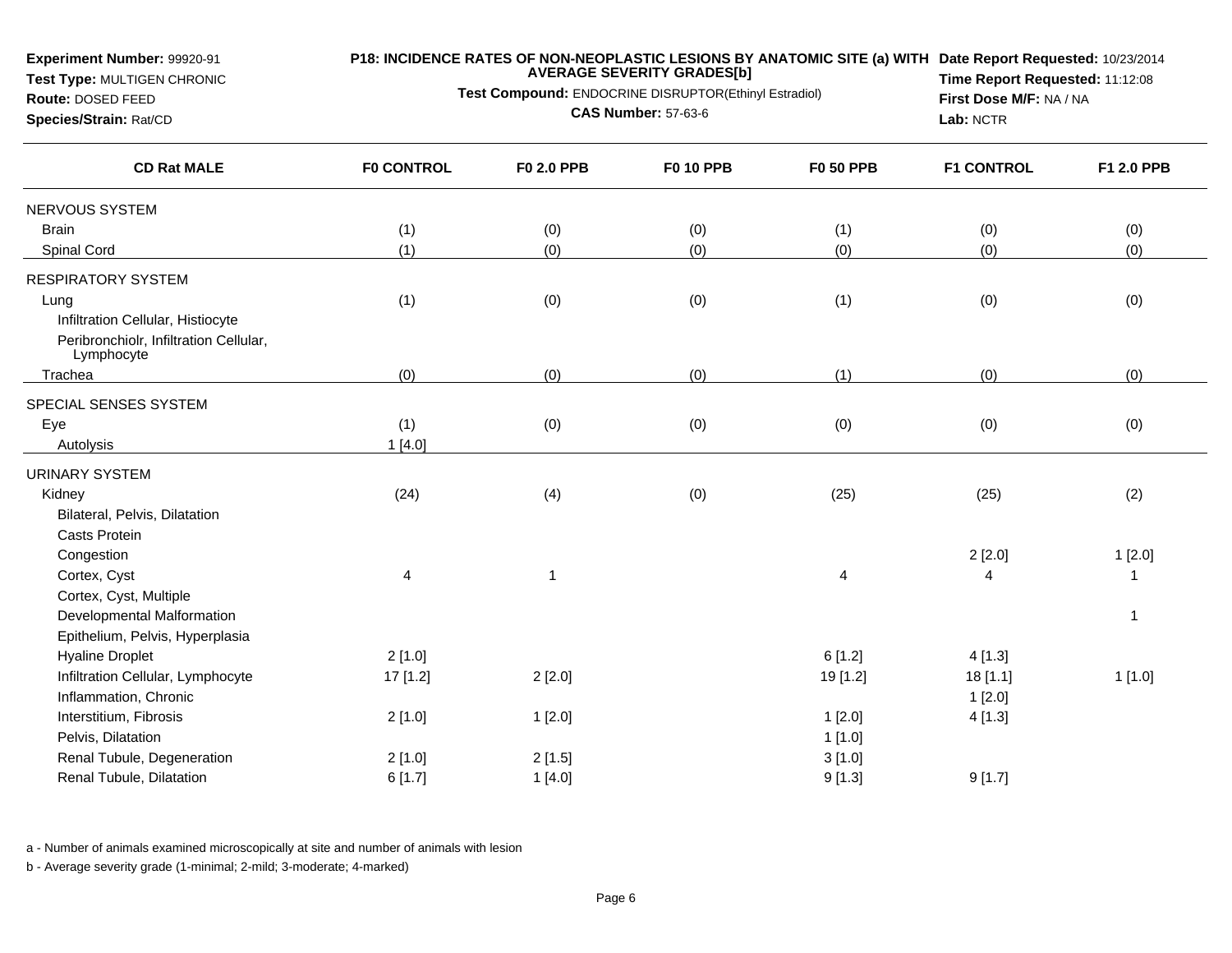| <b>Experiment Number: 99920-91</b><br>Test Type: MULTIGEN CHRONIC<br>Route: DOSED FEED<br>Species/Strain: Rat/CD | P18: INCIDENCE RATES OF NON-NEOPLASTIC LESIONS BY ANATOMIC SITE (a) WITH<br><b>Test Compound: ENDOCRINE DISRUPTOR(Ethinyl Estradiol)</b> | Date Report Requested: 10/23/2014<br>Time Report Requested: 11:12:09<br>First Dose M/F: NA / NA<br>Lab: NCTR |                  |                  |                   |                   |
|------------------------------------------------------------------------------------------------------------------|------------------------------------------------------------------------------------------------------------------------------------------|--------------------------------------------------------------------------------------------------------------|------------------|------------------|-------------------|-------------------|
| <b>CD Rat MALE</b>                                                                                               | <b>FO CONTROL</b>                                                                                                                        | F <sub>0</sub> 2.0 PPB                                                                                       | <b>F0 10 PPB</b> | <b>F0 50 PPB</b> | <b>F1 CONTROL</b> | <b>F1 2.0 PPB</b> |
| Renal Tubule, Hyperplasia                                                                                        |                                                                                                                                          |                                                                                                              |                  |                  |                   |                   |
| Renal Tubule, Mineralization                                                                                     | $1$ [1.0]                                                                                                                                |                                                                                                              |                  | 1[1.0]           |                   |                   |
| Renal Tubule, Regeneration                                                                                       | $10$ [1.0]                                                                                                                               | $2$ [1.0]                                                                                                    |                  | $12$ [1.1]       | 9[1.0]            |                   |
| Urinary Bladder                                                                                                  | (1)                                                                                                                                      | (0)                                                                                                          | (0)              | (1)              | (0)               | (0)               |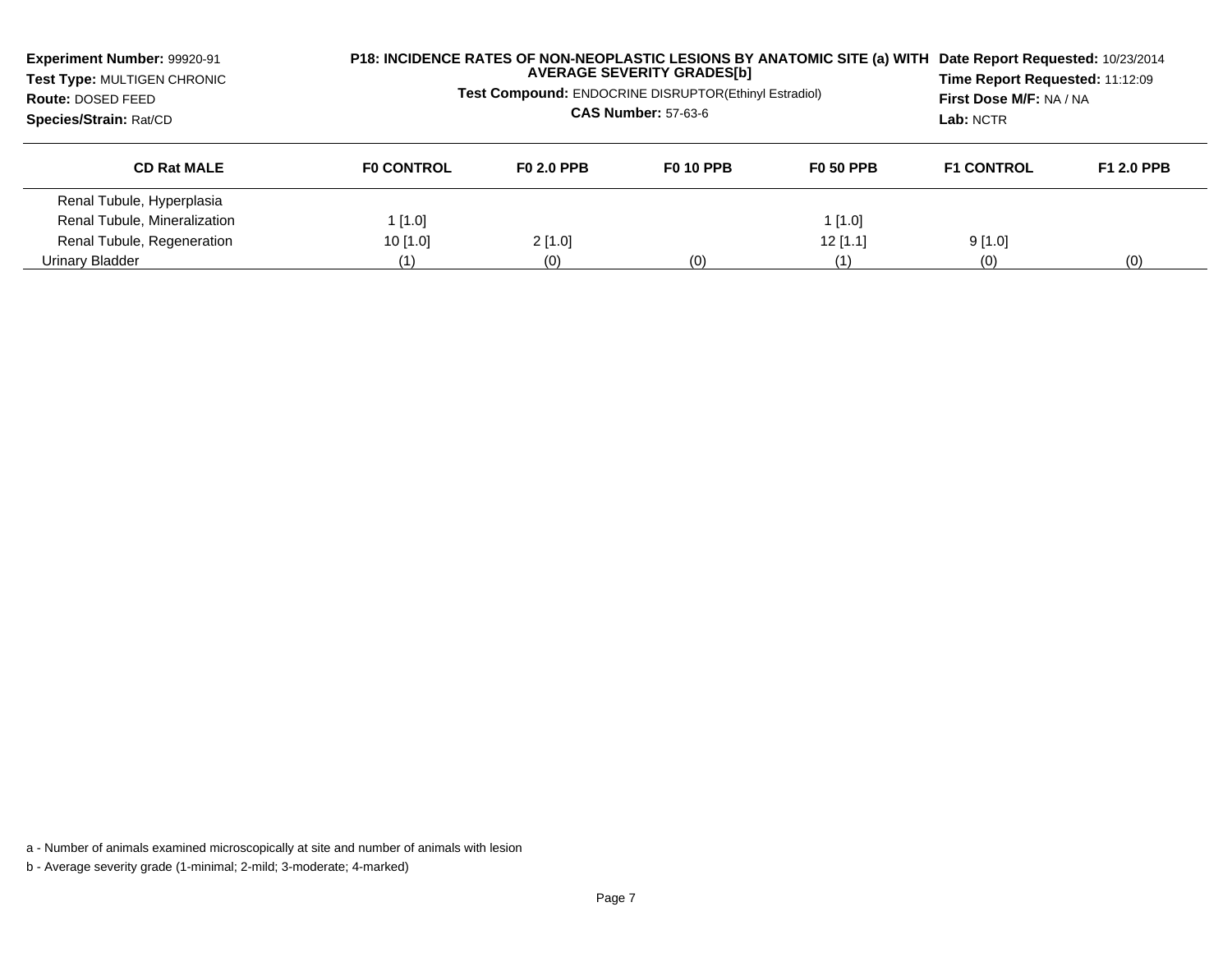**Test Type:** MULTIGEN CHRONIC

**Route:** DOSED FEED**Species/Strain:** Rat/CD

#### **P18: INCIDENCE RATES OF NON-NEOPLASTIC LESIONS BY ANATOMIC SITE (a) WITH AVERAGE SEVERITY GRADES[b] Date Report Requested:** 10/23/2014

**Test Compound:** ENDOCRINE DISRUPTOR(Ethinyl Estradiol)**CAS Number:** 57-63-6

**Time Report Requested:** 11:12:09**First Dose M/F:** NA / NA**Lab:** NCTR

| <b>CD Rat MALE</b>                      | F1 10 PPB    | F1 50 PPB    | <b>F2 CONTROL</b> | F2 2.0 PPB   | <b>F2 10 PPB</b> | <b>F2 50 PPB</b> |
|-----------------------------------------|--------------|--------------|-------------------|--------------|------------------|------------------|
| <b>Disposition Summary</b>              |              |              |                   |              |                  |                  |
| <b>Animals Initially In Study</b>       | 25           | 26           | 25                | 25           | 25               | 25               |
| <b>Early Deaths</b>                     |              |              |                   |              |                  |                  |
| <b>Natural Death</b>                    |              |              |                   |              |                  |                  |
| <b>Survivors</b>                        |              |              |                   |              |                  |                  |
| <b>Moribund Sacrifice</b>               |              | $\mathbf{1}$ |                   |              |                  |                  |
| <b>Terminal Sacrifice</b>               | 25           | 25           | 25                | 25           | 25               | 25               |
| <b>Animals Examined Microscopically</b> | 25           | 26           | 25                | 25           | 25               | 25               |
| <b>ALIMENTARY SYSTEM</b>                |              |              |                   |              |                  |                  |
| Esophagus                               | (0)          | (1)          | (0)               | (0)          | (0)              | (0)              |
| Intestine Small, Ileum                  | (0)          | (0)          | (0)               | (1)          | (0)              | (0)              |
| Hyperplasia, Lymphoid                   |              |              |                   | 1[2.0]       |                  |                  |
| Liver                                   | (1)          | (26)         | (25)              | (1)          | (1)              | (25)             |
| <b>Basophilic Focus</b>                 |              |              |                   |              |                  |                  |
| Bile Duct, Hyperplasia                  |              |              |                   |              |                  |                  |
| Cyst                                    |              |              |                   |              |                  |                  |
| Developmental Malformation              |              |              |                   |              |                  |                  |
| Erythrophagocytosis                     |              |              |                   |              |                  | 1[1.0]           |
| Hematopoietic Cell Proliferation        |              |              |                   |              |                  | 1[1.0]           |
| Hepatocyte, Degeneration                |              |              |                   |              |                  |                  |
| Hepatocyte, Necrosis                    |              |              |                   |              |                  |                  |
| Hepatocyte, Vacuolization Cytoplasmic   |              |              |                   |              |                  |                  |
| Hepatodiaphragmatic Nodule              | $\mathbf{1}$ | 3            |                   | $\mathbf{1}$ | 1                | $\overline{1}$   |
| Infiltration Cellular, Lymphocyte       |              |              | 3[1.0]            |              |                  | 1[1.0]           |
| Inflammation, Chronic Active            |              | 10[1.1]      | 10 [1.0]          |              |                  | 12 [1.0]         |
| Vacuolization Cytoplasmic               |              | 1[1.0]       |                   |              |                  |                  |
| Mesentery                               | (1)          | (0)          | (0)               | (0)          | (0)              | (0)              |
| Fat, Necrosis                           | 1[4.0]       |              |                   |              |                  |                  |

a - Number of animals examined microscopically at site and number of animals with lesion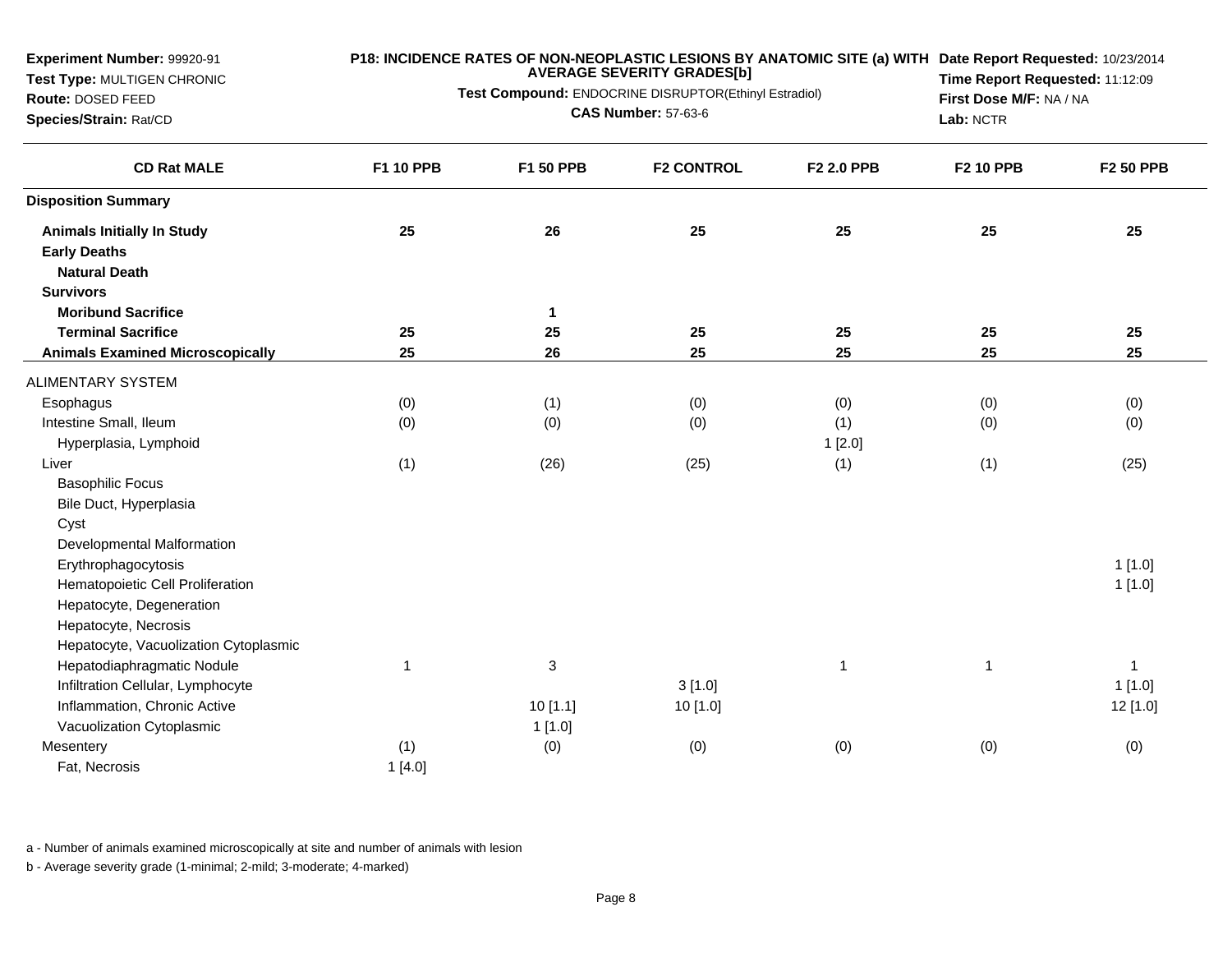**Test Type:** MULTIGEN CHRONIC

#### **P18: INCIDENCE RATES OF NON-NEOPLASTIC LESIONS BY ANATOMIC SITE (a) WITH AVERAGE SEVERITY GRADES[b] Date Report Requested:** 10/23/2014

**Test Compound:** ENDOCRINE DISRUPTOR(Ethinyl Estradiol)

**Route:** DOSED FEED**Species/Strain:** Rat/CD

**CAS Number:** 57-63-6

**Time Report Requested:** 11:12:09**First Dose M/F:** NA / NA**Lab:** NCTR

| <b>CD Rat MALE</b>                       | <b>F1 10 PPB</b> | <b>F1 50 PPB</b> | <b>F2 CONTROL</b> | <b>F2 2.0 PPB</b> | <b>F2 10 PPB</b> | <b>F2 50 PPB</b>          |
|------------------------------------------|------------------|------------------|-------------------|-------------------|------------------|---------------------------|
| Inflammation, Granulomatous              |                  |                  |                   |                   |                  |                           |
| Oral Mucosa                              | (0)              | (1)              | (0)               | (0)               | (0)              | (0)                       |
| Abscess                                  |                  | 1[4.0]           |                   |                   |                  |                           |
| Pancreas                                 | (0)              | (1)              | (0)               | (0)               | (0)              | (0)                       |
| Acinar Cell, Degeneration                |                  |                  |                   |                   |                  |                           |
| Acinus, Degeneration                     |                  |                  |                   |                   |                  |                           |
| Infiltration Cellular, Lymphocyte        |                  |                  |                   |                   |                  |                           |
| CARDIOVASCULAR SYSTEM                    |                  |                  |                   |                   |                  |                           |
| <b>Blood Vessel</b>                      | (0)              | (1)              | (0)               | (0)               | (0)              | (0)                       |
| Heart                                    | (0)              | (1)              | (0)               | (0)               | (0)              | (0)                       |
| Cardiomyopathy                           |                  | 1[1.0]           |                   |                   |                  |                           |
| <b>ENDOCRINE SYSTEM</b>                  |                  |                  |                   |                   |                  |                           |
| <b>Adrenal Cortex</b>                    | (0)              | (26)             | (25)              | (0)               | (0)              | (25)                      |
| <b>Accessory Adrenal Cortical Nodule</b> |                  |                  |                   |                   |                  |                           |
| Vacuolization Cytoplasmic                |                  | 1[1.0]           | 1[1.0]            |                   |                  |                           |
| <b>Adrenal Medulla</b>                   | (0)              | (26)             | (24)              | (0)               | (0)              | (25)                      |
| <b>Pituitary Gland</b>                   | (0)              | (26)             | (23)              | (0)               | (0)              | (25)                      |
| Pars Distalis, Cyst                      |                  | 1                |                   |                   |                  |                           |
| Pars Distalis, Cyst, Multiple            |                  | $\overline{a}$   | 1                 |                   |                  |                           |
| Pars Distalis, Hypertrophy               |                  |                  |                   |                   |                  | 1[2.0]                    |
| <b>Thyroid Gland</b>                     | (0)              | (26)             | (24)              | (0)               | (0)              | (25)                      |
| Cyst, Squamous                           |                  |                  | 4                 |                   |                  | $\ensuremath{\mathsf{3}}$ |
| Cyst, Squamous, Multiple                 |                  | 1                |                   |                   |                  | $\sqrt{2}$                |
| <b>Ectopic Thymus</b>                    |                  |                  | 1                 |                   |                  |                           |
| Infiltration Cellular, Lymphocyte        |                  |                  |                   |                   |                  |                           |

GENERAL BODY SYSTEM

None

a - Number of animals examined microscopically at site and number of animals with lesion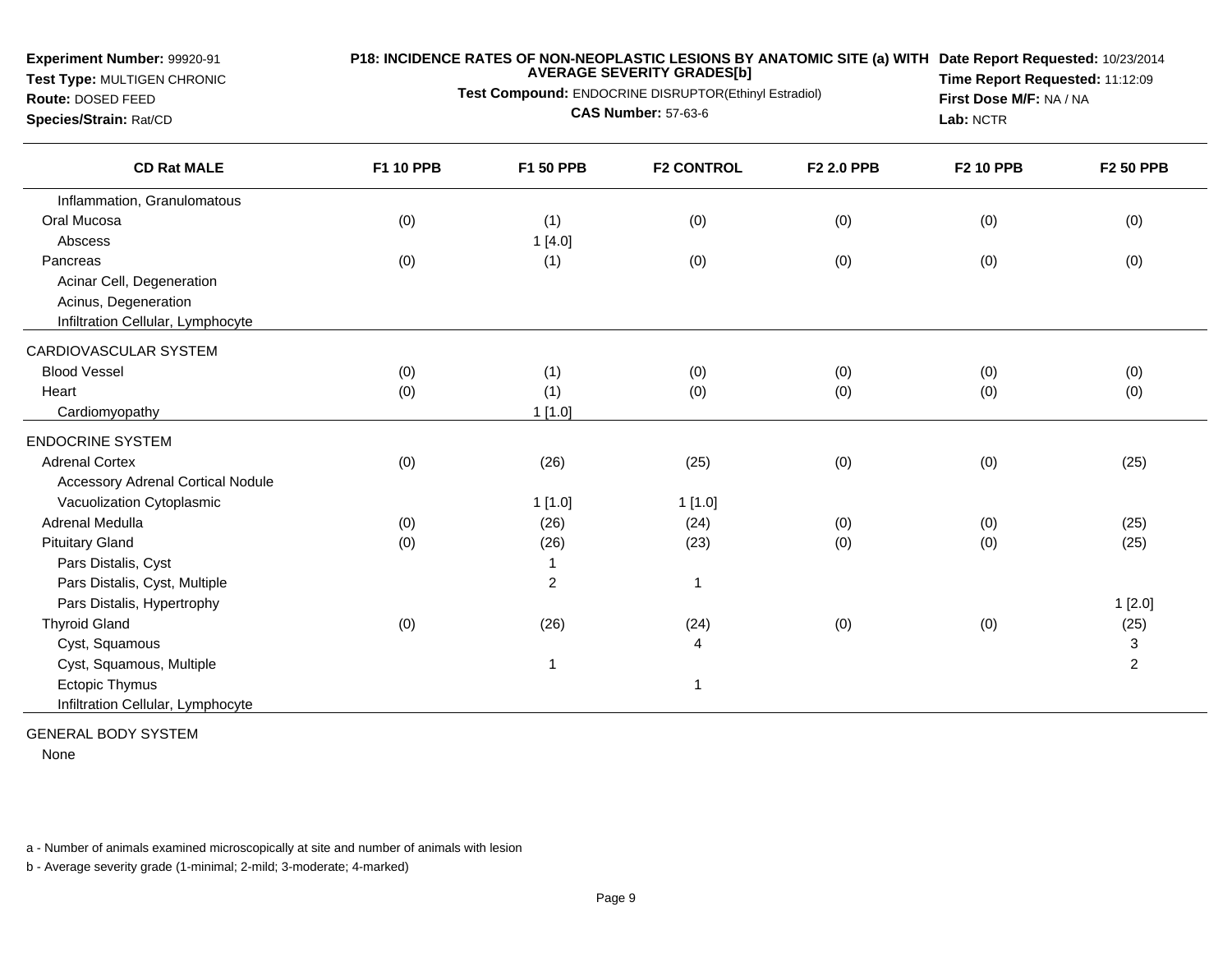**Test Type:** MULTIGEN CHRONIC

#### **P18: INCIDENCE RATES OF NON-NEOPLASTIC LESIONS BY ANATOMIC SITE (a) WITH AVERAGE SEVERITY GRADES[b] Date Report Requested:** 10/23/2014

**Test Compound:** ENDOCRINE DISRUPTOR(Ethinyl Estradiol)

**Route:** DOSED FEED**Species/Strain:** Rat/CD

**CAS Number:** 57-63-6

**Time Report Requested:** 11:12:09**First Dose M/F:** NA / NA**Lab:** NCTR

| <b>CD Rat MALE</b>                    | <b>F1 10 PPB</b> | <b>F1 50 PPB</b> | <b>F2 CONTROL</b> | F2 2.0 PPB | <b>F2 10 PPB</b> | <b>F2 50 PPB</b> |
|---------------------------------------|------------------|------------------|-------------------|------------|------------------|------------------|
| <b>GENITAL SYSTEM</b>                 |                  |                  |                   |            |                  |                  |
| <b>Coagulating Gland</b>              | (25)             | (26)             | (25)              | (23)       | (25)             | (25)             |
| Bilateral, Developmental Malformation |                  | -1               |                   |            |                  |                  |
| Developmental Malformation            | $\overline{c}$   | 4                | 8                 | $\sqrt{5}$ | 8                | $\bf 8$          |
| Hypoplasia                            |                  |                  |                   |            |                  |                  |
| Epididymis                            | (25)             | (26)             | (25)              | (25)       | (25)             | (25)             |
| Atrophy                               | 1[2.0]           |                  | 2[2.0]            | 2[3.5]     | 1[3.0]           | 1[2.0]           |
| Epithelium, Degeneration              | 1[2.0]           |                  |                   |            |                  |                  |
| Hypoplasia                            |                  |                  |                   |            |                  |                  |
| Hypospermia                           | 1[4.0]           | 1[4.0]           | 3[4.0]            | 2[4.0]     | 1[4.0]           | 1[4.0]           |
| Infiltration Cellular, Lymphocyte     | 5[1.0]           |                  | 1[1.0]            | 1[1.0]     |                  | 1[1.0]           |
| <b>Preputial Gland</b>                | (3)              | (1)              | (0)               | (2)        | (0)              | (0)              |
| Atrophy                               | 1[2.0]           |                  |                   |            |                  |                  |
| Bilateral, Atrophy                    | 1[2.0]           |                  |                   |            |                  |                  |
| Duct, Dilatation                      |                  |                  |                   | 1[3.0]     |                  |                  |
| Infiltration Cellular, Lymphocyte     |                  |                  |                   |            |                  |                  |
| Inflammation, Suppurative             |                  |                  |                   | 2[4.0]     |                  |                  |
| Prostate, Dorsal/Lateral Lobe         | (10)             | (4)              | (12)              | (11)       | (17)             | (13)             |
| Hypoplasia                            |                  |                  |                   |            |                  |                  |
| Infiltration Cellular, Lymphocyte     | 5[1.0]           |                  | 8[1.4]            | 10[1.4]    | 15 [1.5]         | 10 [1.7]         |
| Inflammation, Suppurative             | 5[2.0]           | 4[1.3]           | 4[1.3]            | 1[2.0]     | 2[1.5]           | 3[1.0]           |
| Prostate, Dorsal/lateral Lobe         | (15)             | (22)             | (13)              | (14)       | (8)              | (12)             |
| Prostate, Ventral Lobe                | (25)             | (26)             | (25)              | (25)       | (25)             | (25)             |
| Hypoplasia                            |                  |                  |                   |            |                  |                  |
| Infiltration Cellular, Lymphocyte     | 19 [1.4]         | 17 [1.7]         | 9[1.2]            | 8[1.5]     | 8[1.3]           | 11 [1.4]         |
| Inflammation, Suppurative             |                  |                  |                   | 4[1.0]     | 1[1.0]           | 4[1.3]           |
| <b>Rete Testes</b>                    | (24)             | (25)             | (24)              | (24)       | (23)             | (25)             |
| Dilatation                            | 2[2.5]           |                  | 2[2.5]            |            | 1[2.0]           | 1[3.0]           |
| <b>Seminal Vesicle</b>                | (25)             | (26)             | (25)              | (25)       | (25)             | (25)             |

a - Number of animals examined microscopically at site and number of animals with lesion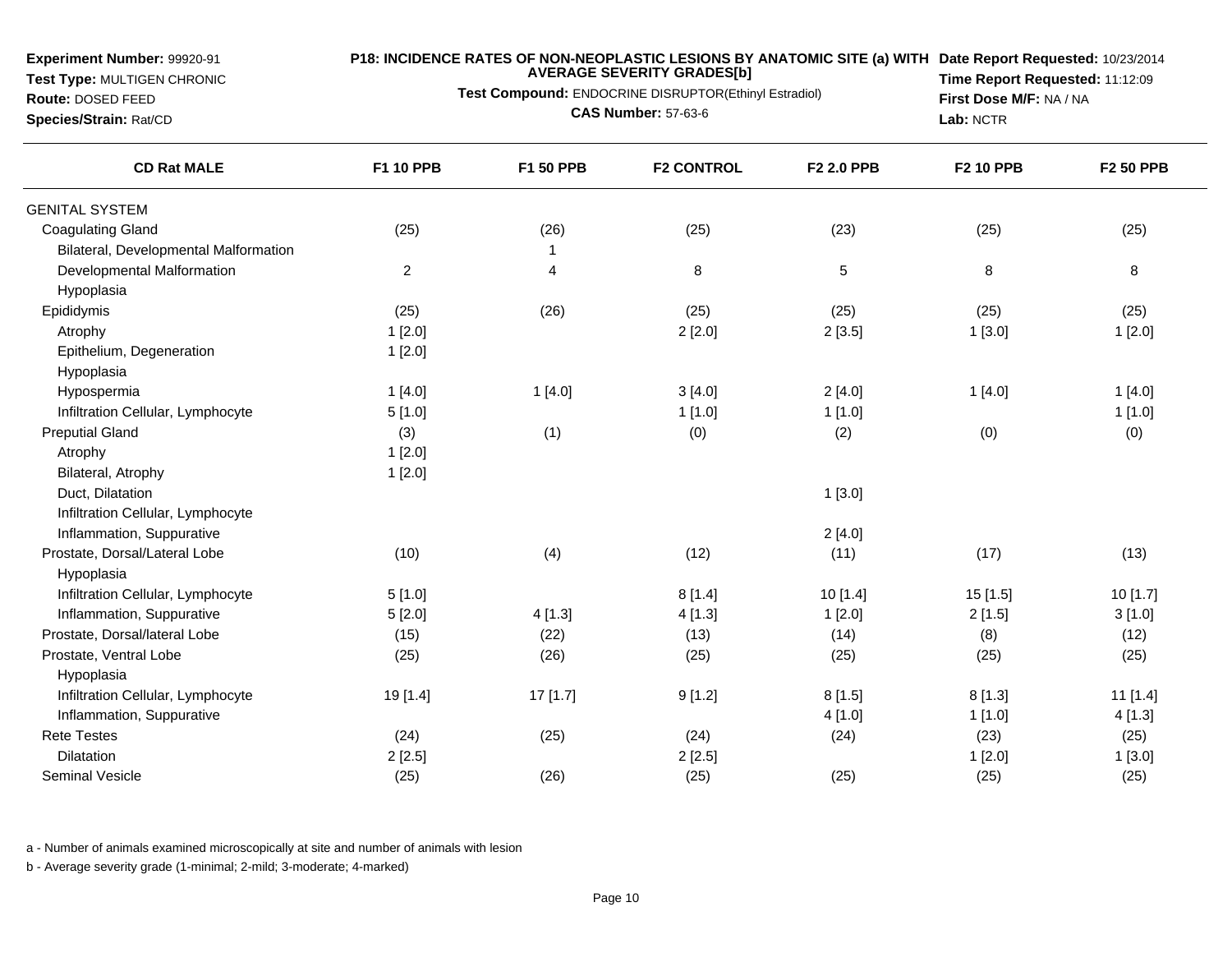**Test Type:** MULTIGEN CHRONIC

## **P18: INCIDENCE RATES OF NON-NEOPLASTIC LESIONS BY ANATOMIC SITE (a) WITH AVERAGE SEVERITY GRADES[b] Date Report Requested:** 10/23/2014

**Test Compound:** ENDOCRINE DISRUPTOR(Ethinyl Estradiol)

**Route:** DOSED FEED**Species/Strain:** Rat/CD

**CAS Number:** 57-63-6

**Time Report Requested:** 11:12:09**First Dose M/F:** NA / NA**Lab:** NCTR

| <b>CD Rat MALE</b>               | F1 10 PPB | F1 50 PPB | <b>F2 CONTROL</b> | F2 2.0 PPB | <b>F2 10 PPB</b> | <b>F2 50 PPB</b> |
|----------------------------------|-----------|-----------|-------------------|------------|------------------|------------------|
| <b>Depletion Secretory</b>       | 1[4.0]    |           | 1[3.0]            | 1[3.0]     |                  | 1[2.0]           |
| Hypoplasia                       |           |           |                   |            |                  |                  |
| <b>Testes</b>                    | (25)      | (26)      | (25)              | (25)       | (25)             | (25)             |
| Hypoplasia                       |           |           |                   |            |                  |                  |
| Seminif Tub, Degeneration        | 3[3.3]    | 2[2.5]    | 4[3.3]            | 3[3.0]     | 2[2.5]           | 1[4.0]           |
| <b>HEMATOPOIETIC SYSTEM</b>      |           |           |                   |            |                  |                  |
| <b>Bone Marrow</b>               | (0)       | (26)      | (25)              | (0)        | (0)              | (25)             |
| Erythroid Cell, Hyperplasia      |           |           |                   |            |                  | 1[2.0]           |
| Myeloid Cell, Hyperplasia        |           |           | 2[2.0]            |            |                  |                  |
| Spleen                           | (0)       | (26)      | (25)              | (0)        | (0)              | (25)             |
| Congestion                       |           |           |                   |            |                  |                  |
| Hematopoietic Cell Proliferation |           |           | 1[1.0]            |            |                  | 1[1.0]           |
| Hyperplasia, Lymphoid            |           | 1[1.0]    |                   |            |                  |                  |
| Pigmentation                     |           | 4[1.0]    | 1[1.0]            |            |                  | 4[1.5]           |
| Thymus                           | (0)       | (26)      | (25)              | (1)        | (0)              | (25)             |
| Atrophy                          |           |           |                   |            |                  |                  |
| Congestion                       |           |           |                   |            |                  |                  |
| Hemorrhage                       |           |           | 1[3.0]            | 1[2.0]     |                  |                  |
| <b>INTEGUMENTARY SYSTEM</b>      |           |           |                   |            |                  |                  |
| Mammary Gland                    | (25)      | (26)      | (25)              | (25)       | (25)             | (25)             |
| Alveolus, Dilatation             |           |           |                   |            |                  |                  |
| Alveolus, Hyperplasia            | 11 [1.8]  | 10 [2.6]  | 3[1.7]            | 3[1.7]     | 7[1.9]           | 13 [3.0]         |
| Duct, Hyperplasia                | 5[1.6]    | 10 [2.0]  |                   | 5[1.2]     | 8[1.8]           | 12 [1.8]         |
| Skin                             | (0)       | (1)       | (0)               | (0)        | (0)              | (0)              |
| Epidermis, Hyperplasia           |           |           |                   |            |                  |                  |
| Hyperkeratosis                   |           |           |                   |            |                  |                  |
| MUSCULOSKELETAL SYSTEM           |           |           |                   |            |                  |                  |
| Bone                             | (0)       | (26)      | (25)              | (0)        | (0)              | (25)             |

a - Number of animals examined microscopically at site and number of animals with lesion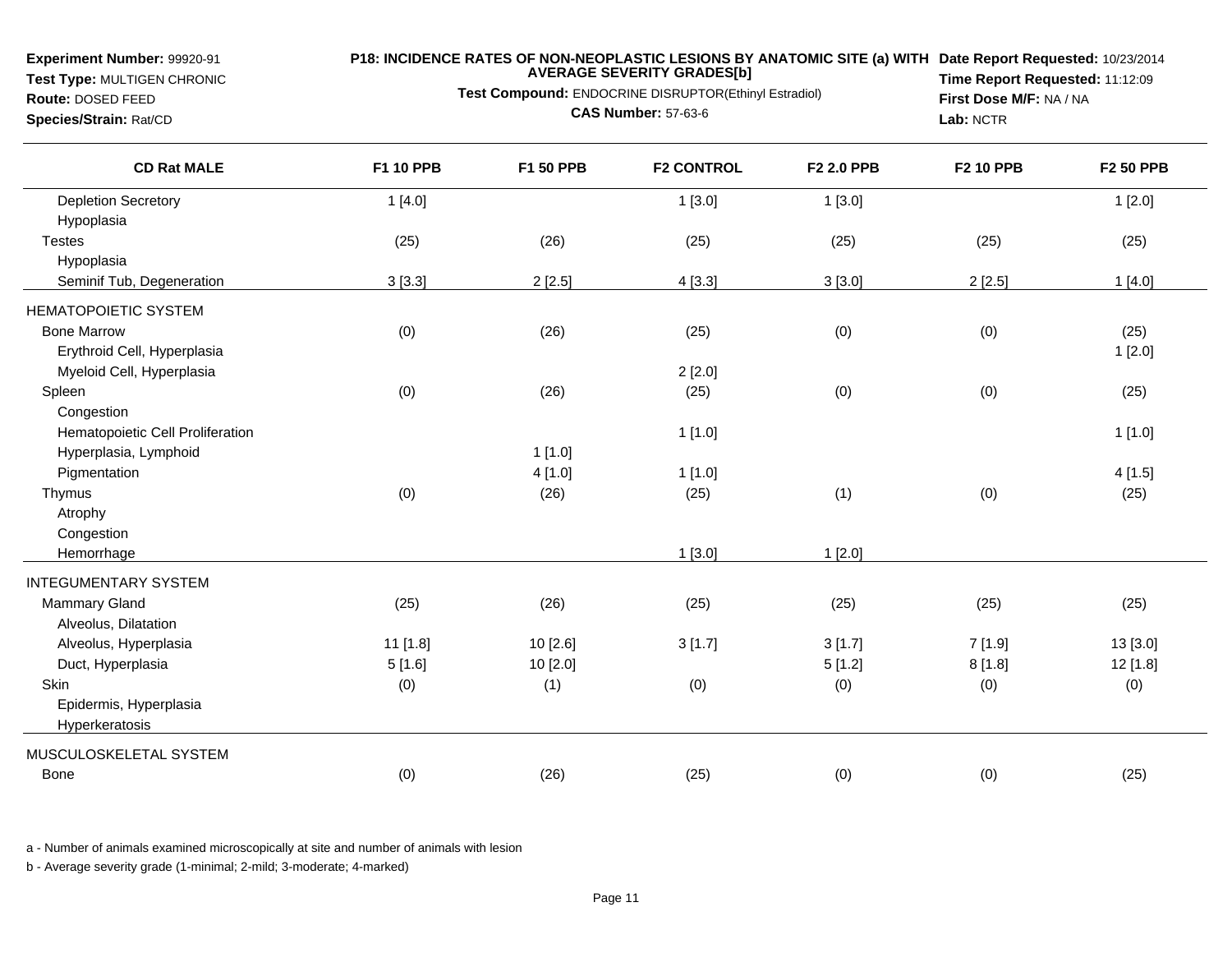**Test Type:** MULTIGEN CHRONIC

#### **P18: INCIDENCE RATES OF NON-NEOPLASTIC LESIONS BY ANATOMIC SITE (a) WITH AVERAGE SEVERITY GRADES[b] Date Report Requested:** 10/23/2014

**Test Compound:** ENDOCRINE DISRUPTOR(Ethinyl Estradiol)

**Route:** DOSED FEED**Species/Strain:** Rat/CD

**CAS Number:** 57-63-6

**Time Report Requested:** 11:12:09**First Dose M/F:** NA / NA**Lab:** NCTR

| <b>CD Rat MALE</b>                                   | F1 10 PPB                 | F1 50 PPB | <b>F2 CONTROL</b>        | F2 2.0 PPB | <b>F2 10 PPB</b> | <b>F2 50 PPB</b>        |
|------------------------------------------------------|---------------------------|-----------|--------------------------|------------|------------------|-------------------------|
| NERVOUS SYSTEM                                       |                           |           |                          |            |                  |                         |
| <b>Brain</b>                                         | (0)                       | (1)       | (0)                      | (0)        | (0)              | (0)                     |
| Spinal Cord                                          | (0)                       | (1)       | (0)                      | (0)        | (0)              | (0)                     |
| <b>RESPIRATORY SYSTEM</b>                            |                           |           |                          |            |                  |                         |
| Lung                                                 | (0)                       | (1)       | (0)                      | (0)        | (0)              | (0)                     |
| Infiltration Cellular, Histiocyte                    |                           |           |                          |            |                  |                         |
| Peribronchiolr, Infiltration Cellular,<br>Lymphocyte |                           |           |                          |            |                  |                         |
| Trachea                                              | (0)                       | (1)       | (0)                      | (0)        | (0)              | (0)                     |
| SPECIAL SENSES SYSTEM                                |                           |           |                          |            |                  |                         |
| Eye                                                  | (0)                       | (0)       | (0)                      | (0)        | (0)              | (0)                     |
| Autolysis                                            |                           |           |                          |            |                  |                         |
| <b>URINARY SYSTEM</b>                                |                           |           |                          |            |                  |                         |
| Kidney                                               | (25)                      | (26)      | (25)                     | (0)        | (25)             | (25)                    |
| Bilateral, Pelvis, Dilatation                        |                           |           |                          |            |                  |                         |
| <b>Casts Protein</b>                                 |                           |           | 1[2.0]                   |            |                  |                         |
| Congestion                                           |                           | 2[2.0]    |                          |            |                  |                         |
| Cortex, Cyst                                         | $\ensuremath{\mathsf{3}}$ |           | $\overline{\mathcal{A}}$ |            | $\overline{c}$   | $\overline{\mathbf{4}}$ |
| Cortex, Cyst, Multiple                               |                           | 1         |                          |            |                  |                         |
| Developmental Malformation                           |                           |           |                          |            |                  |                         |
| Epithelium, Pelvis, Hyperplasia                      |                           |           |                          |            |                  |                         |
| <b>Hyaline Droplet</b>                               | 1[1.0]                    | 5[1.2]    | 7[1.7]                   |            | 1[1.0]           | 8[1.4]                  |
| Infiltration Cellular, Lymphocyte                    | 12 [1.0]                  | 17 [1.1]  | 21 [1.2]                 |            | 7[1.3]           | 21 [1.0]                |
| Inflammation, Chronic                                | 1[1.0]                    | 1[1.0]    | 1[2.0]                   |            | 1[1.0]           |                         |
| Interstitium, Fibrosis                               |                           | 1[2.0]    |                          |            |                  | 1[1.0]                  |
| Pelvis, Dilatation                                   |                           |           |                          |            | 2[2.0]           |                         |
| Renal Tubule, Degeneration                           |                           | 1[1.0]    |                          |            | 1[2.0]           | 1[1.0]                  |
| Renal Tubule, Dilatation                             | 6[1.5]                    | 11 [1.6]  | 5[1.8]                   |            | 2[1.5]           | 8[1.5]                  |

a - Number of animals examined microscopically at site and number of animals with lesion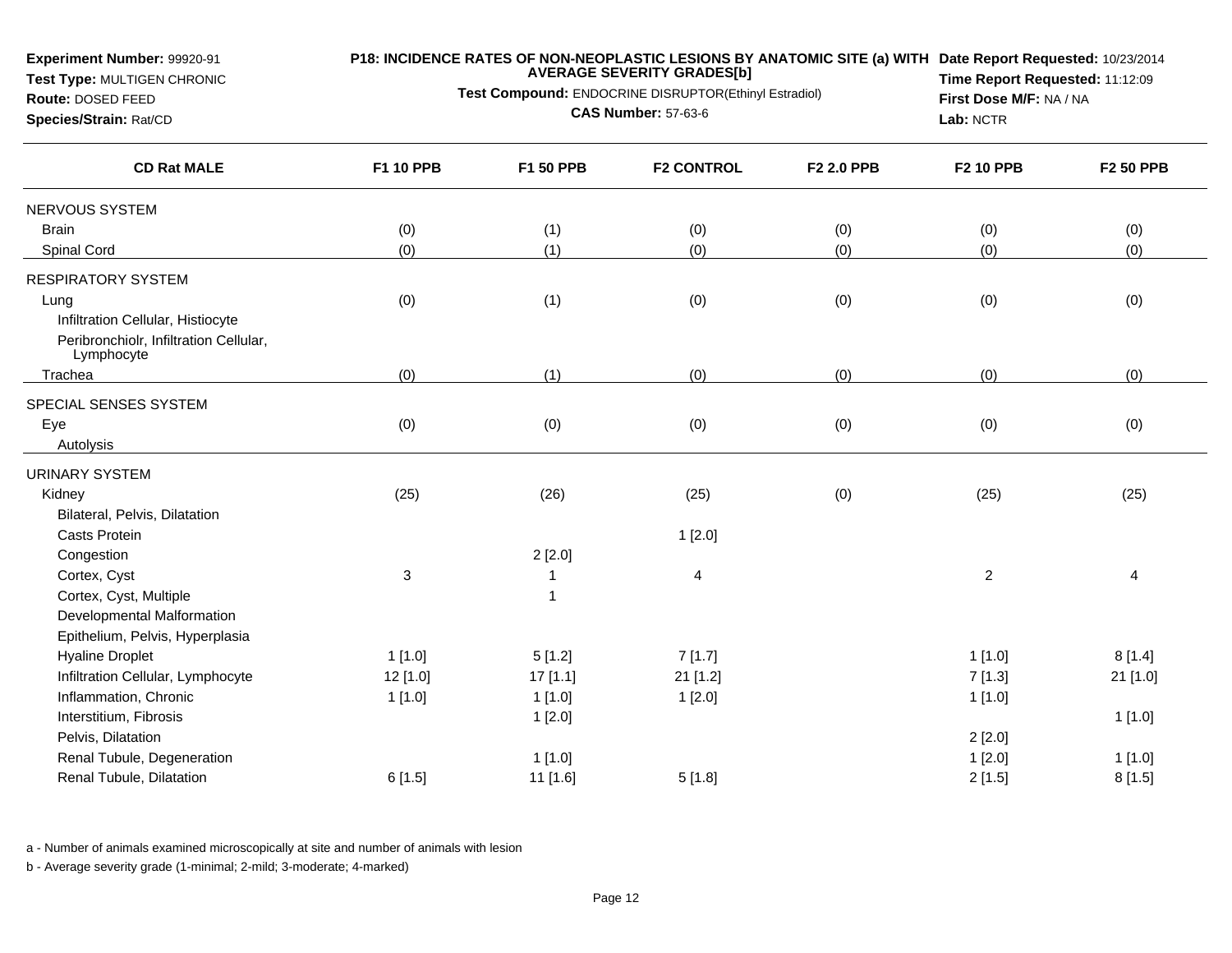| Experiment Number: 99920-91<br>Test Type: MULTIGEN CHRONIC<br>Route: DOSED FEED<br>Species/Strain: Rat/CD | P18: INCIDENCE RATES OF NON-NEOPLASTIC LESIONS BY ANATOMIC SITE (a) WITH<br><b>AVERAGE SEVERITY GRADES[b]</b><br>Test Compound: ENDOCRINE DISRUPTOR(Ethinyl Estradiol)<br><b>CAS Number: 57-63-6</b> |                  |                   | Date Report Requested: 10/23/2014<br>Time Report Requested: 11:12:09<br>First Dose M/F: NA / NA<br>Lab: NCTR |                  |                  |
|-----------------------------------------------------------------------------------------------------------|------------------------------------------------------------------------------------------------------------------------------------------------------------------------------------------------------|------------------|-------------------|--------------------------------------------------------------------------------------------------------------|------------------|------------------|
| <b>CD Rat MALE</b>                                                                                        | <b>F1 10 PPB</b>                                                                                                                                                                                     | <b>F1 50 PPB</b> | <b>F2 CONTROL</b> | <b>F2 2.0 PPB</b>                                                                                            | <b>F2 10 PPB</b> | <b>F2 50 PPB</b> |
| Renal Tubule, Hyperplasia                                                                                 | $1$ [2.0]                                                                                                                                                                                            | 1[1.0]           |                   |                                                                                                              |                  |                  |
| Renal Tubule, Mineralization                                                                              |                                                                                                                                                                                                      | 9[1.3]           | 1[1.0]            |                                                                                                              |                  | $10$ [1.2]       |
| Renal Tubule, Regeneration                                                                                | $4$ [1.0]                                                                                                                                                                                            | $13$ [1.1]       | $12$ [1.3]        |                                                                                                              | $6$ [1.3]        | 10[1.1]          |
| Urinary Bladder                                                                                           | (0)                                                                                                                                                                                                  | (1)              | (0)               | (0)                                                                                                          | (0)              | (0)              |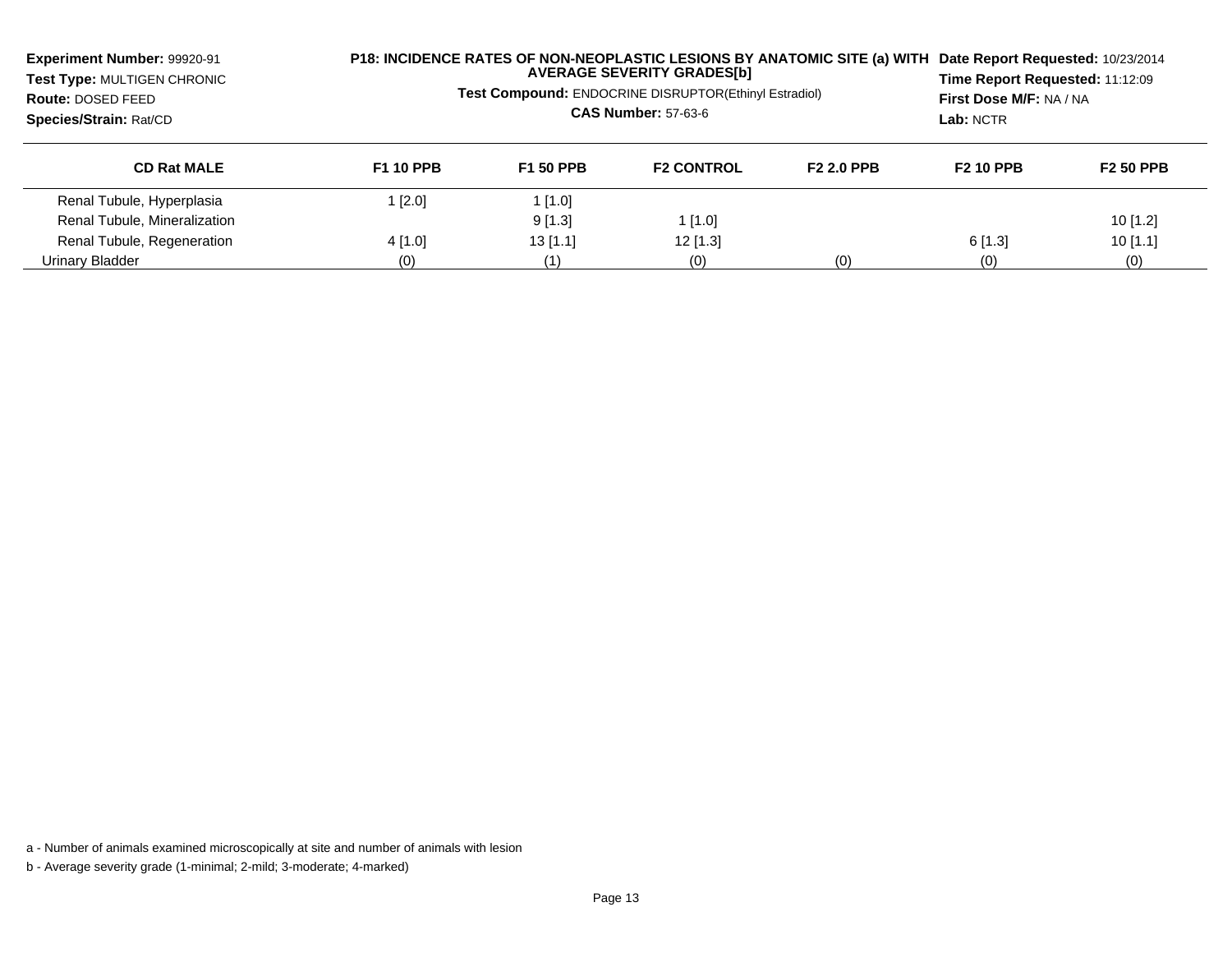| Experiment Number: 99920-91             | P18: INCIDENCE RATES OF NON-NEOPLASTIC LESIONS BY ANATOMIC SITE (a) WITH Date Report Requested: 10/23/2014<br><b>AVERAGE SEVERITY GRADES[b]</b> |                                                       |                            |                                   |                                 |                        |
|-----------------------------------------|-------------------------------------------------------------------------------------------------------------------------------------------------|-------------------------------------------------------|----------------------------|-----------------------------------|---------------------------------|------------------------|
| Test Type: MULTIGEN CHRONIC             |                                                                                                                                                 | Test Compound: ENDOCRINE DISRUPTOR(Ethinyl Estradiol) |                            |                                   | Time Report Requested: 11:12:09 |                        |
| Route: DOSED FEED                       |                                                                                                                                                 |                                                       | <b>CAS Number: 57-63-6</b> |                                   | First Dose M/F: NA / NA         |                        |
| Species/Strain: Rat/CD                  |                                                                                                                                                 |                                                       |                            |                                   | Lab: NCTR                       |                        |
| <b>CD Rat MALE</b>                      | <b>F3 CONTROL</b>                                                                                                                               | <b>F3/2PPB TO CTRL</b>                                |                            | F3/10PPB TO CTRL F3/50PPB TO CTRL | <b>F4 CONTROL</b>               | <b>F4/2PPB TO CTRL</b> |
| <b>Disposition Summary</b>              |                                                                                                                                                 |                                                       |                            |                                   |                                 |                        |
| <b>Animals Initially In Study</b>       | 25                                                                                                                                              | 25                                                    | 25                         | 25                                | 25                              | 25                     |
| <b>Early Deaths</b>                     |                                                                                                                                                 |                                                       |                            |                                   |                                 |                        |
| <b>Natural Death</b>                    |                                                                                                                                                 |                                                       |                            |                                   |                                 |                        |
| <b>Survivors</b>                        |                                                                                                                                                 |                                                       |                            |                                   |                                 |                        |
| <b>Moribund Sacrifice</b>               |                                                                                                                                                 |                                                       |                            |                                   |                                 |                        |
| <b>Terminal Sacrifice</b>               | 25                                                                                                                                              | 25                                                    | 25                         | 25                                | 25                              | 25                     |
| <b>Animals Examined Microscopically</b> | 25                                                                                                                                              | 25                                                    | 25                         | 25                                | 25                              | 25                     |
| ALIMENTARY SYSTEM                       |                                                                                                                                                 |                                                       |                            |                                   |                                 |                        |
| Esophagus                               | (0)                                                                                                                                             | (0)                                                   | (0)                        | (0)                               | (0)                             | (0)                    |
| Intestine Small, Ileum                  | (0)                                                                                                                                             | (0)                                                   | (0)                        | (0)                               | (0)                             | (0)                    |
| Hyperplasia, Lymphoid                   |                                                                                                                                                 |                                                       |                            |                                   |                                 |                        |
| Liver                                   | (25)                                                                                                                                            | (0)                                                   | (1)                        | (25)                              | (25)                            | (1)                    |
| <b>Basophilic Focus</b>                 |                                                                                                                                                 |                                                       |                            |                                   |                                 |                        |
| Bile Duct, Hyperplasia                  |                                                                                                                                                 |                                                       |                            |                                   |                                 |                        |
| Cyst                                    |                                                                                                                                                 |                                                       |                            |                                   | $\mathbf{1}$                    |                        |
| Developmental Malformation              |                                                                                                                                                 |                                                       |                            |                                   |                                 |                        |
| Erythrophagocytosis                     |                                                                                                                                                 |                                                       |                            |                                   |                                 |                        |
| Hematopoietic Cell Proliferation        |                                                                                                                                                 |                                                       |                            |                                   |                                 |                        |
| Hepatocyte, Degeneration                |                                                                                                                                                 |                                                       |                            |                                   |                                 |                        |
| Hepatocyte, Necrosis                    |                                                                                                                                                 |                                                       |                            |                                   |                                 |                        |
| Hepatocyte, Vacuolization Cytoplasmic   |                                                                                                                                                 |                                                       |                            | 1[2.0]                            |                                 |                        |
| Hepatodiaphragmatic Nodule              |                                                                                                                                                 |                                                       | $\overline{1}$             |                                   |                                 |                        |
| Infiltration Cellular, Lymphocyte       | 4[1.0]                                                                                                                                          |                                                       |                            | 3[1.0]                            | 1[1.0]                          |                        |
| Inflammation, Chronic Active            | 9[1.0]                                                                                                                                          |                                                       |                            | 5[1.0]                            | 13 [1.0]                        |                        |
| Vacuolization Cytoplasmic               |                                                                                                                                                 |                                                       |                            |                                   |                                 |                        |
| Mesentery                               | (0)                                                                                                                                             | (0)                                                   | (0)                        | (1)                               | (0)                             | (0)                    |
| Fat, Necrosis                           |                                                                                                                                                 |                                                       |                            | 1[4.0]                            |                                 |                        |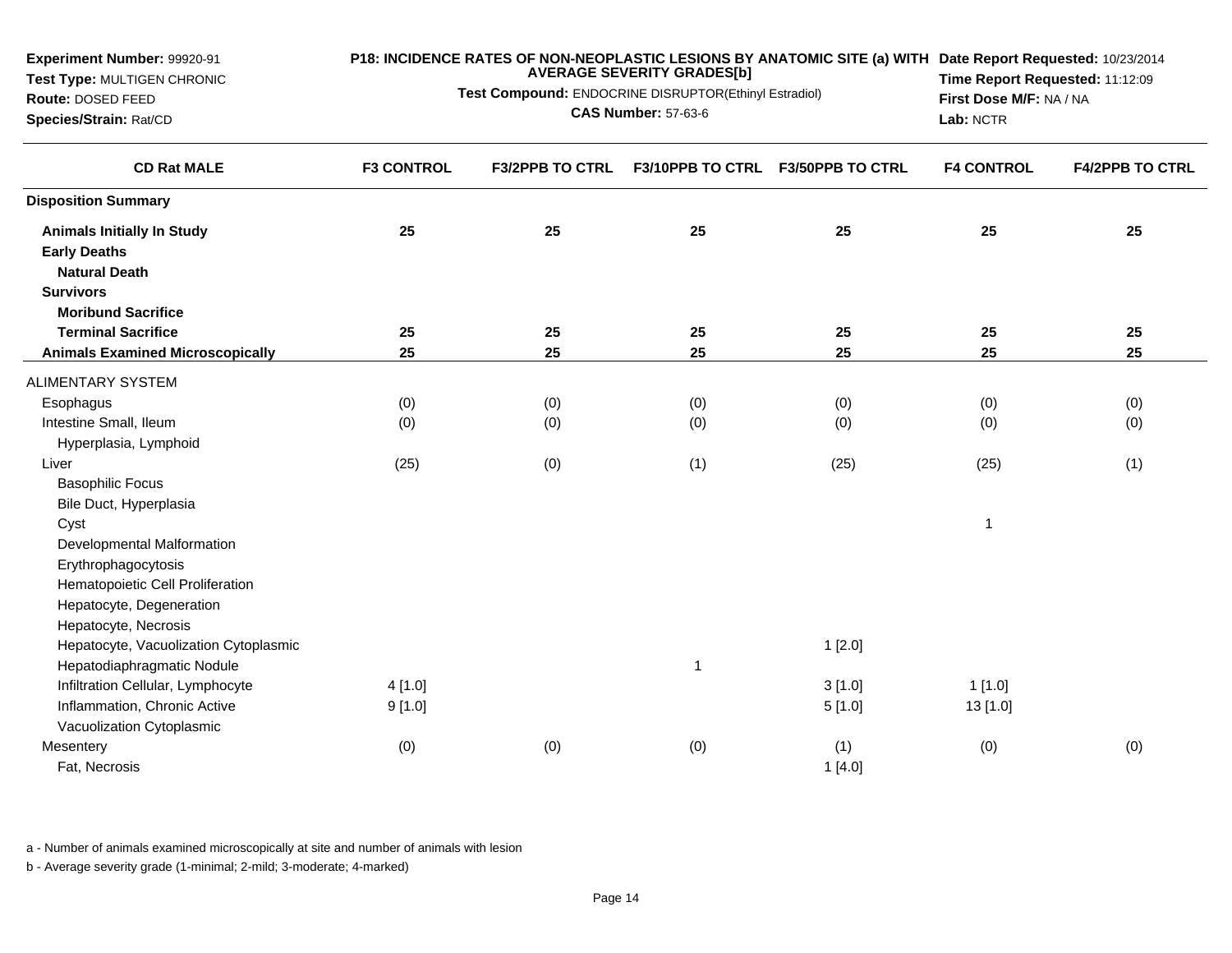**Experiment Number:** 99920-91 **Test Type:** MULTIGEN CHRONIC**Route:** DOSED FEED **Species/Strain:** Rat/CD**P18: INCIDENCE RATES OF NON-NEOPLASTIC LESIONS BY ANATOMIC SITE (a) WITH AVERAGE SEVERITY GRADES[b] Test Compound:** ENDOCRINE DISRUPTOR(Ethinyl Estradiol)**CAS Number:** 57-63-6**Date Report Requested:** 10/23/2014 **Time Report Requested:** 11:12:09**First Dose M/F:** NA / NA**Lab:** NCTR

| <b>F3 CONTROL</b> | <b>F3/2PPB TO CTRL</b> |     | <b>F3/50PPB TO CTRL</b> | <b>F4 CONTROL</b>       | <b>F4/2PPB TO CTRL</b> |
|-------------------|------------------------|-----|-------------------------|-------------------------|------------------------|
|                   |                        |     | 1[3.0]                  |                         |                        |
| (0)               | (0)                    | (0) | (0)                     | (0)                     | (0)                    |
|                   |                        |     |                         |                         |                        |
| (0)               | (0)                    | (0) | (0)                     | (0)                     | (0)                    |
|                   |                        |     |                         |                         |                        |
|                   |                        |     |                         |                         |                        |
|                   |                        |     |                         |                         |                        |
|                   |                        |     |                         |                         |                        |
| (0)               | (0)                    | (0) | (0)                     | (0)                     | (0)                    |
| (0)               | (0)                    | (0) | (0)                     | (0)                     | (0)                    |
|                   |                        |     |                         |                         |                        |
|                   |                        |     |                         |                         |                        |
| (25)              | (0)                    | (0) | (25)                    | (25)                    | (0)                    |
|                   |                        |     |                         |                         |                        |
| 2[2.0]            |                        |     | 2[1.5]                  | 4 [1.3]                 |                        |
| (24)              | (0)                    | (0) | (25)                    | (25)                    | (0)                    |
| (25)              | (0)                    | (0) | (25)                    | (25)                    | (0)                    |
| -1                |                        |     |                         |                         |                        |
|                   |                        |     |                         |                         |                        |
|                   |                        |     |                         |                         |                        |
| (25)              | (0)                    | (0) | (25)                    | (25)                    | (0)                    |
| 4                 |                        |     | 4                       | 6                       |                        |
|                   |                        |     | $\overline{1}$          |                         |                        |
|                   |                        |     |                         |                         |                        |
| $1$ [1.0]         |                        |     | $1$ [1.0]               |                         |                        |
|                   |                        |     |                         | <b>F3/10PPB TO CTRL</b> |                        |

GENERAL BODY SYSTEM

None

a - Number of animals examined microscopically at site and number of animals with lesion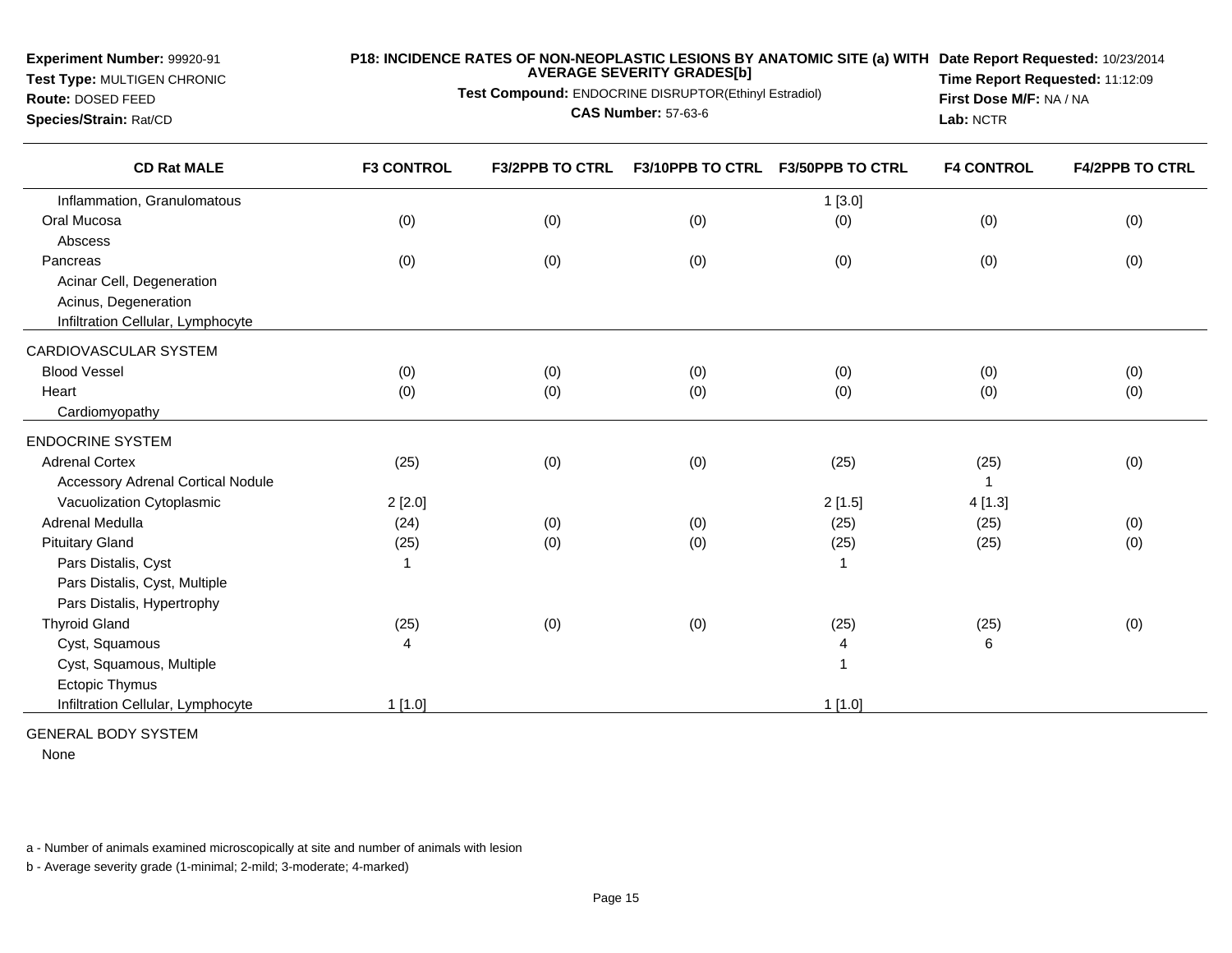**Test Type:** MULTIGEN CHRONIC**Route:** DOSED FEED **Species/Strain:** Rat/CD**Test Compound:** ENDOCRINE DISRUPTOR(Ethinyl Estradiol)**CAS Number:** 57-63-6**Time Report Requested:** 11:12:09**First Dose M/F:** NA / NA**Lab:** NCTR**CD Rat MALE F3 CONTROL F3/2PPB TO CTRL F3/10PPB TO CTRL F3/50PPB TO CTRL F4 CONTROL F4/2PPB TO CTRL** GENITAL SYSTEM Coagulating Gland (25) (25) (25) (25) (25) (25) Bilateral, Developmental Malformation <sup>1</sup> <sup>1</sup> <sup>1</sup> <sup>1</sup> Developmental Malformationn 2 7 5 8 9 9 HypoplasiaEpididymis (25) (25) (25) (25) (25) (25) Atrophyy 3 [3.0] 1 [2.0] 1 [3.0] Epithelium, DegenerationHypoplasia Hypospermiaa  $3[4.0]$  1  $[4.0]$  1  $[4.0]$ Infiltration Cellular, Lymphocytee 1 [1.0] 2 [1.0] 1 [1.0] Preputial Glandd (0) (0) (2) (1) (0) (2) (1) (0) (2) Atrophy Bilateral, AtrophyDuct, Dilatationn  $1 [3.0]$   $1 [3.0]$   $2 [3.0]$ Infiltration Cellular, LymphocyteInflammation, Suppurativee  $1 [4.0]$   $1 [4.0]$   $2 [4.0]$ Prostate, Dorsal/Lateral Lobee (9) (12) (8) (8) (9) (6) (7) Hypoplasia Infiltration Cellular, Lymphocytee  $2 [1.0]$  3 [1.0] 1 [1.0] Inflammation, Suppurative 7 [1.1] 9 [1.1] 8 [1.8] 8 [1.9] 6 [1.3] 7 [1.1] Prostate, Dorsal/lateral Lobee (16) (19) (13) (17) (16) (16) (19) (18) Prostate, Ventral Lobe (25) (25) (25) (25) (25) (25) Hypoplasia Infiltration Cellular, Lymphocyte 17 [1.3] 17 [1.3] 14 [1.2] 16 [1.9] 14 [1.4] 9 [1.3] Inflammation, Suppurativee 1 [2.0] 1 [2.0] 1 [2.0] 1 [2.0] 1 [2.0] 1 [2.0] 1 [1.0] 1 [2.0] Rete Testess (25) (25) (24) (25) (25) (25) (25) (25) (25) (25) (24) Dilatationn  $3\,[2.0]$  2 [2.0]

**AVERAGE SEVERITY GRADES[b]**

**P18: INCIDENCE RATES OF NON-NEOPLASTIC LESIONS BY ANATOMIC SITE (a) WITHDate Report Requested:** 10/23/2014

a - Number of animals examined microscopically at site and number of animals with lesion

b - Average severity grade (1-minimal; 2-mild; 3-moderate; 4-marked)

Seminal Vesicle

**Experiment Number:** 99920-91

(25) (25) (25) (25) (25) (25)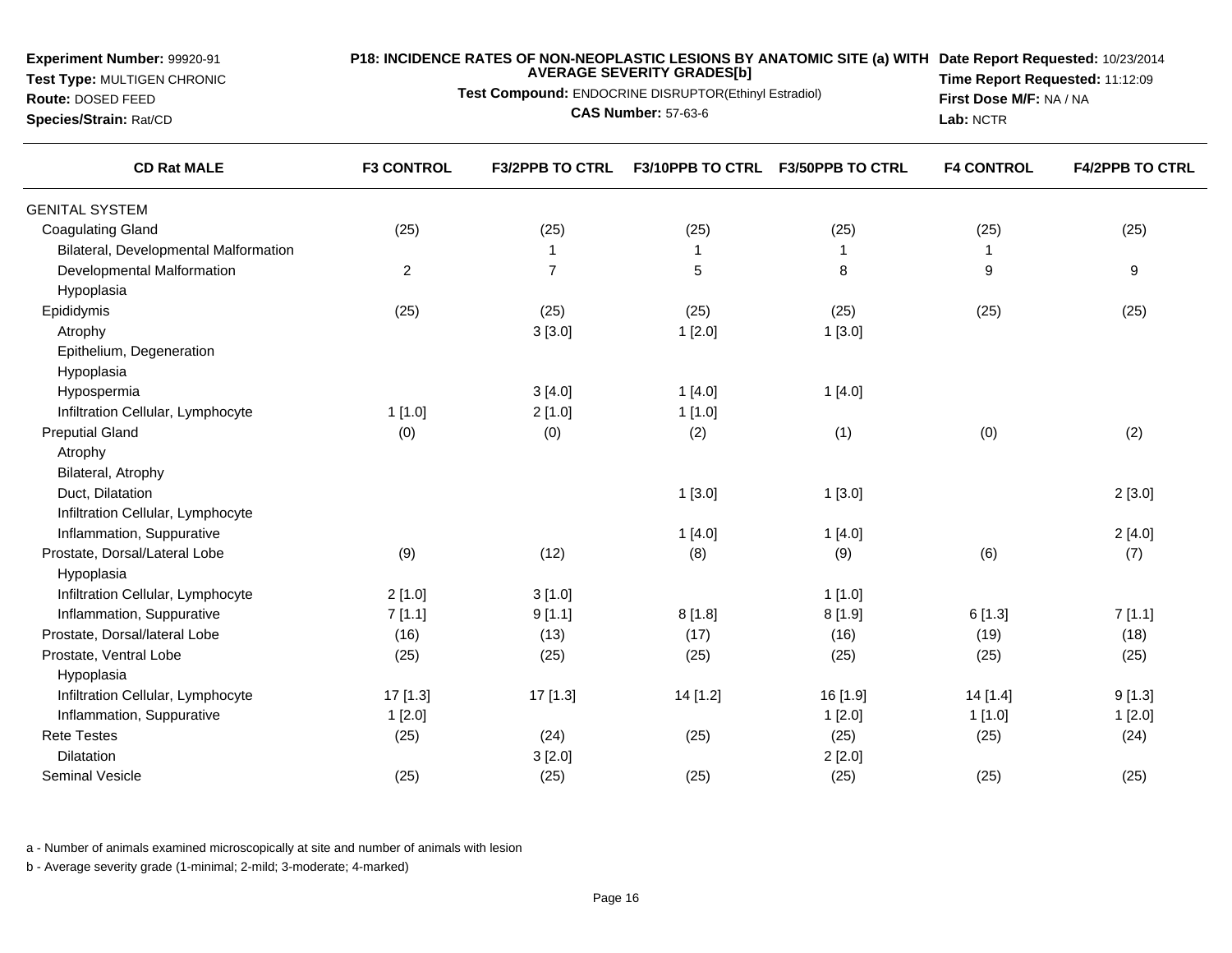# **Test Type:** MULTIGEN CHRONIC

## **Route:** DOSED FEED

**Species/Strain:** Rat/CD

**P18: INCIDENCE RATES OF NON-NEOPLASTIC LESIONS BY ANATOMIC SITE (a) WITH AVERAGE SEVERITY GRADES[b] Date Report Requested:** 10/23/2014

**Test Compound:** ENDOCRINE DISRUPTOR(Ethinyl Estradiol)

**CAS Number:** 57-63-6

**Time Report Requested:** 11:12:09**First Dose M/F:** NA / NA**Lab:** NCTR

| <b>CD Rat MALE</b>               | <b>F3 CONTROL</b> | <b>F3/2PPB TO CTRL</b> | F3/10PPB TO CTRL | <b>F3/50PPB TO CTRL</b> | <b>F4 CONTROL</b> | <b>F4/2PPB TO CTRL</b> |
|----------------------------------|-------------------|------------------------|------------------|-------------------------|-------------------|------------------------|
| <b>Depletion Secretory</b>       |                   |                        | 1[3.0]           | 1[3.0]                  |                   |                        |
| Hypoplasia                       |                   |                        |                  |                         |                   |                        |
| <b>Testes</b>                    | (25)              | (25)                   | (25)             | (25)                    | (25)              | (25)                   |
| Hypoplasia                       |                   |                        |                  |                         |                   |                        |
| Seminif Tub, Degeneration        | 2[1.0]            | 5[3.2]                 | 2[1.0]           | 1[4.0]                  | 1[1.0]            | 3[1.0]                 |
| <b>HEMATOPOIETIC SYSTEM</b>      |                   |                        |                  |                         |                   |                        |
| <b>Bone Marrow</b>               | (25)              | (0)                    | (0)              | (25)                    | (25)              | (0)                    |
| Erythroid Cell, Hyperplasia      |                   |                        |                  |                         |                   |                        |
| Myeloid Cell, Hyperplasia        | 1[2.0]            |                        |                  | 2[1.0]                  |                   |                        |
| Spleen                           | (25)              | (0)                    | (0)              | (25)                    | (25)              | (0)                    |
| Congestion                       |                   |                        |                  |                         |                   |                        |
| Hematopoietic Cell Proliferation |                   |                        |                  |                         |                   |                        |
| Hyperplasia, Lymphoid            | 1[2.0]            |                        |                  | 2[1.5]                  |                   |                        |
| Pigmentation                     | 1[1.0]            |                        |                  | 3[1.0]                  |                   |                        |
| Thymus                           | (24)              | (0)                    | (0)              | (25)                    | (25)              | (0)                    |
| Atrophy                          |                   |                        |                  |                         |                   |                        |
| Congestion                       | 1[2.0]            |                        |                  |                         |                   |                        |
| Hemorrhage                       |                   |                        |                  |                         |                   |                        |
| <b>INTEGUMENTARY SYSTEM</b>      |                   |                        |                  |                         |                   |                        |
| <b>Mammary Gland</b>             | (25)              | (25)                   | (24)             | (24)                    | (25)              | (25)                   |
| Alveolus, Dilatation             |                   |                        |                  |                         |                   |                        |
| Alveolus, Hyperplasia            | 2[1.5]            | 5[1.8]                 | 4[2.0]           | 7[2.0]                  | 3[1.0]            | 5[2.2]                 |
| Duct, Hyperplasia                | 1[2.0]            | 1[2.0]                 | 3[1.0]           | 1[2.0]                  | 1[1.0]            |                        |
| Skin                             | (0)               | (0)                    | (0)              | (0)                     | (0)               | (0)                    |
| Epidermis, Hyperplasia           |                   |                        |                  |                         |                   |                        |
| Hyperkeratosis                   |                   |                        |                  |                         |                   |                        |
| MUSCULOSKELETAL SYSTEM           |                   |                        |                  |                         |                   |                        |
| <b>Bone</b>                      | (25)              | (0)                    | (0)              | (25)                    | (25)              | (0)                    |
|                                  |                   |                        |                  |                         |                   |                        |

a - Number of animals examined microscopically at site and number of animals with lesion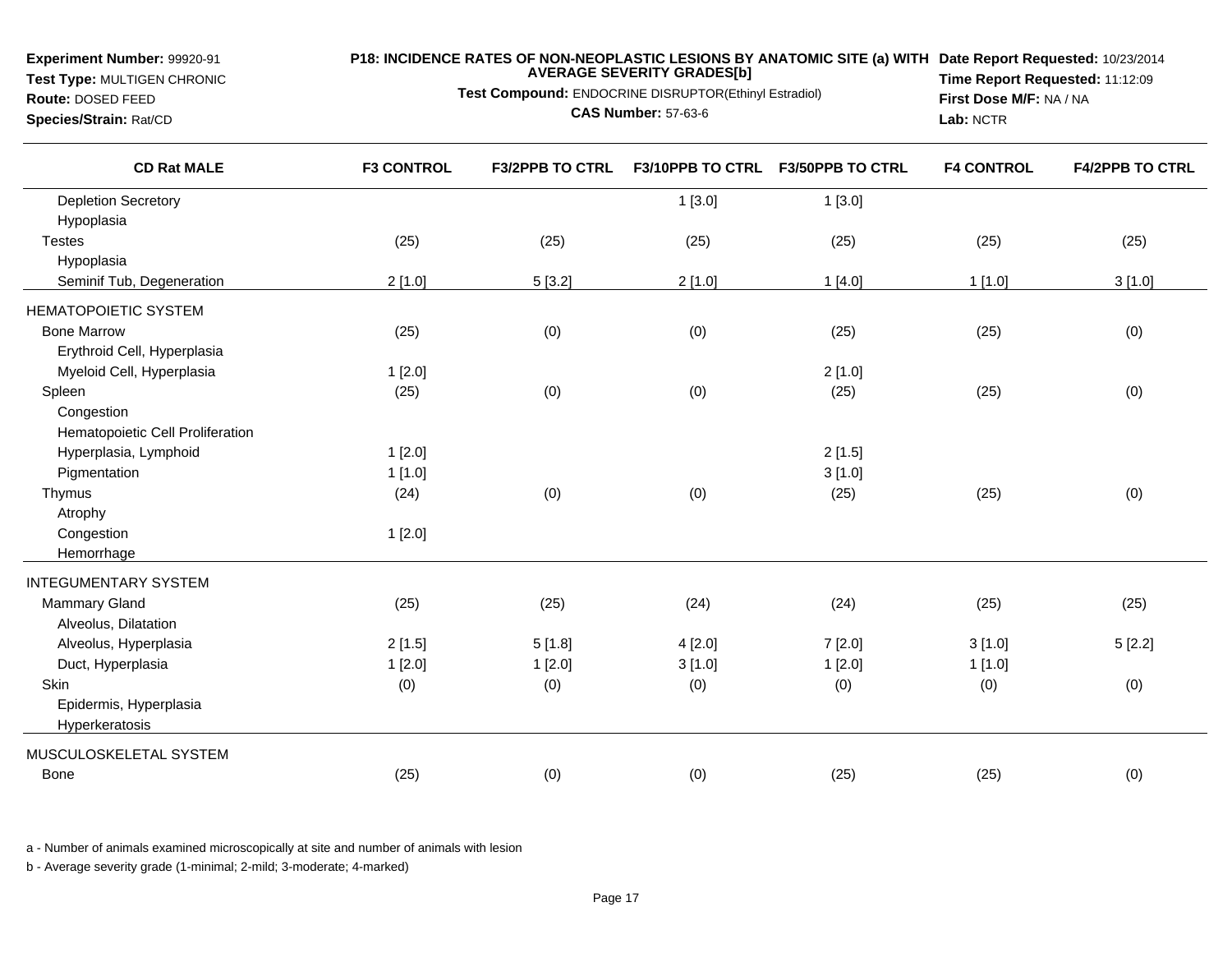| Experiment Number: 99920-91<br>Test Type: MULTIGEN CHRONIC<br>Route: DOSED FEED<br>Species/Strain: Rat/CD | P18: INCIDENCE RATES OF NON-NEOPLASTIC LESIONS BY ANATOMIC SITE (a) WITH Date Report Requested: 10/23/2014<br><b>AVERAGE SEVERITY GRADES[b]</b><br>Test Compound: ENDOCRINE DISRUPTOR(Ethinyl Estradiol)<br><b>CAS Number: 57-63-6</b> |                        |                         |                         | Time Report Requested: 11:12:09<br>First Dose M/F: NA / NA<br>Lab: NCTR |                        |
|-----------------------------------------------------------------------------------------------------------|----------------------------------------------------------------------------------------------------------------------------------------------------------------------------------------------------------------------------------------|------------------------|-------------------------|-------------------------|-------------------------------------------------------------------------|------------------------|
| <b>CD Rat MALE</b>                                                                                        | <b>F3 CONTROL</b>                                                                                                                                                                                                                      | <b>F3/2PPB TO CTRL</b> | <b>F3/10PPB TO CTRL</b> | <b>F3/50PPB TO CTRL</b> | <b>F4 CONTROL</b>                                                       | <b>F4/2PPB TO CTRL</b> |
| NERVOUS SYSTEM                                                                                            |                                                                                                                                                                                                                                        |                        |                         |                         |                                                                         |                        |
| <b>Brain</b>                                                                                              | (0)                                                                                                                                                                                                                                    | (0)                    | (0)                     | (0)                     | (0)                                                                     | (0)                    |
| Spinal Cord                                                                                               | (0)                                                                                                                                                                                                                                    | (0)                    | (0)                     | (0)                     | (0)                                                                     | (0)                    |
| <b>RESPIRATORY SYSTEM</b>                                                                                 |                                                                                                                                                                                                                                        |                        |                         |                         |                                                                         |                        |
| Lung<br>Infiltration Cellular, Histiocyte<br>Peribronchiolr, Infiltration Cellular,<br>Lymphocyte         | (0)                                                                                                                                                                                                                                    | (0)                    | (0)                     | (0)                     | (0)                                                                     | (0)                    |
| Trachea                                                                                                   | (0)                                                                                                                                                                                                                                    | (0)                    | (0)                     | (0)                     | (0)                                                                     | (0)                    |
| SPECIAL SENSES SYSTEM                                                                                     |                                                                                                                                                                                                                                        |                        |                         |                         |                                                                         |                        |
| Eye                                                                                                       | (0)                                                                                                                                                                                                                                    | (0)                    | (0)                     | (0)                     | (0)                                                                     | (0)                    |
| Autolysis                                                                                                 |                                                                                                                                                                                                                                        |                        |                         |                         |                                                                         |                        |
| <b>URINARY SYSTEM</b>                                                                                     |                                                                                                                                                                                                                                        |                        |                         |                         |                                                                         |                        |
| Kidney                                                                                                    | (25)                                                                                                                                                                                                                                   | (0)                    | (2)                     | (25)                    | (25)                                                                    | (0)                    |
| Bilateral, Pelvis, Dilatation                                                                             | 1[3.0]                                                                                                                                                                                                                                 |                        |                         |                         |                                                                         |                        |
| <b>Casts Protein</b>                                                                                      |                                                                                                                                                                                                                                        |                        |                         | 1[2.0]                  |                                                                         |                        |
| Congestion<br>Cortex, Cyst<br>Cortex, Cyst, Multiple                                                      | 2[2.0]                                                                                                                                                                                                                                 |                        | 2[2.5]                  |                         | $\mathbf{1}$                                                            |                        |
| Developmental Malformation<br>Epithelium, Pelvis, Hyperplasia                                             |                                                                                                                                                                                                                                        |                        |                         |                         |                                                                         |                        |
| <b>Hyaline Droplet</b>                                                                                    | 2[1.0]                                                                                                                                                                                                                                 |                        |                         | 2[1.5]                  |                                                                         |                        |
| Infiltration Cellular, Lymphocyte                                                                         | $21$ [1.0]                                                                                                                                                                                                                             |                        |                         | 19 [1.1]                | 14 [1.0]                                                                |                        |
| Inflammation, Chronic                                                                                     |                                                                                                                                                                                                                                        |                        |                         |                         | 1[1.0]                                                                  |                        |
| Interstitium, Fibrosis                                                                                    |                                                                                                                                                                                                                                        |                        |                         | 2[1.0]                  |                                                                         |                        |
| Pelvis, Dilatation                                                                                        |                                                                                                                                                                                                                                        |                        |                         |                         |                                                                         |                        |
| Renal Tubule, Degeneration<br>Renal Tubule, Dilatation                                                    | 3[1.7]                                                                                                                                                                                                                                 |                        |                         | 6[2.2]                  | 2[1.0]                                                                  |                        |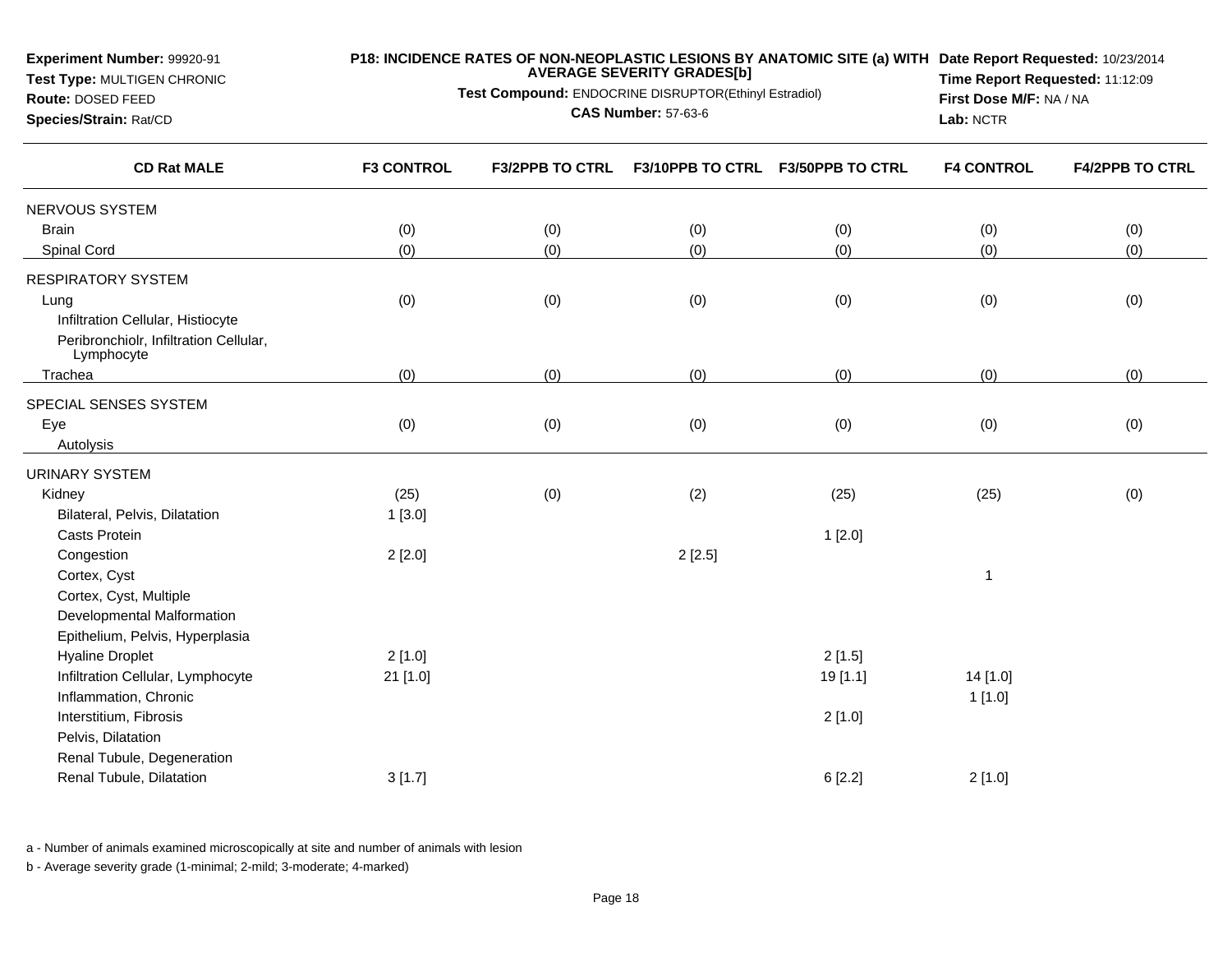| <b>Experiment Number: 99920-91</b><br>Test Type: MULTIGEN CHRONIC<br>Route: DOSED FEED<br>Species/Strain: Rat/CD | P18: INCIDENCE RATES OF NON-NEOPLASTIC LESIONS BY ANATOMIC SITE (a) WITH<br><b>AVERAGE SEVERITY GRADES[b]</b><br><b>Test Compound: ENDOCRINE DISRUPTOR(Ethinyl Estradiol)</b><br><b>CAS Number: 57-63-6</b> |                        |                         |                         | Date Report Requested: 10/23/2014<br>Time Report Requested: 11:12:09<br>First Dose M/F: NA / NA<br>Lab: NCTR |                        |
|------------------------------------------------------------------------------------------------------------------|-------------------------------------------------------------------------------------------------------------------------------------------------------------------------------------------------------------|------------------------|-------------------------|-------------------------|--------------------------------------------------------------------------------------------------------------|------------------------|
| <b>CD Rat MALE</b>                                                                                               | <b>F3 CONTROL</b>                                                                                                                                                                                           | <b>F3/2PPB TO CTRL</b> | <b>F3/10PPB TO CTRL</b> | <b>F3/50PPB TO CTRL</b> | <b>F4 CONTROL</b>                                                                                            | <b>F4/2PPB TO CTRL</b> |
| Renal Tubule, Hyperplasia                                                                                        |                                                                                                                                                                                                             |                        |                         |                         |                                                                                                              |                        |
| Renal Tubule, Mineralization                                                                                     |                                                                                                                                                                                                             |                        |                         |                         |                                                                                                              |                        |
| Renal Tubule, Regeneration                                                                                       | 10 $[1.0]$                                                                                                                                                                                                  |                        |                         | 9[1.2]                  | 8[1.0]                                                                                                       |                        |
| Urinary Bladder                                                                                                  | (0)                                                                                                                                                                                                         | (0)                    | (0)                     | (0)                     | (0)                                                                                                          | (0)                    |

a - Number of animals examined microscopically at site and number of animals with lesion

b - Average severity grade (1-minimal; 2-mild; 3-moderate; 4-marked)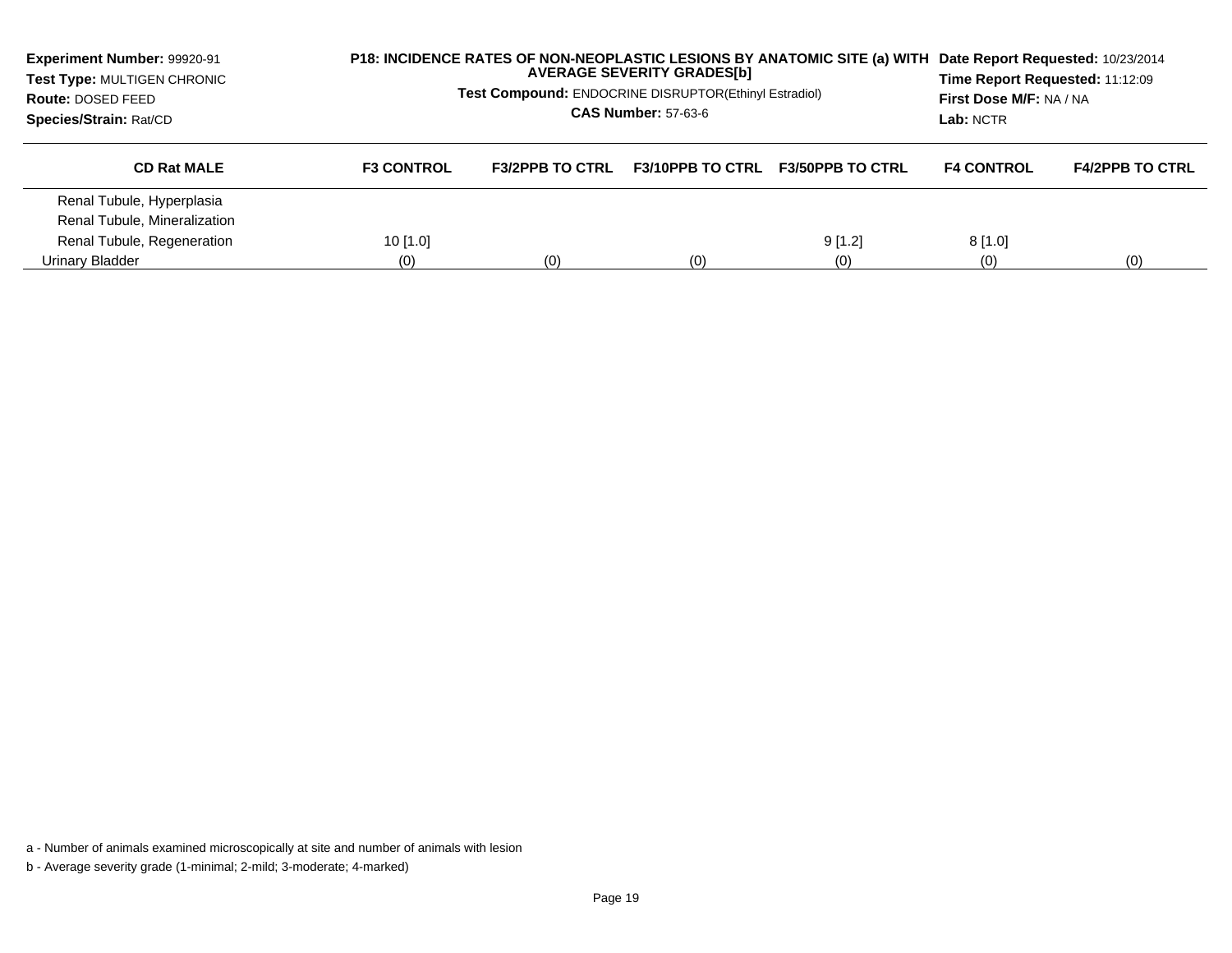**Test Type:** MULTIGEN CHRONIC

**Route:** DOSED FEED**Species/Strain:** Rat/CD

## **P18: INCIDENCE RATES OF NON-NEOPLASTIC LESIONS BY ANATOMIC SITE (a) WITH AVERAGE SEVERITY GRADES[b] Date Report Requested:** 10/23/2014

**Test Compound:** ENDOCRINE DISRUPTOR(Ethinyl Estradiol)

**CAS Number:** 57-63-6

**Time Report Requested:** 11:12:09**First Dose M/F:** NA / NA**Lab:** NCTR

| <b>CD Rat MALE</b>                      |           | F4/10PPB TO CTRL F4/50PPB TO CTRL |
|-----------------------------------------|-----------|-----------------------------------|
| <b>Disposition Summary</b>              |           |                                   |
| <b>Animals Initially In Study</b>       | 26        | 25                                |
| <b>Early Deaths</b>                     |           |                                   |
| <b>Natural Death</b>                    |           |                                   |
| <b>Survivors</b>                        |           |                                   |
| <b>Moribund Sacrifice</b>               | 1         |                                   |
| <b>Terminal Sacrifice</b>               | 25        | 25                                |
| <b>Animals Examined Microscopically</b> | 26        | 25                                |
| <b>ALIMENTARY SYSTEM</b>                |           |                                   |
| Esophagus                               | (1)       | (0)                               |
| Intestine Small, Ileum                  | (0)       | (0)                               |
| Hyperplasia, Lymphoid                   |           |                                   |
| Liver                                   | (2)       | (25)                              |
| <b>Basophilic Focus</b>                 |           |                                   |
| Bile Duct, Hyperplasia                  | 1[3.0]    | 1[1.0]                            |
| Cyst                                    |           |                                   |
| Developmental Malformation              |           |                                   |
| Erythrophagocytosis                     |           |                                   |
| Hematopoietic Cell Proliferation        |           |                                   |
| Hepatocyte, Degeneration                | 1[4.0]    |                                   |
| Hepatocyte, Necrosis                    | $1$ [3.0] |                                   |
| Hepatocyte, Vacuolization Cytoplasmic   |           |                                   |
| Hepatodiaphragmatic Nodule              | 1         |                                   |
| Infiltration Cellular, Lymphocyte       | 1[4.0]    | $1$ [1.0]                         |
| Inflammation, Chronic Active            |           | 10[1.1]                           |
| Vacuolization Cytoplasmic               |           | 1[1.0]                            |
| Mesentery                               | (0)       | (0)                               |
| Fat. Necrosis                           |           |                                   |

a - Number of animals examined microscopically at site and number of animals with lesion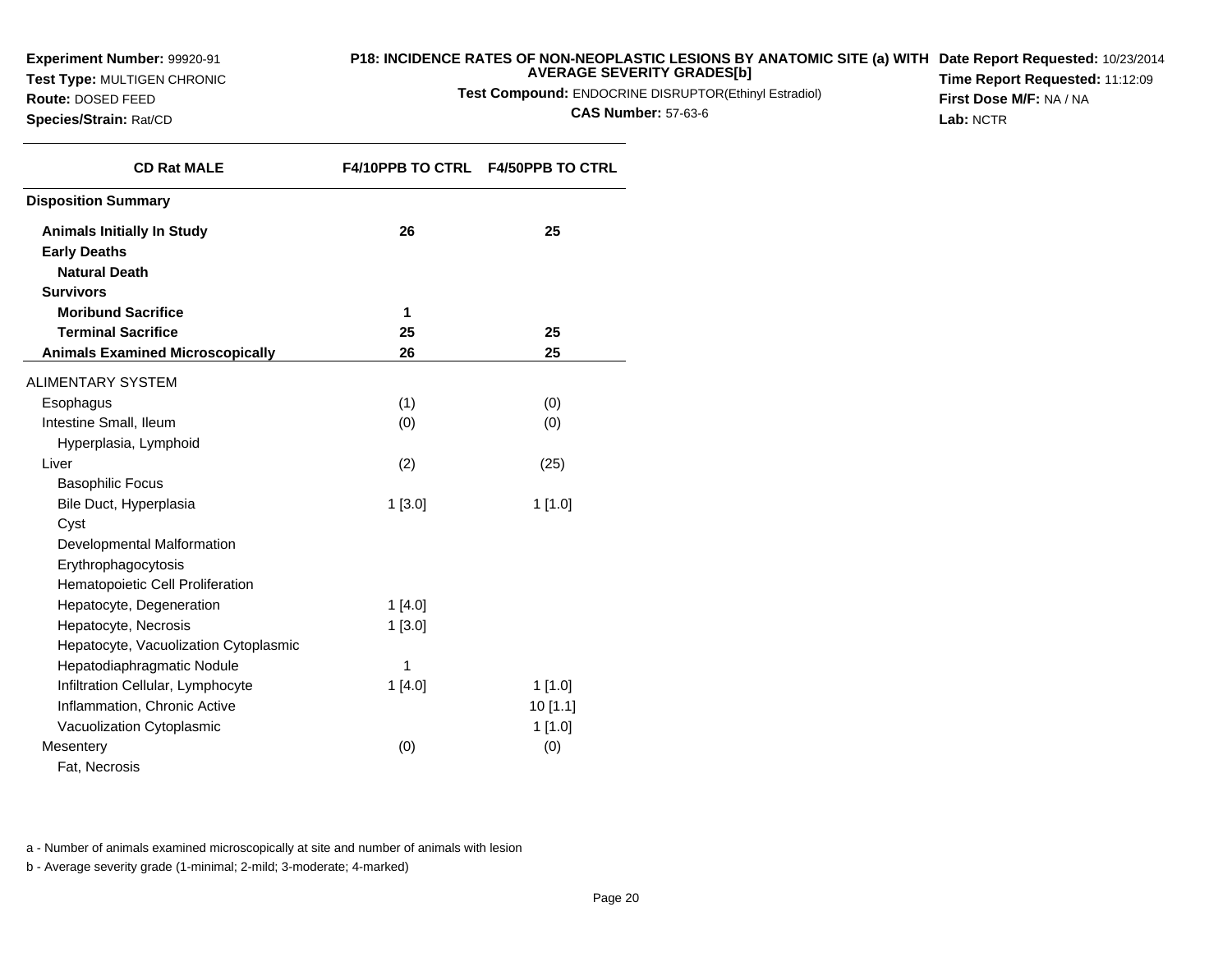**Test Type:** MULTIGEN CHRONIC**Route:** DOSED FEED

**Species/Strain:** Rat/CD

## **P18: INCIDENCE RATES OF NON-NEOPLASTIC LESIONS BY ANATOMIC SITE (a) WITH AVERAGE SEVERITY GRADES[b] Date Report Requested:** 10/23/2014

**Test Compound:** ENDOCRINE DISRUPTOR(Ethinyl Estradiol)

**CAS Number:** 57-63-6

**Time Report Requested:** 11:12:09**First Dose M/F:** NA / NA**Lab:** NCTR

| <b>CD Rat MALE</b>                       |         | F4/10PPB TO CTRL F4/50PPB TO CTRL |
|------------------------------------------|---------|-----------------------------------|
| Inflammation, Granulomatous              |         |                                   |
| Oral Mucosa                              | (0)     | (0)                               |
| Abscess                                  |         |                                   |
| Pancreas                                 | (1)     | (0)                               |
| Acinar Cell, Degeneration                | 1[4.0]  |                                   |
| Acinus, Degeneration                     |         |                                   |
| Infiltration Cellular, Lymphocyte        | 1 [4.0] |                                   |
| CARDIOVASCULAR SYSTEM                    |         |                                   |
| <b>Blood Vessel</b>                      | (1)     | (0)                               |
| Heart                                    | (1)     | (0)                               |
| Cardiomyopathy                           |         |                                   |
| ENDOCRINE SYSTEM                         |         |                                   |
| <b>Adrenal Cortex</b>                    | (1)     | (25)                              |
| <b>Accessory Adrenal Cortical Nodule</b> |         |                                   |
| Vacuolization Cytoplasmic                |         | $2$ [1.5]                         |
| Adrenal Medulla                          | (1)     | (25)                              |
| <b>Pituitary Gland</b>                   | (2)     | (25)                              |
| Pars Distalis, Cyst                      | 1       | $\overline{2}$                    |
| Pars Distalis, Cyst, Multiple            |         |                                   |
| Pars Distalis, Hypertrophy               |         |                                   |
| <b>Thyroid Gland</b>                     | (0)     | (25)                              |
| Cyst, Squamous                           |         | 4                                 |
| Cyst, Squamous, Multiple                 |         |                                   |
| Ectopic Thymus                           |         |                                   |
| Infiltration Cellular, Lymphocyte        |         |                                   |

GENERAL BODY SYSTEM

None

a - Number of animals examined microscopically at site and number of animals with lesion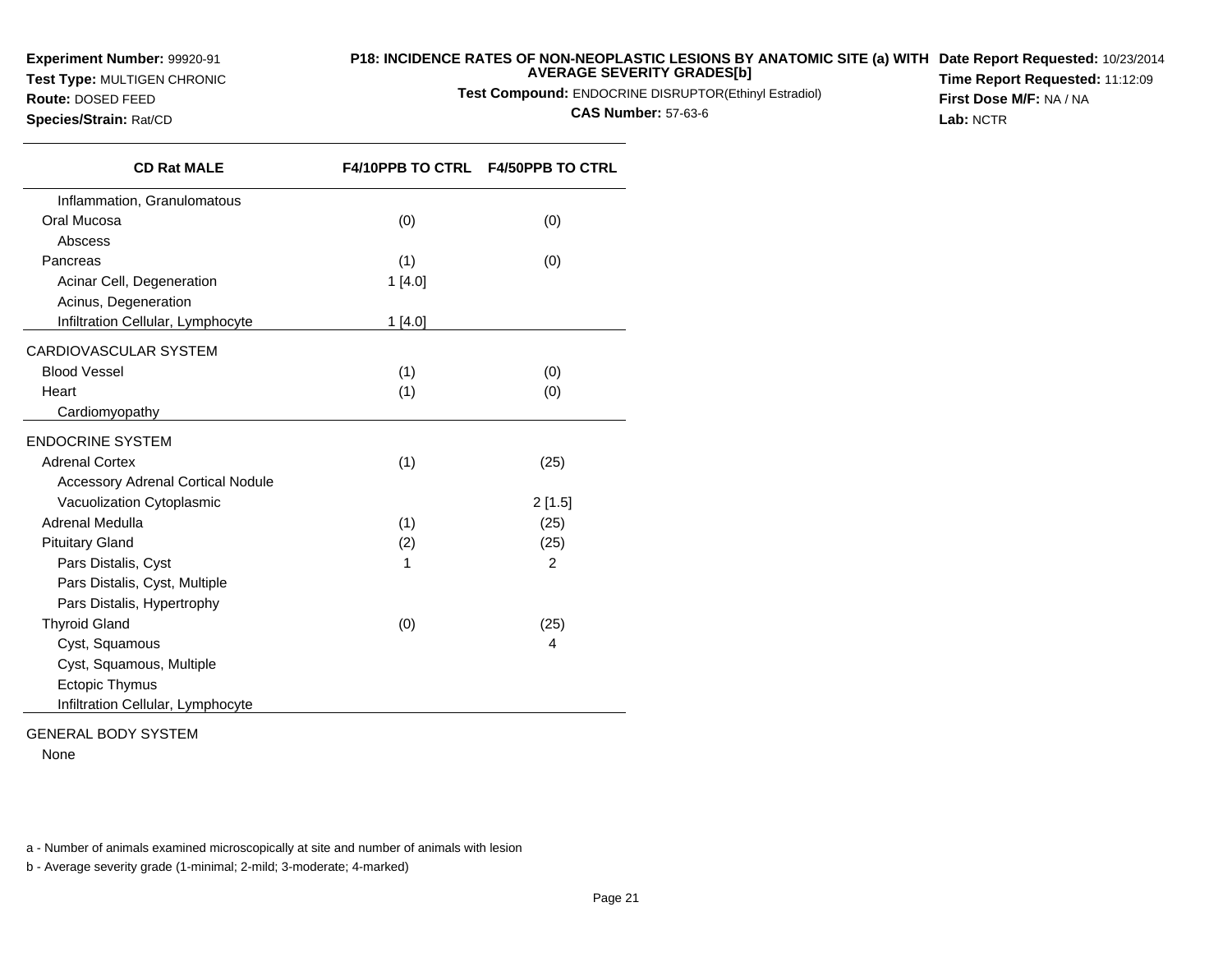**Test Type:** MULTIGEN CHRONIC

**Route:** DOSED FEED**Species/Strain:** Rat/CD

## **P18: INCIDENCE RATES OF NON-NEOPLASTIC LESIONS BY ANATOMIC SITE (a) WITHDate Report Requested:** 10/23/2014**AVERAGE SEVERITY GRADES[b]**

**Test Compound:** ENDOCRINE DISRUPTOR(Ethinyl Estradiol)

**CAS Number:** 57-63-6

**F4/10PPB TO CTRL F4/50PPB TO CTRL**

**Time Report Requested:** 11:12:09**First Dose M/F:** NA / NA**Lab:** NCTR

**CD Rat MALE**GENITAL SYSTEMCoagulating Gland

| (26)      | (24)     |
|-----------|----------|
|           | 1        |
| 6         | 10       |
| 1[4.0]    |          |
| (26)      | (25)     |
|           | 1[2.0]   |
|           |          |
| 1[4.0]    |          |
|           | 1[4.0]   |
|           |          |
| (1)       | (0)      |
|           |          |
|           |          |
|           |          |
|           |          |
| $1$ [3.0] |          |
| (10)      | (6)      |
| 1[4.0]    |          |
|           |          |
| 9[1.4]    | 6[1.2]   |
| (16)      | (19)     |
| (26)      | (25)     |
| 1[4.0]    |          |
| 13 [1.7]  | 16 [1.4] |
|           |          |
| (26)      | (25)     |
|           | 1[2.0]   |
| (26)      | (25)     |
|           |          |

a - Number of animals examined microscopically at site and number of animals with lesion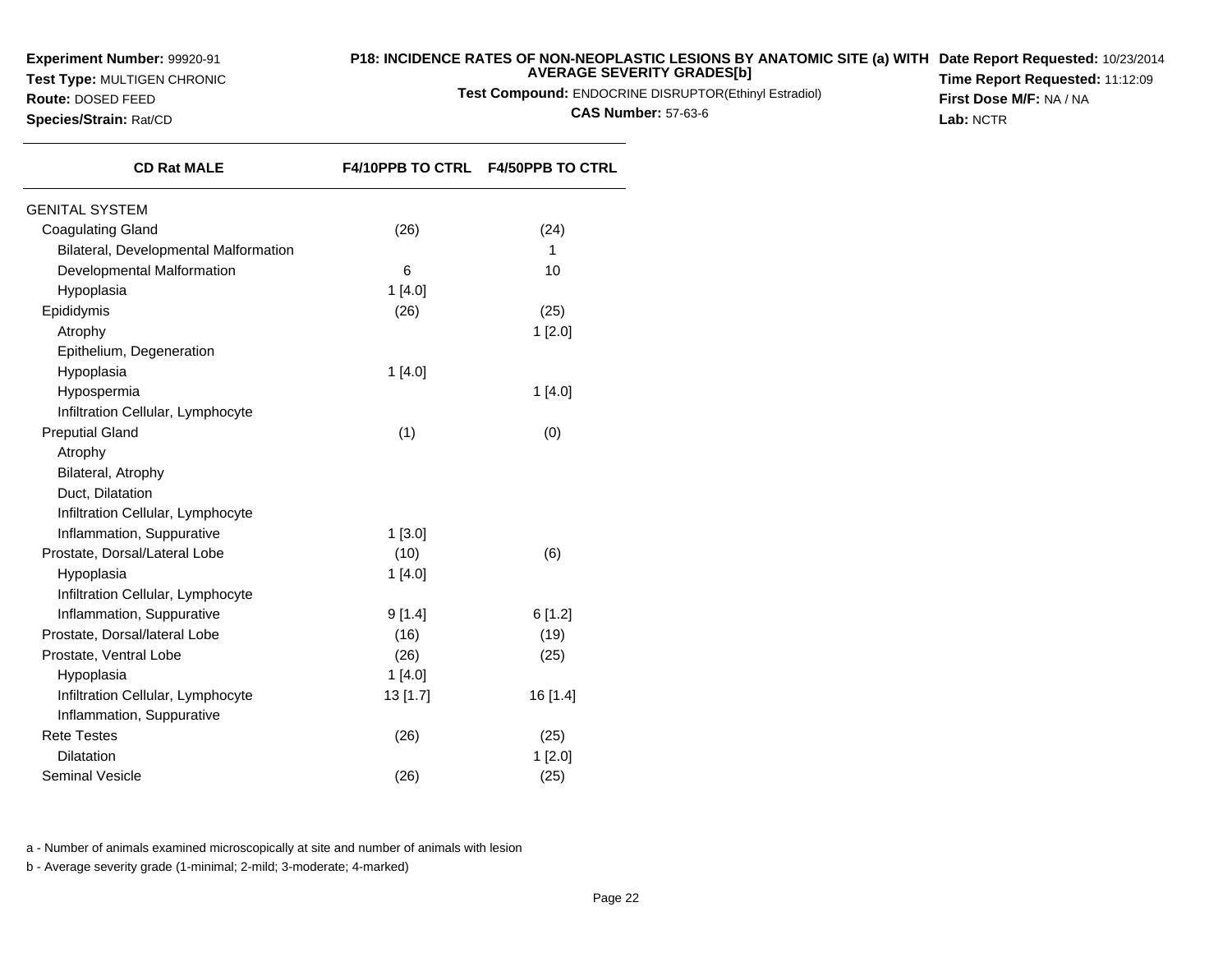**Test Type:** MULTIGEN CHRONIC

**Route:** DOSED FEED**Species/Strain:** Rat/CD

## **P18: INCIDENCE RATES OF NON-NEOPLASTIC LESIONS BY ANATOMIC SITE (a) WITH AVERAGE SEVERITY GRADES[b] Date Report Requested:** 10/23/2014

**Test Compound:** ENDOCRINE DISRUPTOR(Ethinyl Estradiol)

**CAS Number:** 57-63-6

**Time Report Requested:** 11:12:09**First Dose M/F:** NA / NA**Lab:** NCTR

| <b>CD Rat MALE</b>               | F4/10PPB TO CTRL F4/50PPB TO CTRL |        |
|----------------------------------|-----------------------------------|--------|
| <b>Depletion Secretory</b>       |                                   |        |
| Hypoplasia                       | 1[4.0]                            |        |
| <b>Testes</b>                    | (26)                              | (25)   |
| Hypoplasia                       | 1[4.0]                            |        |
| Seminif Tub, Degeneration        |                                   | 1[4.0] |
| <b>HEMATOPOIETIC SYSTEM</b>      |                                   |        |
| <b>Bone Marrow</b>               | (1)                               | (25)   |
| Erythroid Cell, Hyperplasia      |                                   |        |
| Myeloid Cell, Hyperplasia        |                                   |        |
| Spleen                           | (1)                               | (25)   |
| Congestion                       | 1[3.0]                            |        |
| Hematopoietic Cell Proliferation |                                   |        |
| Hyperplasia, Lymphoid            | 1[3.0]                            | 1[2.0] |
| Pigmentation                     |                                   |        |
| Thymus                           | (1)                               | (25)   |
| Atrophy                          | 1[4.0]                            |        |
| Congestion                       |                                   |        |
| Hemorrhage                       |                                   |        |
| <b>INTEGUMENTARY SYSTEM</b>      |                                   |        |
| <b>Mammary Gland</b>             | (25)                              | (25)   |
| Alveolus, Dilatation             |                                   |        |
| Alveolus, Hyperplasia            | 5[2.0]                            | 7[1.9] |
| Duct, Hyperplasia                | 2[1.0]                            |        |
| Skin                             | (1)                               | (0)    |
| Epidermis, Hyperplasia           |                                   |        |
| Hyperkeratosis                   |                                   |        |
| MUSCULOSKELETAL SYSTEM           |                                   |        |
| Bone                             | (1)                               | (25)   |

a - Number of animals examined microscopically at site and number of animals with lesion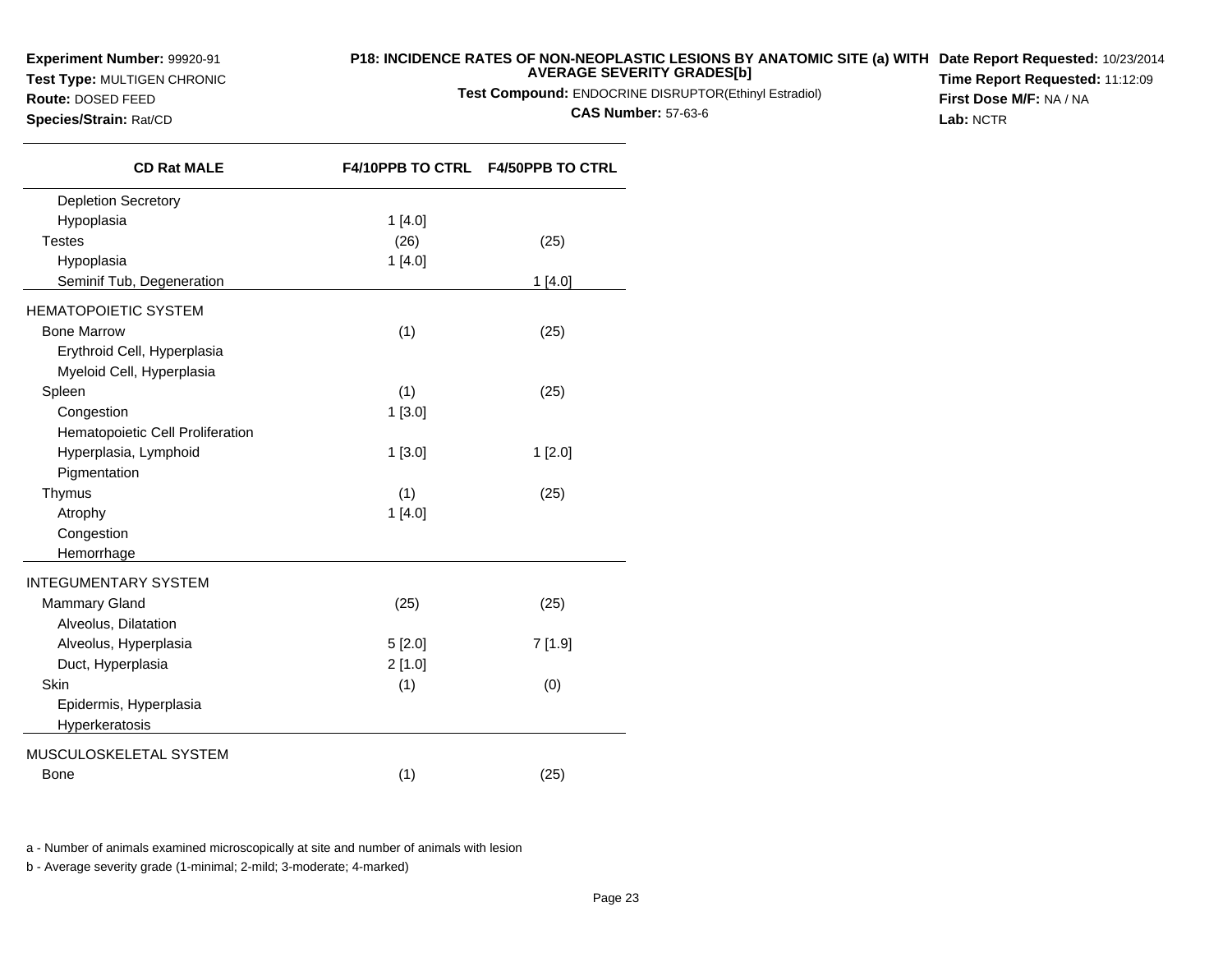**Test Type:** MULTIGEN CHRONIC

## **P18: INCIDENCE RATES OF NON-NEOPLASTIC LESIONS BY ANATOMIC SITE (a) WITH AVERAGE SEVERITY GRADES[b] Date Report Requested:** 10/23/2014

**Test Compound:** ENDOCRINE DISRUPTOR(Ethinyl Estradiol)

**CAS Number:** 57-63-6

**Time Report Requested:** 11:12:09**First Dose M/F:** NA / NA**Lab:** NCTR

**Species/Strain:** Rat/CD

**Route:** DOSED FEED

| <b>CD Rat MALE</b>                                   | F4/10PPB TO CTRL F4/50PPB TO CTRL |          |
|------------------------------------------------------|-----------------------------------|----------|
| NERVOUS SYSTEM                                       |                                   |          |
| <b>Brain</b>                                         | (1)                               | (0)      |
| Spinal Cord                                          | (1)                               | (0)      |
| RESPIRATORY SYSTEM                                   |                                   |          |
| Lung                                                 | (1)                               | (0)      |
| Infiltration Cellular, Histiocyte                    | 1[2.0]                            |          |
| Peribronchiolr, Infiltration Cellular,<br>Lymphocyte | 1[4.0]                            |          |
| Trachea                                              | (1)                               | (0)      |
| SPECIAL SENSES SYSTEM                                |                                   |          |
| Eye                                                  | (0)                               | (0)      |
| Autolysis                                            |                                   |          |
| URINARY SYSTEM                                       |                                   |          |
| Kidney                                               | (1)                               | (25)     |
| Bilateral, Pelvis, Dilatation                        |                                   |          |
| Casts Protein                                        |                                   |          |
| Congestion                                           |                                   |          |
| Cortex, Cyst                                         |                                   | 4        |
| Cortex, Cyst, Multiple                               |                                   |          |
| Developmental Malformation                           |                                   |          |
| Epithelium, Pelvis, Hyperplasia                      |                                   | 1 [2.0]  |
| <b>Hyaline Droplet</b>                               |                                   | 4[1.0]   |
| Infiltration Cellular, Lymphocyte                    | 1[4.0]                            | 13 [1.2] |
| Inflammation, Chronic                                |                                   |          |
| Interstitium, Fibrosis                               | 1[2.0]                            | 2[1.5]   |
| Pelvis, Dilatation                                   |                                   |          |
| Renal Tubule, Degeneration                           |                                   |          |
| Renal Tubule, Dilatation                             |                                   | 5[1.4]   |
|                                                      |                                   |          |

a - Number of animals examined microscopically at site and number of animals with lesion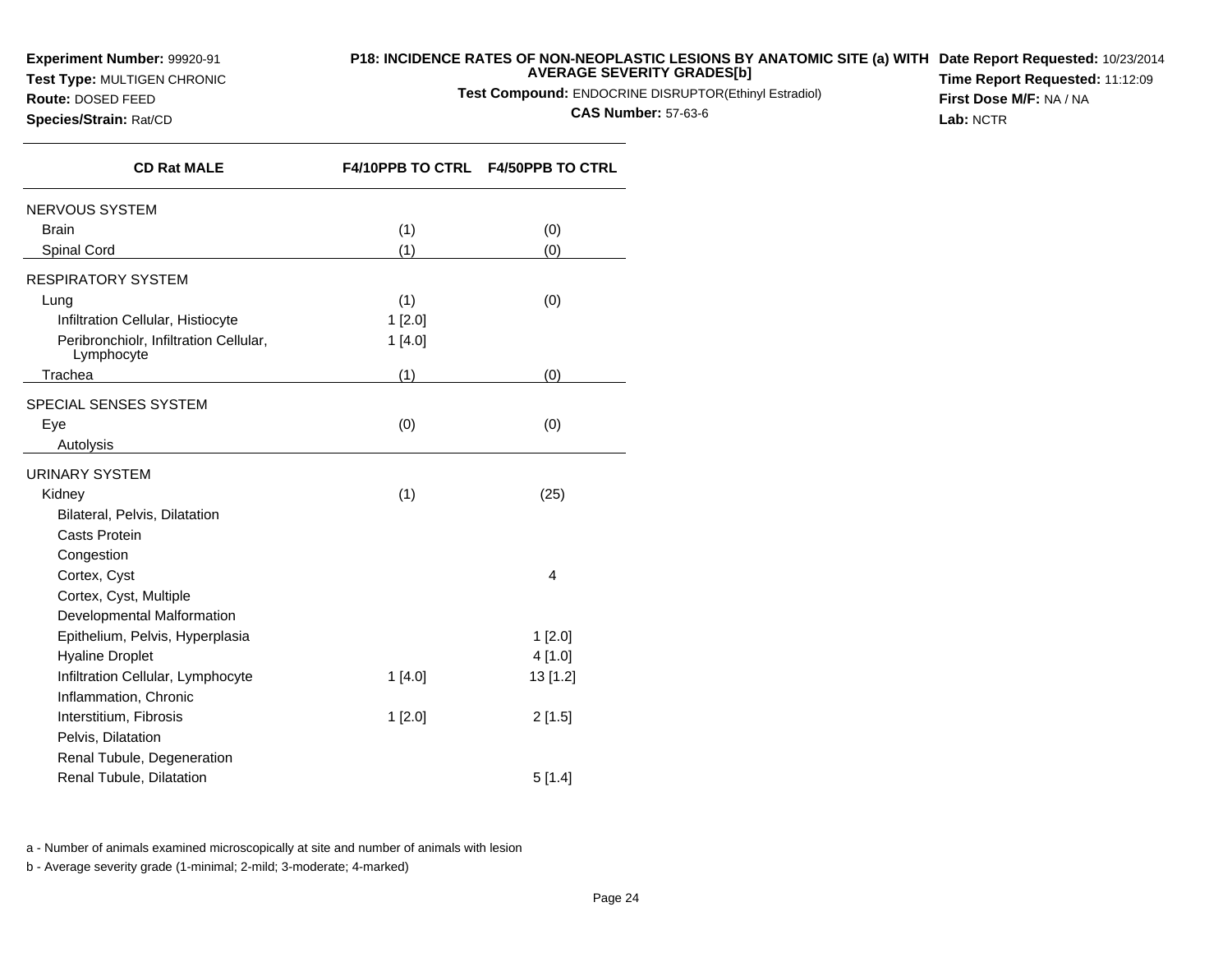**Experiment Number:** 99920-91 **Test Type:** MULTIGEN CHRONIC**Route:** DOSED FEED**Species/Strain:** Rat/CD

# **P18: INCIDENCE RATES OF NON-NEOPLASTIC LESIONS BY ANATOMIC SITE (a) WITH AVERAGE SEVERITY GRADES[b] Date Report Requested:** 10/23/2014

**Test Compound:** ENDOCRINE DISRUPTOR(Ethinyl Estradiol)

**CAS Number:** 57-63-6

**Time Report Requested:** 11:12:10**First Dose M/F:** NA / NA**Lab:** NCTR

| <b>CD Rat MALE</b>           |     | <b>F4/10PPB TO CTRL F4/50PPB TO CTRL</b> |
|------------------------------|-----|------------------------------------------|
| Renal Tubule, Hyperplasia    |     |                                          |
| Renal Tubule, Mineralization |     | $1$ [1.0]                                |
| Renal Tubule, Regeneration   |     | $11$ [1.0]                               |
| Urinarv Bladder              | (1) | (0)                                      |

\*\*\*END OF MALE DATA\*\*\*

a - Number of animals examined microscopically at site and number of animals with lesion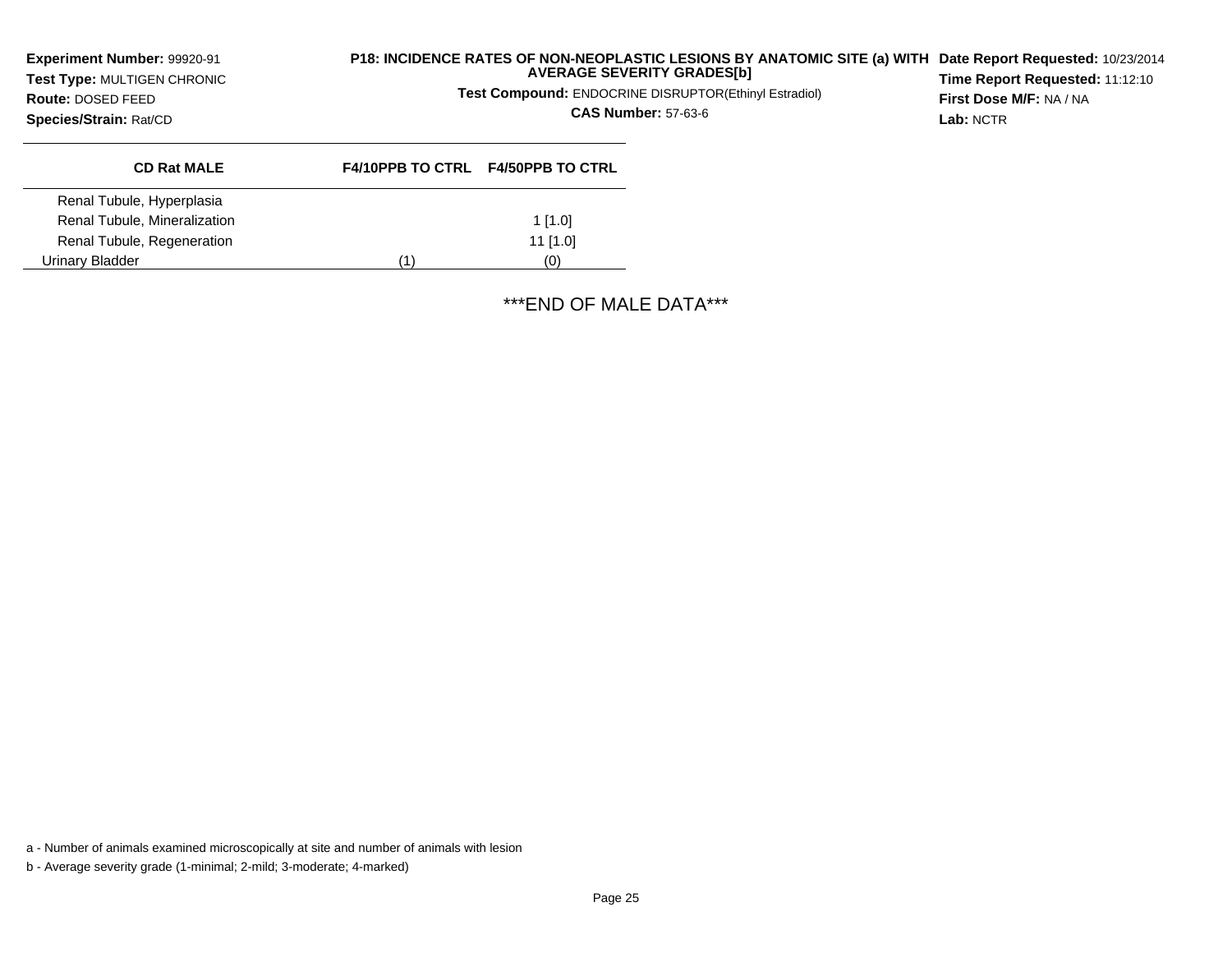**Test Type:** MULTIGEN CHRONIC

**Route:** DOSED FEED**Species/Strain:** Rat/CD

#### **P18: INCIDENCE RATES OF NON-NEOPLASTIC LESIONS BY ANATOMIC SITE (a) WITH AVERAGE SEVERITY GRADES[b] Date Report Requested:** 10/23/2014

**Test Compound:** ENDOCRINE DISRUPTOR(Ethinyl Estradiol)**CAS Number:** 57-63-6

**Time Report Requested:** 11:12:10**First Dose M/F:** NA / NA**Lab:** NCTR

| <b>CD Rat FEMALE</b>                    | <b>F0 CONTROL</b> | F0 2.0 PPB     | <b>F0 10 PPB</b> | <b>F0 50 PPB</b> | <b>F1 Control</b> | F1 2.0 PPB |
|-----------------------------------------|-------------------|----------------|------------------|------------------|-------------------|------------|
| <b>Disposition Summary</b>              |                   |                |                  |                  |                   |            |
| <b>Animals Initially In Study</b>       | 25                | 25             | 25               | 25               | 25                | 25         |
| <b>Early Deaths</b>                     |                   |                |                  |                  |                   |            |
| <b>Survivors</b>                        |                   |                |                  |                  |                   |            |
| <b>Natural Death</b>                    |                   |                |                  |                  |                   |            |
| <b>Terminal Sacrifice</b>               | 25                | 25             | 25               | 25               | 25                | 25         |
| <b>Animals Examined Microscopically</b> | 25                | 25             | 25               | 25               | 25                | 25         |
| ALIMENTARY SYSTEM                       |                   |                |                  |                  |                   |            |
| Esophagus                               | (0)               | (0)            | (0)              | (0)              | (0)               | (0)        |
| Intestine Small, Ileum                  | (0)               | (0)            | (0)              | (0)              | (0)               | (0)        |
| Peyers Patch, Hyperplasia, Lymphoid     |                   |                |                  |                  |                   |            |
| Intestine Small, Jejunum                | (0)               | (0)            | (0)              | (0)              | (0)               | (0)        |
| Peyers Patch, Hyperplasia               |                   |                |                  |                  |                   |            |
| Liver                                   | (25)              | (2)            | (2)              | (25)             | (25)              | (0)        |
| Basophilic Focus, Multiple              |                   |                |                  |                  |                   |            |
| Clear Cell Focus                        |                   |                |                  |                  |                   |            |
| Developmental Malformation              | 3                 | $\mathbf{1}$   | $\mathbf{2}$     |                  | $\mathbf{1}$      |            |
| Fatty Change, Focal                     | 1[2.0]            |                |                  |                  |                   |            |
| Hepatodiaphragmatic Nodule              |                   | $\overline{1}$ |                  |                  |                   |            |
| Infiltration Cellular, Mast Cell, Focal |                   |                |                  |                  |                   |            |
| Inflammation, Chronic                   |                   |                |                  |                  |                   |            |
| Inflammation, Chronic Active            | 4[1.0]            |                |                  | 3[1.0]           | 5[1.0]            |            |
| Proliferation Connective Tissue, Focal  |                   |                |                  |                  |                   |            |
| Pancreas                                | (0)               | (0)            | (0)              | (0)              | (0)               | (0)        |
| CARDIOVASCULAR SYSTEM                   |                   |                |                  |                  |                   |            |
| <b>Blood Vessel</b>                     | (0)               | (0)            | (0)              | (0)              | (0)               | (0)        |
| Heart                                   | (0)               | (0)            | (0)              | (0)              | (0)               | (0)        |
|                                         |                   |                |                  |                  |                   |            |

a - Number of animals examined microscopically at site and number of animals with lesion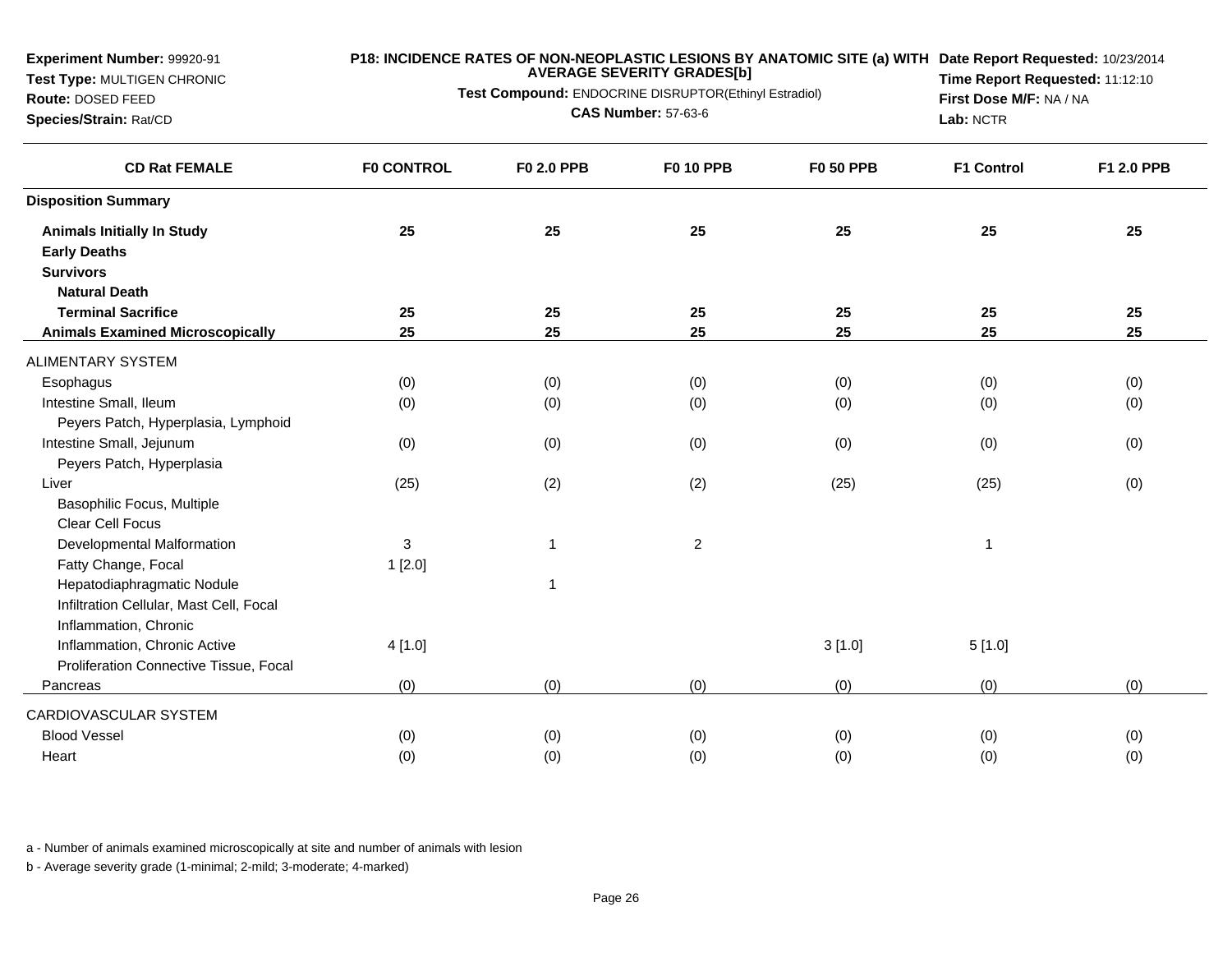**Test Type:** MULTIGEN CHRONIC

**Route:** DOSED FEED**Species/Strain:** Rat/CD

## **P18: INCIDENCE RATES OF NON-NEOPLASTIC LESIONS BY ANATOMIC SITE (a) WITH AVERAGE SEVERITY GRADES[b] Date Report Requested:** 10/23/2014

**Test Compound:** ENDOCRINE DISRUPTOR(Ethinyl Estradiol)

**CAS Number:** 57-63-6

**Time Report Requested:** 11:12:10**First Dose M/F:** NA / NA**Lab:** NCTR

| <b>CD Rat FEMALE</b>                                          | <b>F0 CONTROL</b> | F0 2.0 PPB     | <b>F0 10 PPB</b> | <b>F0 50 PPB</b> | <b>F1 Control</b> | F1 2.0 PPB       |
|---------------------------------------------------------------|-------------------|----------------|------------------|------------------|-------------------|------------------|
| <b>ENDOCRINE SYSTEM</b>                                       |                   |                |                  |                  |                   |                  |
| <b>Adrenal Cortex</b>                                         | (25)              | (0)            | (0)              | (25)             | (25)              | (0)              |
| <b>Accessory Adrenal Cortical Nodule</b>                      | 1                 |                |                  |                  |                   |                  |
| Hypertrophy, Focal                                            |                   |                |                  |                  |                   |                  |
| Unilateral, Accessory Adrenal Cortical<br>Nodule <sup>®</sup> |                   |                |                  | $\mathbf{1}$     |                   |                  |
| <b>Adrenal Medulla</b>                                        | (25)              | (0)            | (0)              | (25)             | (25)              | (0)              |
| <b>Pituitary Gland</b>                                        | (25)              | (0)            | (0)              | (25)             | (25)              | (0)              |
| Cyst                                                          | 1                 |                |                  |                  |                   |                  |
| <b>Thyroid Gland</b>                                          | (25)              | (0)            | (0)              | (25)             | (25)              | (1)              |
| Bilateral, Keratin Cyst                                       |                   |                |                  |                  |                   |                  |
| <b>Ectopic Thymus</b>                                         |                   |                |                  |                  |                   | $\mathbf{1}$     |
| Keratin Cyst                                                  |                   |                |                  |                  |                   |                  |
| Ultimobranchial Cyst                                          |                   |                |                  |                  | $\overline{2}$    |                  |
| <b>GENERAL BODY SYSTEM</b>                                    |                   |                |                  |                  |                   |                  |
| None                                                          |                   |                |                  |                  |                   |                  |
| <b>GENITAL SYSTEM</b>                                         |                   |                |                  |                  |                   |                  |
| <b>Clitoral Gland</b>                                         | (2)               | (1)            | (2)              | (0)              | (1)               | (2)              |
| Abscess                                                       |                   |                |                  |                  |                   |                  |
| Cyst                                                          |                   |                |                  |                  |                   |                  |
| Distended                                                     | $\overline{2}$    | $\overline{1}$ | $\overline{2}$   |                  |                   | $\boldsymbol{2}$ |
| Inflammation, Chronic                                         |                   |                |                  |                  |                   |                  |
| Inflammation, Chronic Active                                  | 2[3.0]            | 1[4.0]         |                  |                  | 1[2.0]            | 2[3.0]           |
| Ovary                                                         | (25)              | (25)           | (25)             | (25)             | (25)              | (25)             |
| Asynchrony                                                    |                   |                |                  |                  |                   |                  |
| Corpus Luteum, Cyst                                           | $\overline{1}$    | $\overline{1}$ |                  |                  | 1                 |                  |
| Corpus Luteum, Depletion                                      |                   |                |                  | 1[3.0]           |                   |                  |
| Cyst                                                          |                   | 1              | 1                |                  |                   |                  |
|                                                               |                   |                |                  |                  |                   |                  |

a - Number of animals examined microscopically at site and number of animals with lesion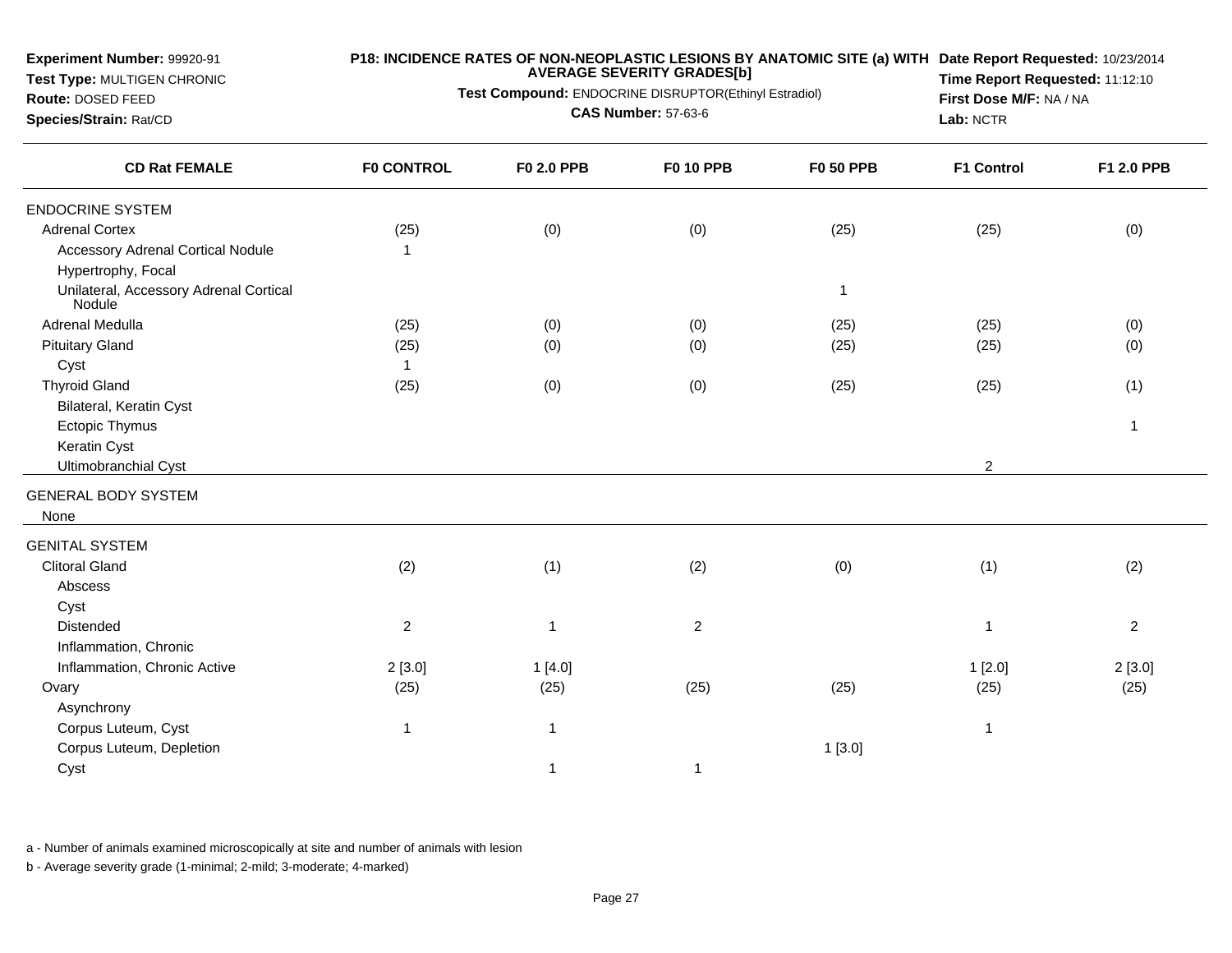**Test Type:** MULTIGEN CHRONIC

## **P18: INCIDENCE RATES OF NON-NEOPLASTIC LESIONS BY ANATOMIC SITE (a) WITH AVERAGE SEVERITY GRADES[b] Date Report Requested:** 10/23/2014

**Test Compound:** ENDOCRINE DISRUPTOR(Ethinyl Estradiol)

**Route:** DOSED FEED**Species/Strain:** Rat/CD

**CAS Number:** 57-63-6

**Time Report Requested:** 11:12:10**First Dose M/F:** NA / NA**Lab:** NCTR

| <b>CD Rat FEMALE</b>        | <b>F0 CONTROL</b> | <b>F0 2.0 PPB</b> | <b>F0 10 PPB</b> | <b>F0 50 PPB</b> | F1 Control       | F1 2.0 PPB     |
|-----------------------------|-------------------|-------------------|------------------|------------------|------------------|----------------|
| <b>Diestrus</b>             | $\overline{7}$    | 6                 | 8                | 6                | 9                | 6              |
| Estrus                      | 8                 | 8                 | 6                | 11               | 4                | $\overline{c}$ |
| Follicle, Cyst              |                   |                   | $\mathbf{1}$     |                  |                  |                |
| Follicle, Cyst, Multiple    |                   |                   |                  | 1                |                  |                |
| Hyperplasia, Sertoliform    |                   |                   |                  |                  |                  |                |
| Metestrus                   | 4                 | 4                 | 3                |                  | 5                | $\overline{7}$ |
| Proestrus                   | $\,6$             | $\overline{7}$    | 8                | 6                | $\overline{7}$   | 10             |
| Rete Ovarii, Dilatation     |                   |                   |                  |                  |                  |                |
| Oviduct                     | (24)              | (25)              | (25)             | (25)             | (25)             | (25)           |
| Mucosa, Hyperplasia         |                   | 1[2.0]            |                  |                  |                  |                |
| Uterus                      | (25)              | (25)              | (25)             | (25)             | (25)             | (25)           |
| Cyst                        |                   |                   |                  |                  |                  |                |
| <b>Diestrus</b>             | $\overline{7}$    | $\overline{7}$    | $\boldsymbol{9}$ | 5                | $\boldsymbol{9}$ | 6              |
| Endometrial GI, Dilatation  |                   | 1[3.0]            |                  |                  |                  |                |
| Endometrial GI, Hyperplasia |                   |                   | 1[1.0]           |                  |                  |                |
| Estrus                      | $\overline{7}$    | $\overline{7}$    | 6                | 12               | 4                | 3              |
| Metestrus                   | $\overline{4}$    |                   | 3                |                  | 5                | 6              |
| Proestrus                   | $\overline{7}$    | $\overline{7}$    | $\overline{7}$   | $\overline{7}$   | $\overline{7}$   | 10             |
| Vagina                      | (25)              | (25)              | (25)             | (25)             | (24)             | (25)           |
| <b>Diestrus</b>             | 6                 | 5                 | 6                | 6                | 10               | 6              |
| Epithelium, Hyperplasia     |                   |                   |                  | 1[2.0]           |                  |                |
| Estrus                      | 6                 | 8                 | 6                | 9                | 4                | 4              |
| Metestrus                   | $\overline{7}$    | 5                 | $\sqrt{3}$       | 4                | $\overline{4}$   | $\overline{7}$ |
| Mucocyte, Hyperplasia       |                   |                   |                  |                  |                  |                |
| Proestrus                   | 6                 | $\overline{7}$    | 10               | 5                | 6                | 8              |
| <b>HEMATOPOIETIC SYSTEM</b> |                   |                   |                  |                  |                  |                |
| <b>Bone Marrow</b>          | (25)              | (0)               | (0)              | (25)             | (25)             | (0)            |
| Pigmentation                |                   |                   |                  |                  |                  |                |
| Lymph Node                  | (0)               | (0)               | (0)              | (0)              | (0)              | (0)            |
|                             |                   |                   |                  |                  |                  |                |

a - Number of animals examined microscopically at site and number of animals with lesion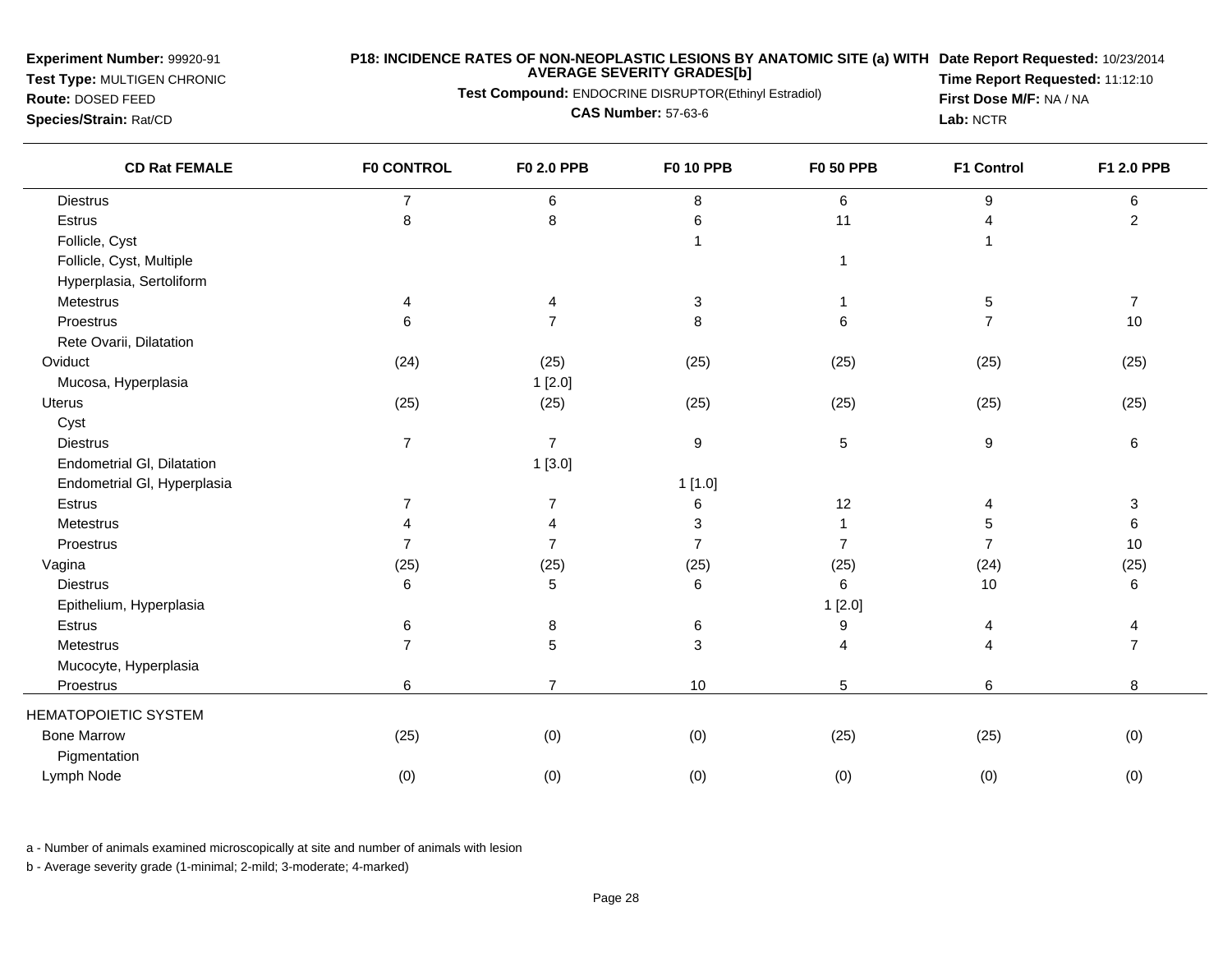**Test Type:** MULTIGEN CHRONIC

# **P18: INCIDENCE RATES OF NON-NEOPLASTIC LESIONS BY ANATOMIC SITE (a) WITH AVERAGE SEVERITY GRADES[b] Date Report Requested:** 10/23/2014

**Test Compound:** ENDOCRINE DISRUPTOR(Ethinyl Estradiol)

**Route:** DOSED FEED**Species/Strain:** Rat/CD

**CAS Number:** 57-63-6

**Time Report Requested:** 11:12:10**First Dose M/F:** NA / NA**Lab:** NCTR

| <b>CD Rat FEMALE</b>         | <b>F0 CONTROL</b> | <b>F0 2.0 PPB</b> | <b>F0 10 PPB</b> | <b>F0 50 PPB</b> | <b>F1 Control</b> | F1 2.0 PPB |
|------------------------------|-------------------|-------------------|------------------|------------------|-------------------|------------|
| Lymph Node, Mandibular       | (0)               | (0)               | (0)              | (0)              | (0)               | (0)        |
| Spleen                       | (25)              | (0)               | (0)              | (25)             | (25)              | (0)        |
| Congestion                   |                   |                   |                  |                  |                   |            |
| Fibrosis, Focal              | 1[1.0]            |                   |                  |                  |                   |            |
| Pigmentation                 | 3[1.0]            |                   |                  | 6[1.5]           | 2[1.0]            |            |
| Thymus                       | (25)              | (0)               | (0)              | (25)             | (25)              | (0)        |
| <b>INTEGUMENTARY SYSTEM</b>  |                   |                   |                  |                  |                   |            |
| <b>Mammary Gland</b>         | (25)              | (25)              | (25)             | (25)             | (25)              | (25)       |
| Alveolus, Hyperplasia        | 1[1.0]            | 4[1.3]            | 3[1.0]           | 4 [1.0]          | 5[1.2]            | 6[1.2]     |
| Lactation                    |                   |                   |                  |                  |                   |            |
| Lobules, Hyperplasia         |                   |                   |                  |                  |                   |            |
| Skin                         | (2)               | (3)               | (1)              | (0)              | (0)               | (0)        |
| Hyperkeratosis, Focal        |                   | 1[3.0]            |                  |                  |                   |            |
| Inflammation, Chronic, Focal | 1[3.0]            |                   |                  |                  |                   |            |
| MUSCULOSKELETAL SYSTEM       |                   |                   |                  |                  |                   |            |
| Bone                         | (25)              | (0)               | (0)              | (25)             | (25)              | (0)        |
| NERVOUS SYSTEM               |                   |                   |                  |                  |                   |            |
| <b>Brain</b>                 | (0)               | (0)               | (0)              | (0)              | (0)               | (0)        |
|                              |                   |                   |                  |                  |                   |            |
| <b>RESPIRATORY SYSTEM</b>    |                   |                   |                  |                  |                   |            |
| Lung                         | (0)               | (0)               | (0)              | (0)              | (0)               | (0)        |
| Trachea                      | (0)               | (0)               | (0)              | (0)              | (0)               | (0)        |
| SPECIAL SENSES SYSTEM        |                   |                   |                  |                  |                   |            |
| Eye                          | (0)               | (0)               | (0)              | (0)              | (0)               | (0)        |
| Bilateral, Cataract          |                   |                   |                  |                  |                   |            |
| Cornea, Edema                |                   |                   |                  |                  |                   |            |
| <b>URINARY SYSTEM</b>        |                   |                   |                  |                  |                   |            |
| Kidney                       | (25)              | (25)              | (25)             | (25)             | (25)              | (25)       |

a - Number of animals examined microscopically at site and number of animals with lesion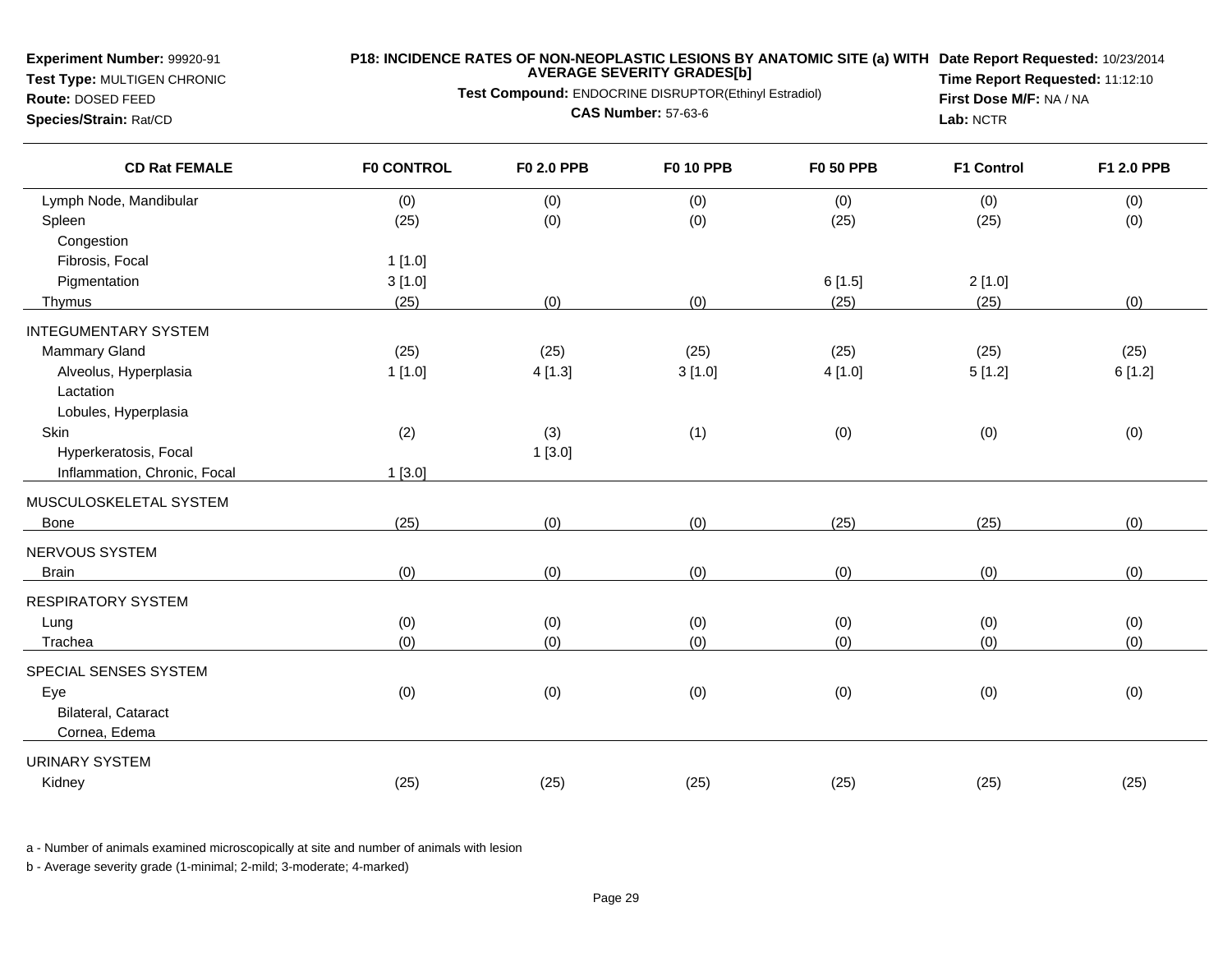**Test Type:** MULTIGEN CHRONIC

# **P18: INCIDENCE RATES OF NON-NEOPLASTIC LESIONS BY ANATOMIC SITE (a) WITH AVERAGE SEVERITY GRADES[b] Date Report Requested:** 10/23/2014

**Test Compound:** ENDOCRINE DISRUPTOR(Ethinyl Estradiol)

**Route:** DOSED FEED**Species/Strain:** Rat/CD

**CAS Number:** 57-63-6

**Time Report Requested:** 11:12:10**First Dose M/F:** NA / NA**Lab:** NCTR

| <b>CD Rat FEMALE</b>              | <b>FO CONTROL</b> | <b>F0 2.0 PPB</b> | <b>F0 10 PPB</b> | <b>F0 50 PPB</b> | <b>F1 Control</b> | F1 2.0 PPB |
|-----------------------------------|-------------------|-------------------|------------------|------------------|-------------------|------------|
| Kidney                            | (25)              | (25)              | (25)             | (25)             | (25)              | (25)       |
| Arteriole, Nuclear Alteration     |                   |                   |                  | 1[3.0]           |                   |            |
| Cortex, Cyst                      | 3                 | 3                 |                  |                  |                   | 3          |
| Cyst                              |                   |                   |                  |                  |                   |            |
| Hydronephrosis                    |                   |                   |                  |                  |                   |            |
| Infarct                           |                   |                   |                  |                  |                   |            |
| Inflammation, Chronic Active      |                   | 1[1.0]            |                  |                  |                   |            |
| Nephropathy                       | 2[1.0]            |                   |                  | 3[1.0]           |                   |            |
| Nephropathy, Focal                |                   |                   |                  |                  |                   |            |
| Pelvis, Dilatation                |                   |                   |                  |                  | 1[3.0]            | 1[4.0]     |
| Renal Tubule, Degeneration, Focal |                   | 1[4.0]            |                  |                  |                   |            |
| Renal Tubule, Dilatation, Focal   |                   |                   | 2[2.0]           |                  |                   |            |
| Renal Tubule, Mineralization      | $20$ [1.8]        | 22 [1.6]          | 24 [1.2]         | $17$ [1.5]       | $21$ [1.9]        | 18 [2.0]   |

a - Number of animals examined microscopically at site and number of animals with lesion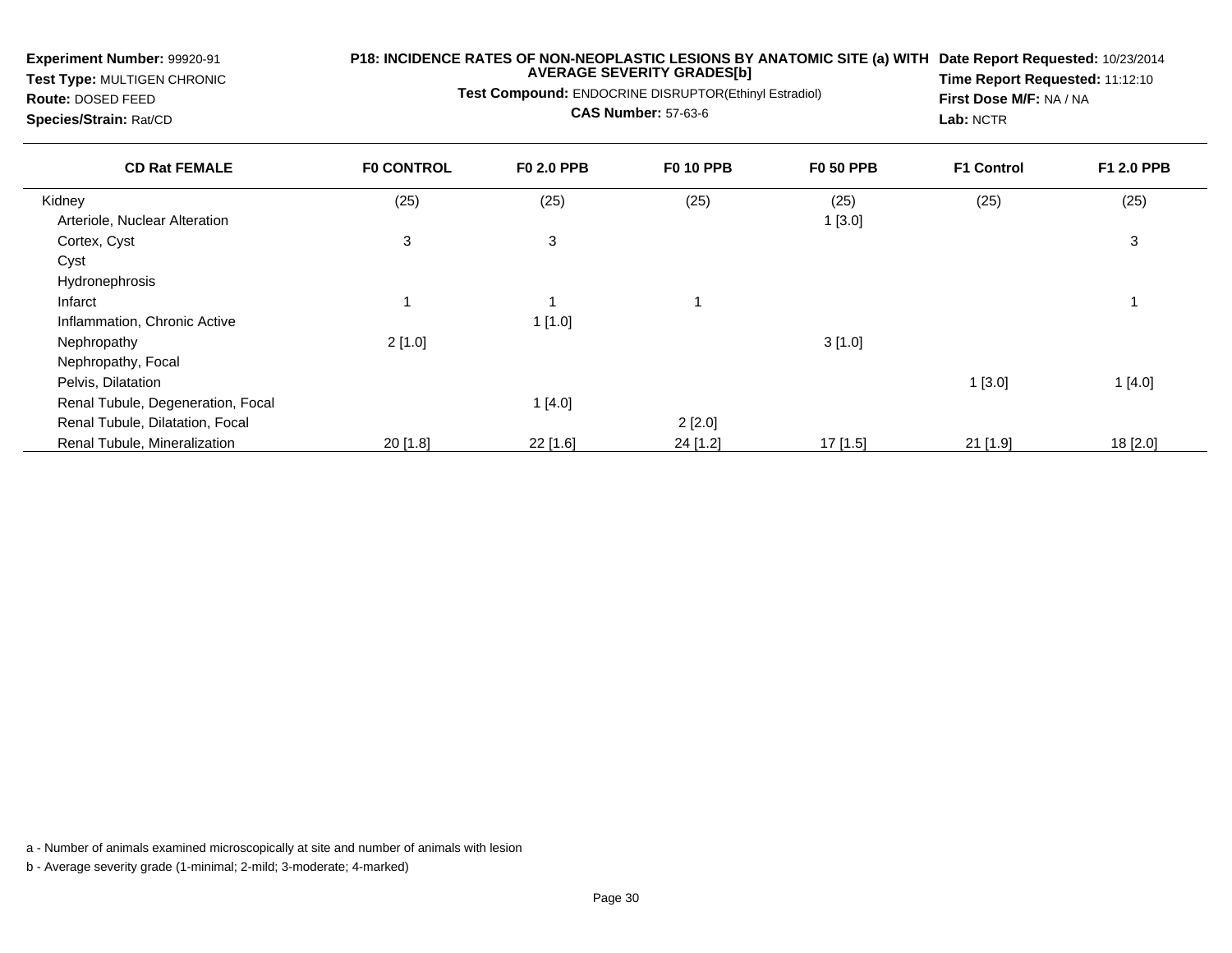**Test Type:** MULTIGEN CHRONIC

**Route:** DOSED FEED**Species/Strain:** Rat/CD

#### **P18: INCIDENCE RATES OF NON-NEOPLASTIC LESIONS BY ANATOMIC SITE (a) WITH AVERAGE SEVERITY GRADES[b] Date Report Requested:** 10/23/2014

**Test Compound:** ENDOCRINE DISRUPTOR(Ethinyl Estradiol)

**CAS Number:** 57-63-6

**Time Report Requested:** 11:12:10**First Dose M/F:** NA / NA**Lab:** NCTR

| <b>CD Rat FEMALE</b>                    | <b>F1 10 PPB</b> | F1 50 PPB      | <b>F2 CONTROL</b>       | F2 2.0 PPB | <b>F2 10 PPB</b> | <b>F2 50 PPB</b> |
|-----------------------------------------|------------------|----------------|-------------------------|------------|------------------|------------------|
| <b>Disposition Summary</b>              |                  |                |                         |            |                  |                  |
| <b>Animals Initially In Study</b>       | 25               | 25             | 25                      | 25         | 25               | 25               |
| <b>Early Deaths</b>                     |                  |                |                         |            |                  |                  |
| <b>Survivors</b>                        |                  |                |                         |            |                  |                  |
| <b>Natural Death</b>                    |                  |                |                         |            |                  |                  |
| <b>Terminal Sacrifice</b>               | 25               | 25             | 25                      | 25         | 25               | 25               |
| <b>Animals Examined Microscopically</b> | 25               | 25             | 25                      | 25         | 25               | 25               |
| <b>ALIMENTARY SYSTEM</b>                |                  |                |                         |            |                  |                  |
| Esophagus                               | (0)              | (0)            | (0)                     | (0)        | (0)              | (0)              |
| Intestine Small, Ileum                  | (0)              | (0)            | (1)                     | (0)        | (0)              | (0)              |
| Peyers Patch, Hyperplasia, Lymphoid     |                  |                | 1[3.0]                  |            |                  |                  |
| Intestine Small, Jejunum                | (0)              | (0)            | (0)                     | (0)        | (0)              | (0)              |
| Peyers Patch, Hyperplasia               |                  |                |                         |            |                  |                  |
| Liver                                   | (0)              | (25)           | (25)                    | (0)        | (3)              | (25)             |
| Basophilic Focus, Multiple              |                  | 1              |                         |            |                  |                  |
| <b>Clear Cell Focus</b>                 |                  |                |                         |            |                  | 1                |
| Developmental Malformation              |                  | $\overline{c}$ | $\overline{\mathbf{c}}$ |            | 1                |                  |
| Fatty Change, Focal                     |                  |                |                         |            |                  |                  |
| Hepatodiaphragmatic Nodule              |                  |                |                         |            |                  |                  |
| Infiltration Cellular, Mast Cell, Focal |                  |                | 1[2.0]                  |            |                  |                  |
| Inflammation, Chronic                   |                  |                |                         |            | 1[2.0]           |                  |
| Inflammation, Chronic Active            |                  | 1[1.0]         |                         |            |                  |                  |
| Proliferation Connective Tissue, Focal  |                  |                | 1[2.0]                  |            | 1[2.0]           |                  |
| Pancreas                                | (0)              | (0)            | (0)                     | (0)        | (0)              | (0)              |
| CARDIOVASCULAR SYSTEM                   |                  |                |                         |            |                  |                  |
| <b>Blood Vessel</b>                     | (0)              | (0)            | (0)                     | (0)        | (0)              | (0)              |
| Heart                                   | (0)              | (0)            | (0)                     | (0)        | (0)              | (0)              |

a - Number of animals examined microscopically at site and number of animals with lesion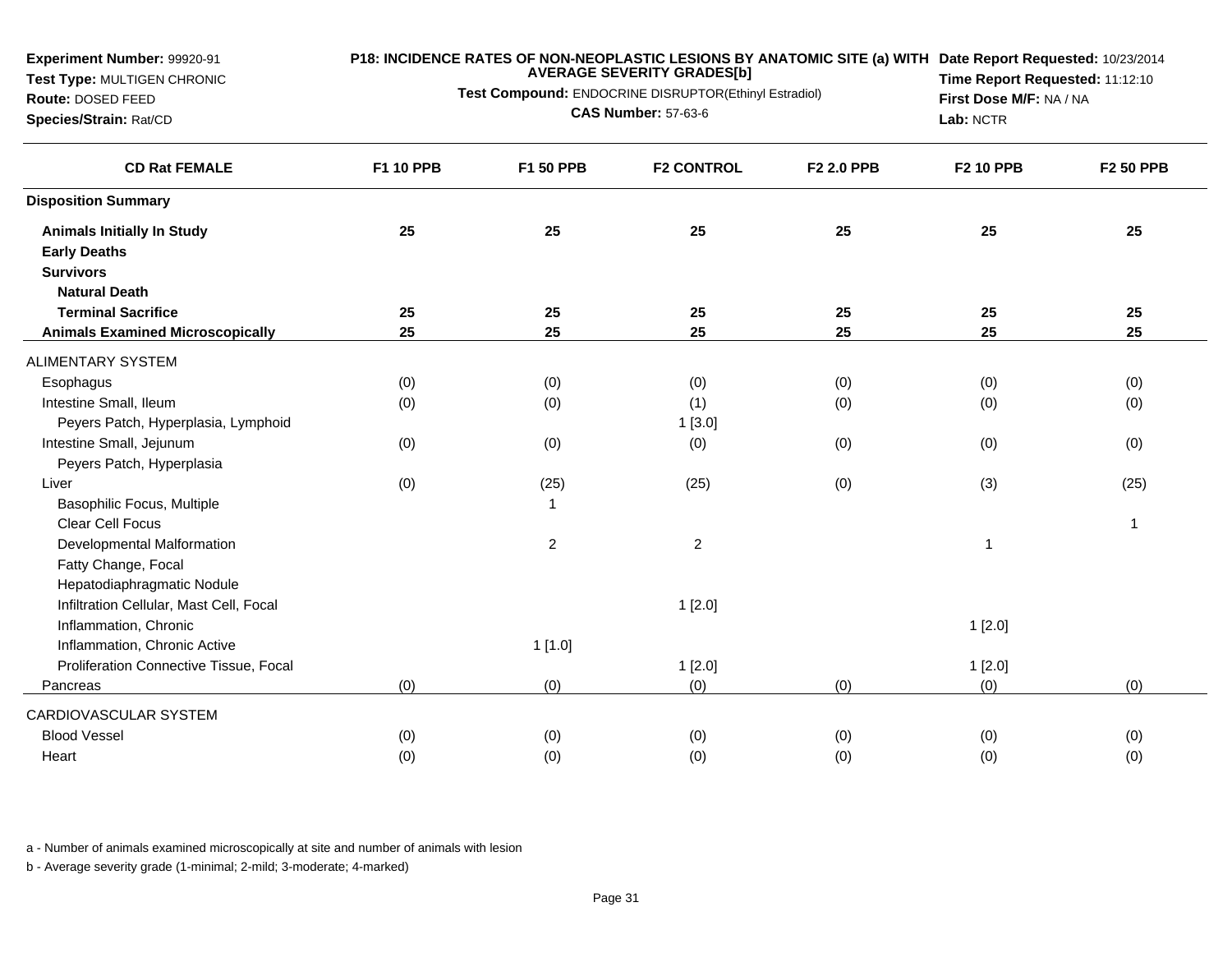**Test Type:** MULTIGEN CHRONIC

#### **P18: INCIDENCE RATES OF NON-NEOPLASTIC LESIONS BY ANATOMIC SITE (a) WITH AVERAGE SEVERITY GRADES[b] Date Report Requested:** 10/23/2014

**Test Compound:** ENDOCRINE DISRUPTOR(Ethinyl Estradiol)

**Route:** DOSED FEED**Species/Strain:** Rat/CD

**CAS Number:** 57-63-6

**Time Report Requested:** 11:12:10**First Dose M/F:** NA / NA**Lab:** NCTR

| <b>CD Rat FEMALE</b>                                          | F1 10 PPB    | F1 50 PPB    | <b>F2 CONTROL</b> | F2 2.0 PPB   | <b>F2 10 PPB</b> | <b>F2 50 PPB</b> |
|---------------------------------------------------------------|--------------|--------------|-------------------|--------------|------------------|------------------|
| <b>ENDOCRINE SYSTEM</b>                                       |              |              |                   |              |                  |                  |
| <b>Adrenal Cortex</b>                                         | (0)          | (25)         | (25)              | (0)          | (0)              | (25)             |
| <b>Accessory Adrenal Cortical Nodule</b>                      |              |              |                   |              |                  |                  |
| Hypertrophy, Focal                                            |              | 1[1.0]       |                   |              |                  |                  |
| Unilateral, Accessory Adrenal Cortical<br>Nodule <sup>®</sup> |              |              |                   |              |                  |                  |
| <b>Adrenal Medulla</b>                                        | (0)          | (25)         | (25)              | (0)          | (0)              | (25)             |
| <b>Pituitary Gland</b>                                        | (0)          | (25)         | (25)              | (0)          | (0)              | (25)             |
| Cyst                                                          |              |              |                   |              |                  | $\mathbf{1}$     |
| <b>Thyroid Gland</b>                                          | (0)          | (25)         | (25)              | (0)          | (0)              | (25)             |
| Bilateral, Keratin Cyst                                       |              |              |                   |              |                  |                  |
| Ectopic Thymus                                                |              |              |                   |              |                  |                  |
| Keratin Cyst                                                  |              |              |                   |              |                  |                  |
| Ultimobranchial Cyst                                          |              |              |                   |              |                  |                  |
| <b>GENERAL BODY SYSTEM</b><br>None                            |              |              |                   |              |                  |                  |
|                                                               |              |              |                   |              |                  |                  |
| <b>GENITAL SYSTEM</b>                                         |              |              |                   |              |                  |                  |
| <b>Clitoral Gland</b>                                         | (0)          | (1)          | (1)               | (2)          | (1)              | (0)              |
| Abscess                                                       |              |              |                   | $\mathbf{1}$ |                  |                  |
| Cyst                                                          |              | $\mathbf{1}$ |                   |              |                  |                  |
| Distended                                                     |              |              | $\mathbf 1$       | -1           | 1                |                  |
| Inflammation, Chronic                                         |              |              |                   | 1[3.0]       |                  |                  |
| Inflammation, Chronic Active                                  |              |              | 1[2.0]            | 1[3.0]       | 1[2.0]           |                  |
| Ovary                                                         | (25)         | (25)         | (25)              | (25)         | (25)             | (25)             |
| Asynchrony                                                    | $\mathbf{1}$ |              |                   |              |                  |                  |
| Corpus Luteum, Cyst                                           |              | $\mathbf{1}$ |                   | $\mathbf{1}$ |                  |                  |
| Corpus Luteum, Depletion                                      |              |              |                   |              |                  |                  |
| Cyst                                                          | -1           | 1            | 1                 |              |                  |                  |

a - Number of animals examined microscopically at site and number of animals with lesion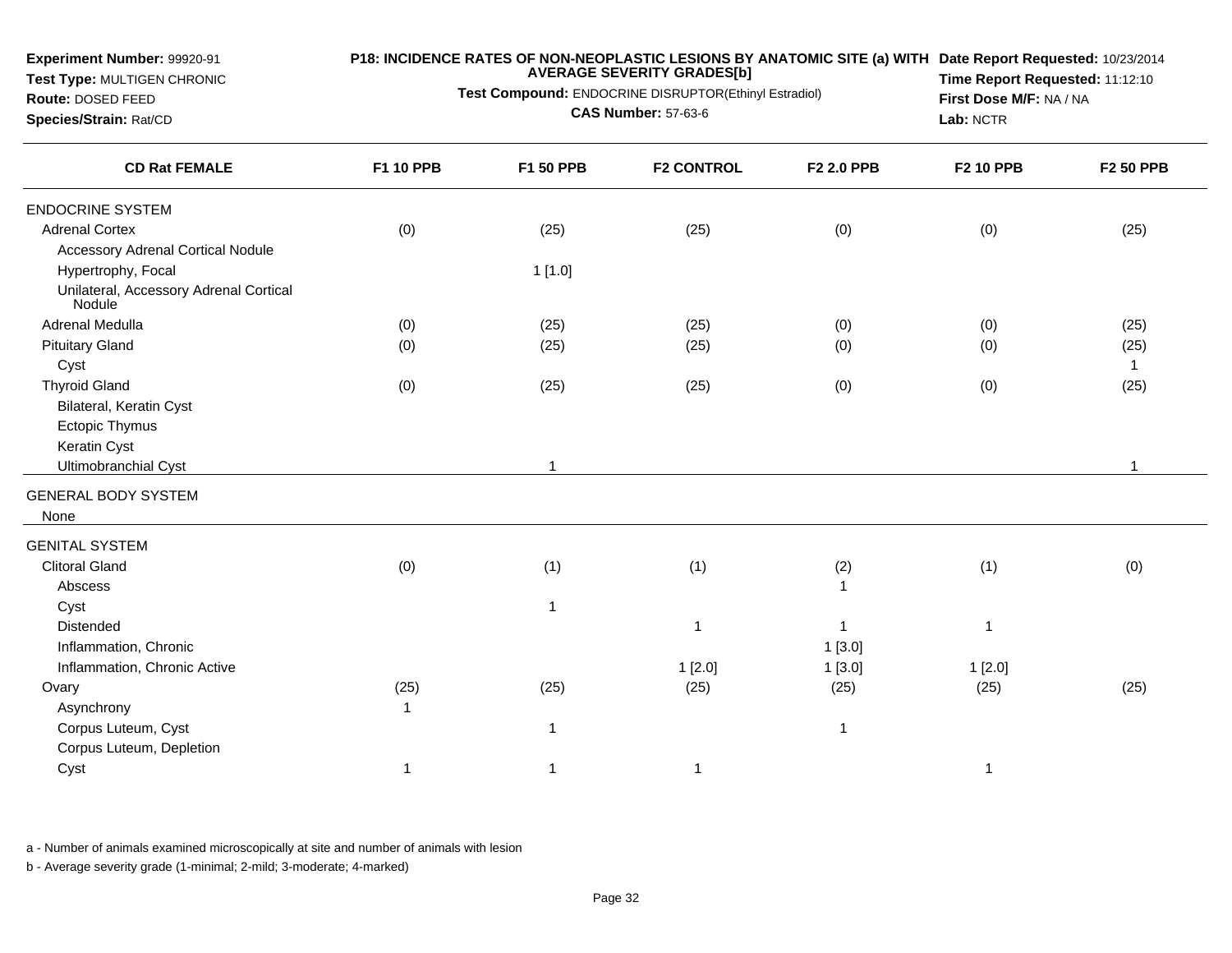**Test Type:** MULTIGEN CHRONIC

### **P18: INCIDENCE RATES OF NON-NEOPLASTIC LESIONS BY ANATOMIC SITE (a) WITH AVERAGE SEVERITY GRADES[b] Date Report Requested:** 10/23/2014

**Test Compound:** ENDOCRINE DISRUPTOR(Ethinyl Estradiol)

**Route:** DOSED FEED**Species/Strain:** Rat/CD

**CAS Number:** 57-63-6

**Time Report Requested:** 11:12:10**First Dose M/F:** NA / NA**Lab:** NCTR

| <b>CD Rat FEMALE</b>        | F1 10 PPB      | F1 50 PPB                 | <b>F2 CONTROL</b> | F2 2.0 PPB | <b>F2 10 PPB</b> | <b>F2 50 PPB</b> |
|-----------------------------|----------------|---------------------------|-------------------|------------|------------------|------------------|
| <b>Diestrus</b>             | 6              | 11                        | 12                | 14         | 13               | 8                |
| Estrus                      | $\,6\,$        | $\mathbf{3}$              | 5                 | 4          | 5                | $\mathbf 5$      |
| Follicle, Cyst              |                |                           |                   |            |                  |                  |
| Follicle, Cyst, Multiple    |                |                           |                   |            |                  |                  |
| Hyperplasia, Sertoliform    |                | 3[1.3]                    |                   |            |                  |                  |
| Metestrus                   | 6              | 3                         | $\boldsymbol{2}$  | 4          | $\overline{c}$   | $\sqrt{5}$       |
| Proestrus                   | 6              | 8                         | 6                 | 3          | 5                | $\overline{7}$   |
| Rete Ovarii, Dilatation     |                | 1[2.0]                    |                   |            |                  |                  |
| Oviduct                     | (25)           | (25)                      | (25)              | (25)       | (25)             | (25)             |
| Mucosa, Hyperplasia         |                |                           |                   |            |                  |                  |
| Uterus                      | (25)           | (25)                      | (25)              | (25)       | (25)             | (25)             |
| Cyst                        | $\mathbf{1}$   |                           |                   |            |                  |                  |
| <b>Diestrus</b>             | $\overline{7}$ | 11                        | $10$              | 12         | 11               | $\, 8$           |
| Endometrial GI, Dilatation  |                |                           |                   |            |                  |                  |
| Endometrial GI, Hyperplasia |                |                           |                   |            |                  |                  |
| Estrus                      | 6              | $\ensuremath{\mathsf{3}}$ | 4                 | 4          | 5                | $\mathbf 5$      |
| Metestrus                   | 6              | 3                         | 6                 | 6          | 4                | $\,$ 5 $\,$      |
| Proestrus                   | 6              | 8                         | 5                 | 3          | 5                | $\overline{7}$   |
| Vagina                      | (25)           | (25)                      | (25)              | (25)       | (25)             | (23)             |
| <b>Diestrus</b>             | 5              | 11                        | 11                | 12         | 10               | $\overline{7}$   |
| Epithelium, Hyperplasia     |                |                           |                   |            |                  |                  |
| Estrus                      | $\,6$          | 6                         | 6                 | 4          | 5                | $\boldsymbol{7}$ |
| Metestrus                   | 8              | 3                         | 3                 | 6          | 5                | 4                |
| Mucocyte, Hyperplasia       |                |                           |                   | 2 [2.0]    |                  |                  |
| Proestrus                   | 6              | 5                         | 5                 | 3          | 5                | 5                |
| <b>HEMATOPOIETIC SYSTEM</b> |                |                           |                   |            |                  |                  |
| <b>Bone Marrow</b>          | (0)            | (25)                      | (25)              | (0)        | (0)              | (25)             |
| Pigmentation                |                |                           |                   |            |                  |                  |
| Lymph Node                  | (0)            | (0)                       | (0)               | (0)        | (0)              | (0)              |
|                             |                |                           |                   |            |                  |                  |

a - Number of animals examined microscopically at site and number of animals with lesion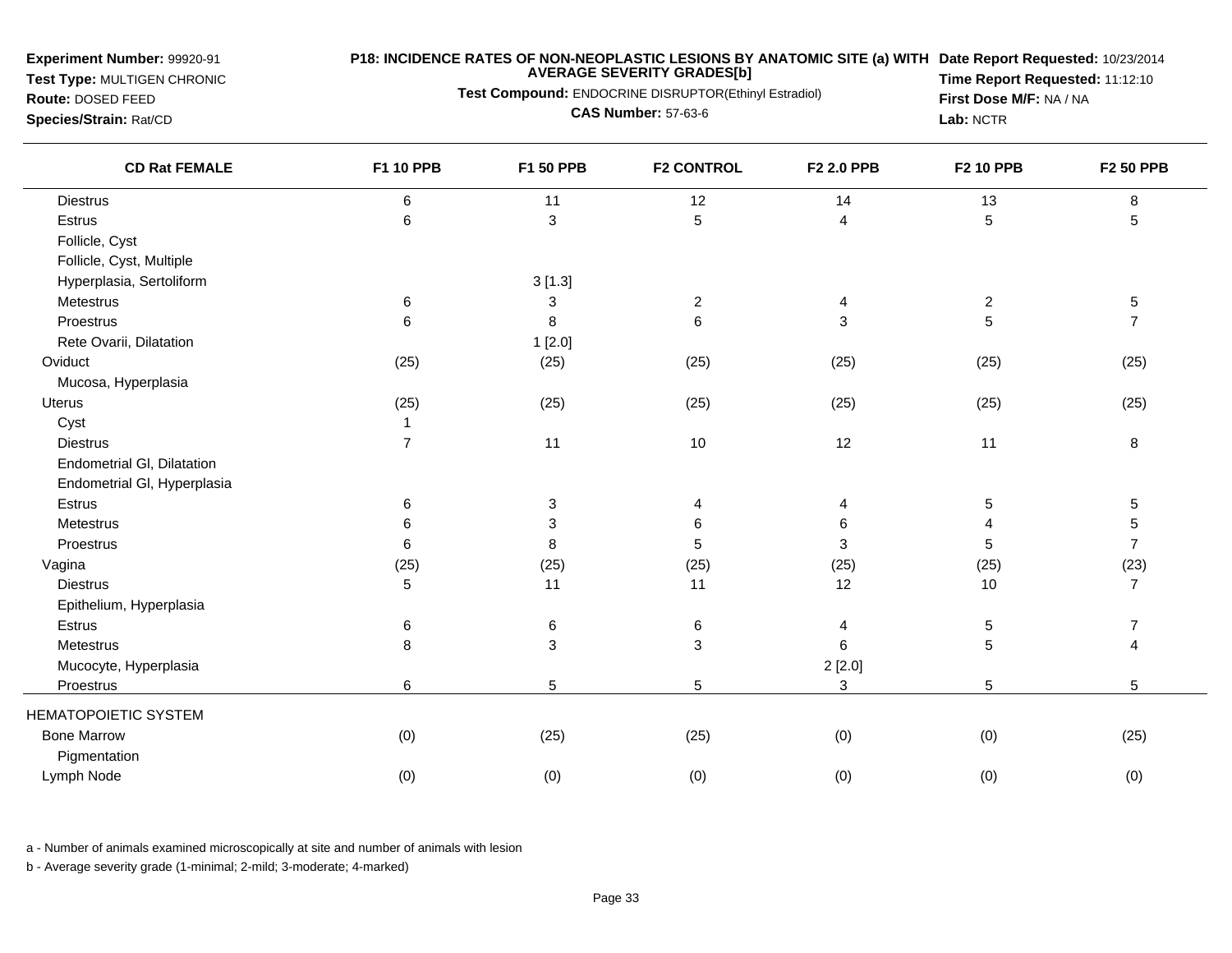**Test Type:** MULTIGEN CHRONIC

# **P18: INCIDENCE RATES OF NON-NEOPLASTIC LESIONS BY ANATOMIC SITE (a) WITH AVERAGE SEVERITY GRADES[b] Date Report Requested:** 10/23/2014

**Test Compound:** ENDOCRINE DISRUPTOR(Ethinyl Estradiol)

**Route:** DOSED FEED**Species/Strain:** Rat/CD

**CAS Number:** 57-63-6

**Time Report Requested:** 11:12:10**First Dose M/F:** NA / NA**Lab:** NCTR

| <b>CD Rat FEMALE</b>         | <b>F1 10 PPB</b> | F1 50 PPB | <b>F2 CONTROL</b> | F2 2.0 PPB | <b>F2 10 PPB</b> | <b>F2 50 PPB</b> |
|------------------------------|------------------|-----------|-------------------|------------|------------------|------------------|
| Lymph Node, Mandibular       | (0)              | (0)       | (0)               | (0)        | (0)              | (0)              |
| Spleen                       | (0)              | (25)      | (25)              | (0)        | (0)              | (25)             |
| Congestion                   |                  |           |                   |            |                  |                  |
| Fibrosis, Focal              |                  |           |                   |            |                  |                  |
| Pigmentation                 |                  | 2[1.5]    | 1[1.0]            |            |                  | 1[1.0]           |
| Thymus                       | (0)              | (25)      | (25)              | (0)        | (0)              | (25)             |
| <b>INTEGUMENTARY SYSTEM</b>  |                  |           |                   |            |                  |                  |
| Mammary Gland                | (25)             | (25)      | (25)              | (25)       | (25)             | (25)             |
| Alveolus, Hyperplasia        | 5[1.2]           | 5[1.4]    | 14 [1.8]          | 15 [1.5]   | 12 [1.5]         | 11 [1.5]         |
| Lactation                    |                  |           |                   |            |                  |                  |
| Lobules, Hyperplasia         |                  |           | 7[1.1]            | 10 [1.8]   | 13 [1.5]         | 13 [1.5]         |
| Skin                         | (0)              | (0)       | (0)               | (0)        | (0)              | (0)              |
| Hyperkeratosis, Focal        |                  |           |                   |            |                  |                  |
| Inflammation, Chronic, Focal |                  |           |                   |            |                  |                  |
| MUSCULOSKELETAL SYSTEM       |                  |           |                   |            |                  |                  |
| Bone                         | (0)              | (25)      | (25)              | (0)        | (0)              | (25)             |
| NERVOUS SYSTEM               |                  |           |                   |            |                  |                  |
| <b>Brain</b>                 | (0)              | (0)       | (0)               | (0)        | (0)              | (0)              |
| <b>RESPIRATORY SYSTEM</b>    |                  |           |                   |            |                  |                  |
| Lung                         | (0)              | (0)       | (0)               | (0)        | (0)              | (0)              |
| Trachea                      | (0)              | (0)       | (0)               | (0)        | (0)              | (0)              |
| SPECIAL SENSES SYSTEM        |                  |           |                   |            |                  |                  |
| Eye                          | (1)              | (1)       | (0)               | (0)        | (0)              | (0)              |
| Bilateral, Cataract          |                  | 1         |                   |            |                  |                  |
| Cornea, Edema                |                  |           |                   |            |                  |                  |
| <b>URINARY SYSTEM</b>        |                  |           |                   |            |                  |                  |
| Kidney                       | (25)             | (25)      | (25)              | (25)       | (25)             | (25)             |

a - Number of animals examined microscopically at site and number of animals with lesion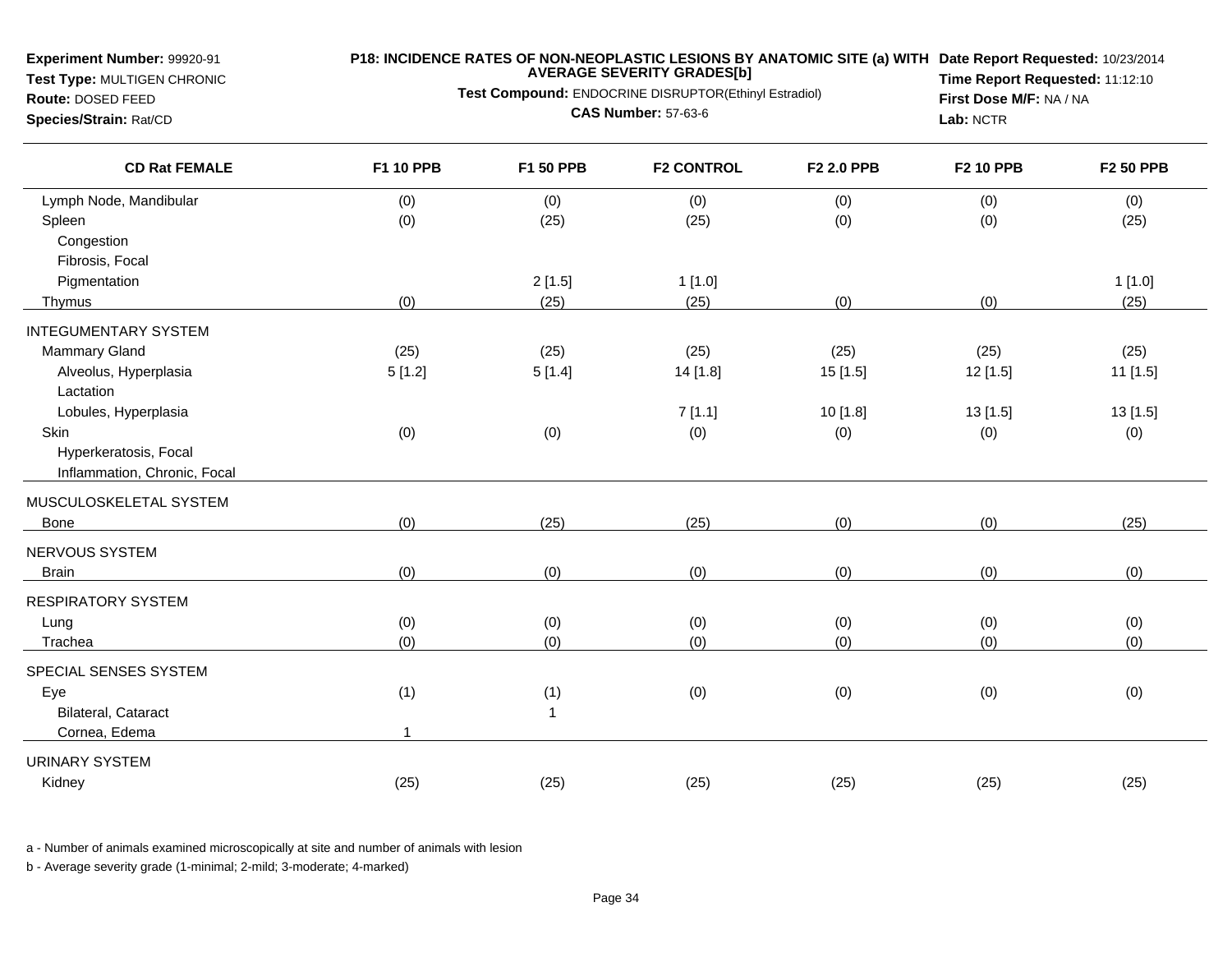| <b>Experiment Number: 99920-91</b><br>Test Type: MULTIGEN CHRONIC<br><b>Route: DOSED FEED</b><br>Species/Strain: Rat/CD | P18: INCIDENCE RATES OF NON-NEOPLASTIC LESIONS BY ANATOMIC SITE (a) WITH<br>Test Compound: ENDOCRINE DISRUPTOR(Ethinyl Estradiol) | Date Report Requested: 10/23/2014<br>Time Report Requested: 11:12:10<br>First Dose M/F: NA / NA<br>Lab: NCTR |                   |            |                  |                  |
|-------------------------------------------------------------------------------------------------------------------------|-----------------------------------------------------------------------------------------------------------------------------------|--------------------------------------------------------------------------------------------------------------|-------------------|------------|------------------|------------------|
| <b>CD Rat FEMALE</b>                                                                                                    | <b>F1 10 PPB</b>                                                                                                                  | <b>F1 50 PPB</b>                                                                                             | <b>F2 CONTROL</b> | F2 2.0 PPB | <b>F2 10 PPB</b> | <b>F2 50 PPB</b> |
| Kidney                                                                                                                  | (25)                                                                                                                              | (25)                                                                                                         | (25)              | (25)       | (25)             | (25)             |
| Arteriole, Nuclear Alteration                                                                                           |                                                                                                                                   |                                                                                                              |                   |            |                  |                  |
| Cortex, Cyst                                                                                                            |                                                                                                                                   | 6                                                                                                            | 3                 |            | 3                | 2                |
| Cyst                                                                                                                    |                                                                                                                                   |                                                                                                              |                   |            |                  |                  |
| <b>Hydronephrosis</b>                                                                                                   |                                                                                                                                   |                                                                                                              |                   |            |                  |                  |
| Infarct                                                                                                                 |                                                                                                                                   |                                                                                                              |                   |            | $\overline{c}$   |                  |
| Inflammation, Chronic Active                                                                                            |                                                                                                                                   |                                                                                                              |                   | 1[1.0]     |                  | 1[1.0]           |
| Nephropathy                                                                                                             | 1[1.0]                                                                                                                            |                                                                                                              |                   |            | 1[1.0]           |                  |
| Nephropathy, Focal                                                                                                      |                                                                                                                                   |                                                                                                              |                   |            |                  |                  |
| Pelvis, Dilatation                                                                                                      |                                                                                                                                   |                                                                                                              |                   |            |                  |                  |
| Renal Tubule, Degeneration, Focal                                                                                       |                                                                                                                                   |                                                                                                              |                   |            |                  |                  |
| Renal Tubule, Dilatation, Focal                                                                                         |                                                                                                                                   |                                                                                                              |                   |            |                  |                  |
| Renal Tubule, Mineralization                                                                                            | $21$ [1.7]                                                                                                                        | $17$ [1.2]                                                                                                   | 18 [1.6]          | 23 [1.4]   | $20$ [1.8]       | $15$ [1.5]       |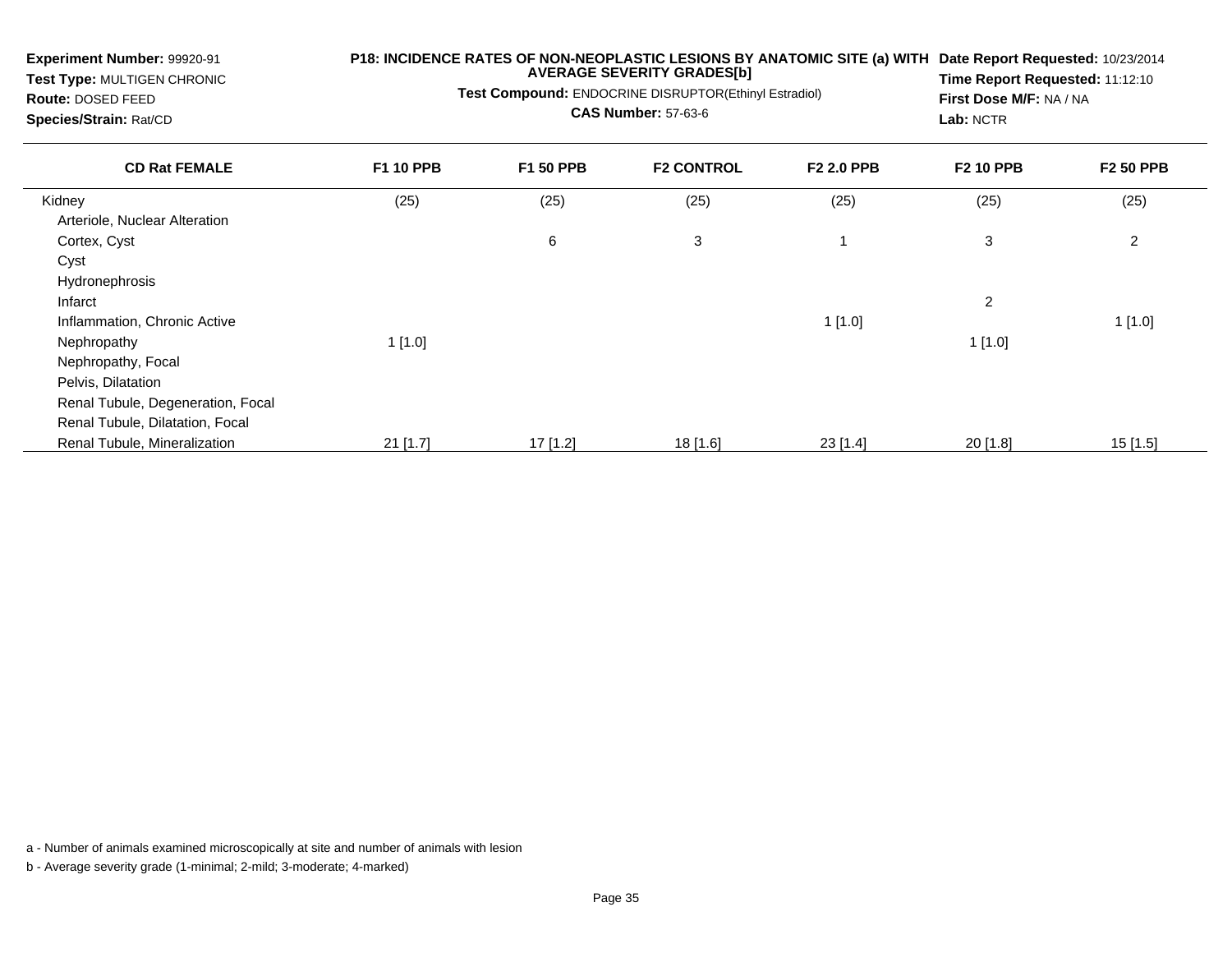| Experiment Number: 99920-91                 |                   | <b>AVERAGE SEVERITY GRADES[b]</b>                     | P18: INCIDENCE RATES OF NON-NEOPLASTIC LESIONS BY ANATOMIC SITE (a) WITH Date Report Requested: 10/23/2014 |                                   |                                 |                         |  |  |
|---------------------------------------------|-------------------|-------------------------------------------------------|------------------------------------------------------------------------------------------------------------|-----------------------------------|---------------------------------|-------------------------|--|--|
| Test Type: MULTIGEN CHRONIC                 |                   | Test Compound: ENDOCRINE DISRUPTOR(Ethinyl Estradiol) |                                                                                                            |                                   | Time Report Requested: 11:12:10 |                         |  |  |
| Route: DOSED FEED<br>Species/Strain: Rat/CD |                   |                                                       | <b>CAS Number: 57-63-6</b>                                                                                 |                                   | Lab: NCTR                       | First Dose M/F: NA / NA |  |  |
|                                             |                   |                                                       |                                                                                                            |                                   |                                 |                         |  |  |
| <b>CD Rat FEMALE</b>                        | <b>F3 CONTROL</b> | <b>F3/2PPB TO CTRL</b>                                |                                                                                                            | F3/10PPB TO CTRL F3/50PPB TO CTRL | <b>F4 CONTROL</b>               | <b>F4/2PPB TO CTRL</b>  |  |  |
| <b>Disposition Summary</b>                  |                   |                                                       |                                                                                                            |                                   |                                 |                         |  |  |
| <b>Animals Initially In Study</b>           | 25                | 25                                                    | 25                                                                                                         | 25                                | 25                              | 25                      |  |  |
| <b>Early Deaths</b>                         |                   |                                                       |                                                                                                            |                                   |                                 |                         |  |  |
| <b>Survivors</b>                            |                   |                                                       |                                                                                                            |                                   |                                 |                         |  |  |
| <b>Natural Death</b>                        |                   |                                                       |                                                                                                            |                                   |                                 |                         |  |  |
| <b>Terminal Sacrifice</b>                   | 25                | 25                                                    | 25                                                                                                         | 25                                | 25                              | 25                      |  |  |
| <b>Animals Examined Microscopically</b>     | 25                | 25                                                    | 25                                                                                                         | 25                                | 25                              | 25                      |  |  |
| ALIMENTARY SYSTEM                           |                   |                                                       |                                                                                                            |                                   |                                 |                         |  |  |
| Esophagus                                   | (0)               | (0)                                                   | (0)                                                                                                        | (0)                               | (0)                             | (0)                     |  |  |
| Intestine Small, Ileum                      | (0)               | (0)                                                   | (0)                                                                                                        | (0)                               | (0)                             | (0)                     |  |  |
| Peyers Patch, Hyperplasia, Lymphoid         |                   |                                                       |                                                                                                            |                                   |                                 |                         |  |  |
| Intestine Small, Jejunum                    | (0)               | (1)                                                   | (0)                                                                                                        | (0)                               | (0)                             | (0)                     |  |  |
| Peyers Patch, Hyperplasia                   |                   | 1[1.0]                                                |                                                                                                            |                                   |                                 |                         |  |  |
| Liver                                       | (25)              | (0)                                                   | (0)                                                                                                        | (25)                              | (25)                            | (0)                     |  |  |
| Basophilic Focus, Multiple                  |                   |                                                       |                                                                                                            |                                   |                                 |                         |  |  |
| Clear Cell Focus                            |                   |                                                       |                                                                                                            |                                   |                                 |                         |  |  |
| Developmental Malformation                  | $\mathbf{1}$      |                                                       |                                                                                                            |                                   | $\mathbf{1}$                    |                         |  |  |
| Fatty Change, Focal                         |                   |                                                       |                                                                                                            |                                   |                                 |                         |  |  |
| Hepatodiaphragmatic Nodule                  |                   |                                                       |                                                                                                            |                                   |                                 |                         |  |  |
| Infiltration Cellular, Mast Cell, Focal     |                   |                                                       |                                                                                                            |                                   |                                 |                         |  |  |
| Inflammation, Chronic                       |                   |                                                       |                                                                                                            |                                   |                                 |                         |  |  |
| Inflammation, Chronic Active                |                   |                                                       |                                                                                                            | 2[1.0]                            |                                 |                         |  |  |
| Proliferation Connective Tissue, Focal      |                   |                                                       |                                                                                                            |                                   |                                 |                         |  |  |
| Pancreas                                    | (0)               | (0)                                                   | (0)                                                                                                        | (0)                               | (0)                             | (0)                     |  |  |
| CARDIOVASCULAR SYSTEM                       |                   |                                                       |                                                                                                            |                                   |                                 |                         |  |  |
| <b>Blood Vessel</b>                         | (0)               | (0)                                                   | (0)                                                                                                        | (0)                               | (0)                             | (0)                     |  |  |
| Heart                                       | (0)               | (0)                                                   | (0)                                                                                                        | (0)                               | (0)                             | (0)                     |  |  |
|                                             |                   |                                                       |                                                                                                            |                                   |                                 |                         |  |  |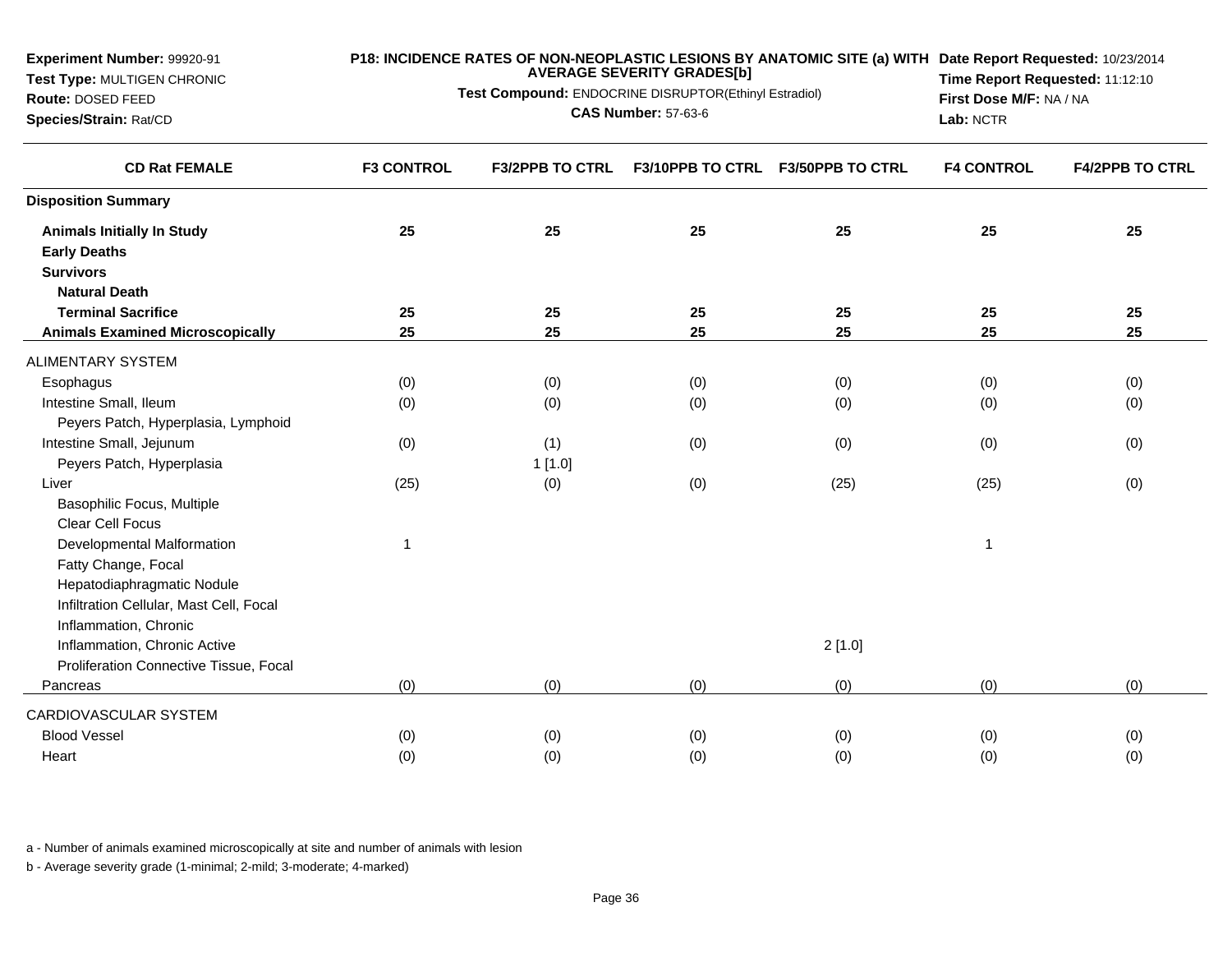| Experiment Number: 99920-91<br>Test Type: MULTIGEN CHRONIC          |                   | <b>AVERAGE SEVERITY GRADES[b]</b>                                                   | P18: INCIDENCE RATES OF NON-NEOPLASTIC LESIONS BY ANATOMIC SITE (a) WITH Date Report Requested: 10/23/2014<br>Time Report Requested: 11:12:10<br>First Dose M/F: NA / NA<br>Lab: NCTR |                                   |                   |                        |
|---------------------------------------------------------------------|-------------------|-------------------------------------------------------------------------------------|---------------------------------------------------------------------------------------------------------------------------------------------------------------------------------------|-----------------------------------|-------------------|------------------------|
| Route: DOSED FEED<br>Species/Strain: Rat/CD<br><b>CD Rat FEMALE</b> |                   | Test Compound: ENDOCRINE DISRUPTOR(Ethinyl Estradiol)<br><b>CAS Number: 57-63-6</b> |                                                                                                                                                                                       |                                   |                   |                        |
|                                                                     | <b>F3 CONTROL</b> | <b>F3/2PPB TO CTRL</b>                                                              |                                                                                                                                                                                       | F3/10PPB TO CTRL F3/50PPB TO CTRL | <b>F4 CONTROL</b> | <b>F4/2PPB TO CTRL</b> |
| <b>ENDOCRINE SYSTEM</b>                                             |                   |                                                                                     |                                                                                                                                                                                       |                                   |                   |                        |
| <b>Adrenal Cortex</b>                                               | (25)              | (0)                                                                                 | (0)                                                                                                                                                                                   | (25)                              | (25)              | (0)                    |
| <b>Accessory Adrenal Cortical Nodule</b>                            |                   |                                                                                     |                                                                                                                                                                                       |                                   |                   |                        |
| Hypertrophy, Focal                                                  |                   |                                                                                     |                                                                                                                                                                                       |                                   |                   |                        |
| Unilateral, Accessory Adrenal Cortical<br>Nodule <sup>®</sup>       |                   |                                                                                     |                                                                                                                                                                                       |                                   |                   |                        |
| Adrenal Medulla                                                     | (25)              | (0)                                                                                 | (0)                                                                                                                                                                                   | (25)                              | (25)              | (0)                    |
| <b>Pituitary Gland</b>                                              | (25)              | (0)                                                                                 | (0)                                                                                                                                                                                   | (25)                              | (25)              | (0)                    |
| Cyst                                                                | $\overline{2}$    |                                                                                     |                                                                                                                                                                                       |                                   |                   |                        |
| <b>Thyroid Gland</b>                                                | (25)              | (0)                                                                                 | (0)                                                                                                                                                                                   | (25)                              | (25)              | (0)                    |
| Bilateral, Keratin Cyst                                             |                   |                                                                                     |                                                                                                                                                                                       |                                   | $\mathbf{1}$      |                        |
| Ectopic Thymus                                                      |                   |                                                                                     |                                                                                                                                                                                       |                                   |                   |                        |
| Keratin Cyst                                                        |                   |                                                                                     |                                                                                                                                                                                       | $\overline{2}$                    | $\mathbf{1}$      |                        |
| <b>Ultimobranchial Cyst</b>                                         |                   |                                                                                     |                                                                                                                                                                                       |                                   |                   |                        |
| <b>GENERAL BODY SYSTEM</b><br>None                                  |                   |                                                                                     |                                                                                                                                                                                       |                                   |                   |                        |
| <b>GENITAL SYSTEM</b>                                               |                   |                                                                                     |                                                                                                                                                                                       |                                   |                   |                        |
| <b>Clitoral Gland</b>                                               | (0)               | (3)                                                                                 | (0)                                                                                                                                                                                   | (0)                               | (3)               | (0)                    |
| Abscess                                                             |                   |                                                                                     |                                                                                                                                                                                       |                                   |                   |                        |
| Cyst                                                                |                   |                                                                                     |                                                                                                                                                                                       |                                   |                   |                        |
| Distended                                                           |                   | $\mathbf 1$                                                                         |                                                                                                                                                                                       |                                   | 3                 |                        |
| Inflammation, Chronic                                               |                   |                                                                                     |                                                                                                                                                                                       |                                   |                   |                        |
| Inflammation, Chronic Active                                        |                   | 3[2.7]                                                                              |                                                                                                                                                                                       |                                   | 3[3.0]            |                        |
| Ovary                                                               | (25)              | (25)                                                                                | (24)                                                                                                                                                                                  | (25)                              | (25)              | (25)                   |
| Asynchrony                                                          |                   |                                                                                     |                                                                                                                                                                                       |                                   |                   |                        |
| Corpus Luteum, Cyst                                                 | $\mathbf{1}$      |                                                                                     |                                                                                                                                                                                       |                                   |                   |                        |
| Corpus Luteum, Depletion                                            |                   |                                                                                     |                                                                                                                                                                                       |                                   |                   |                        |
| Cyst                                                                | $\overline{2}$    |                                                                                     |                                                                                                                                                                                       |                                   | $\overline{a}$    | $\mathbf{1}$           |
|                                                                     |                   |                                                                                     |                                                                                                                                                                                       |                                   |                   |                        |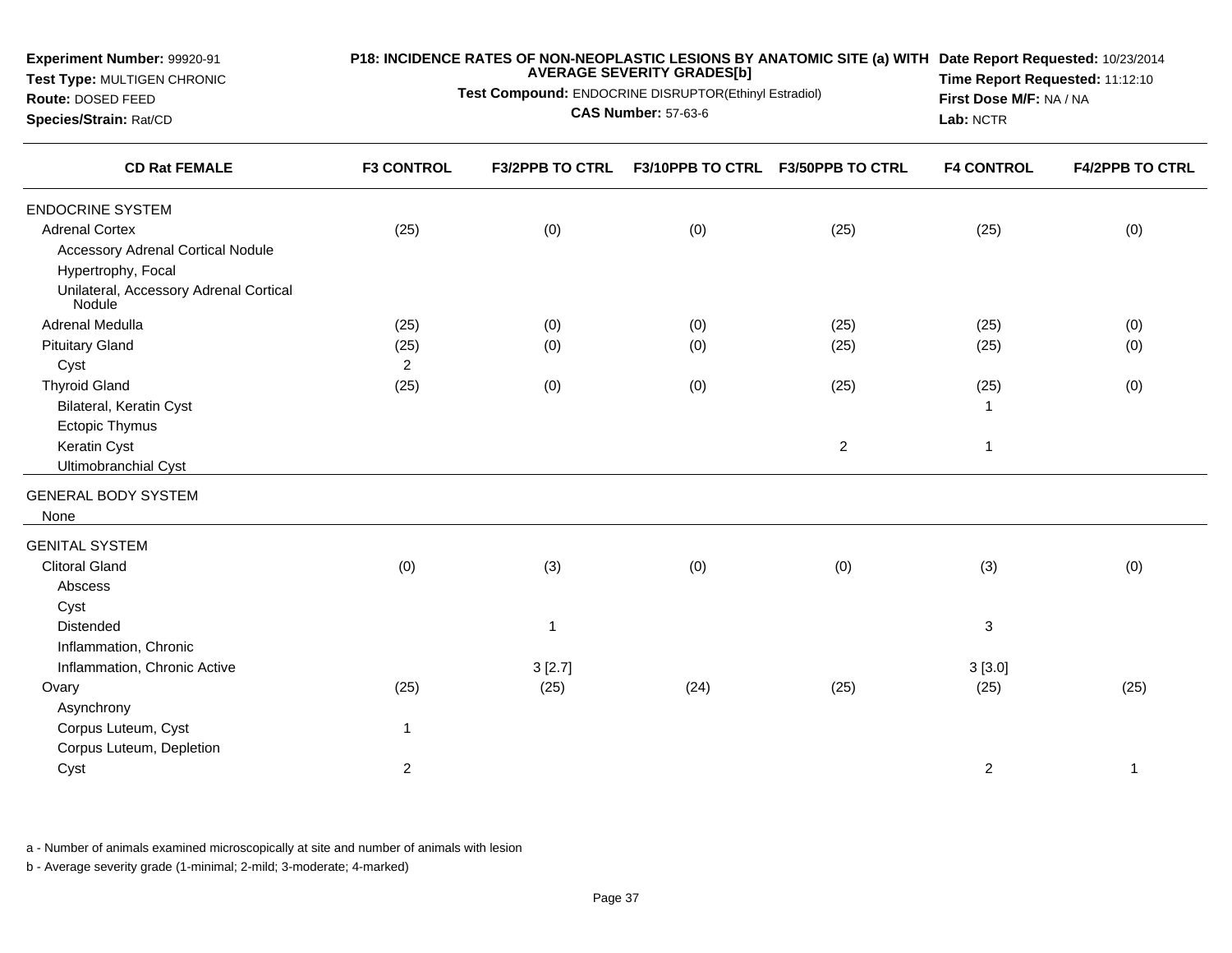**Test Type:** MULTIGEN CHRONIC

**Route:** DOSED FEED**Species/Strain:** Rat/CD

## **P18: INCIDENCE RATES OF NON-NEOPLASTIC LESIONS BY ANATOMIC SITE (a) WITH AVERAGE SEVERITY GRADES[b] Date Report Requested:** 10/23/2014

**Test Compound:** ENDOCRINE DISRUPTOR(Ethinyl Estradiol)

**CAS Number:** 57-63-6

**Time Report Requested:** 11:12:10**First Dose M/F:** NA / NA**Lab:** NCTR

| <b>CD Rat FEMALE</b>        | <b>F3 CONTROL</b> | <b>F3/2PPB TO CTRL</b> |                           | F3/10PPB TO CTRL F3/50PPB TO CTRL | <b>F4 CONTROL</b> | <b>F4/2PPB TO CTRL</b> |
|-----------------------------|-------------------|------------------------|---------------------------|-----------------------------------|-------------------|------------------------|
| <b>Diestrus</b>             | $10$              | $\boldsymbol{9}$       | $\ensuremath{\mathsf{3}}$ | 4                                 | 6                 | $\overline{7}$         |
| <b>Estrus</b>               | 5                 | $\overline{A}$         | 5                         | 6                                 | $\overline{7}$    | 11                     |
| Follicle, Cyst              |                   |                        |                           |                                   |                   |                        |
| Follicle, Cyst, Multiple    |                   |                        |                           |                                   |                   |                        |
| Hyperplasia, Sertoliform    |                   |                        | 1[1.0]                    |                                   |                   |                        |
| Metestrus                   | 6                 | $\sqrt{5}$             | $\overline{7}$            | 4                                 | 4                 | 3                      |
| Proestrus                   | 4                 | $\overline{7}$         | $\boldsymbol{9}$          | 11                                | 8                 | $\overline{4}$         |
| Rete Ovarii, Dilatation     |                   |                        |                           |                                   |                   |                        |
| Oviduct                     | (25)              | (25)                   | (24)                      | (25)                              | (25)              | (25)                   |
| Mucosa, Hyperplasia         |                   |                        |                           |                                   |                   |                        |
| <b>Uterus</b>               | (25)              | (25)                   | (25)                      | (25)                              | (25)              | (25)                   |
| Cyst                        |                   |                        |                           |                                   |                   |                        |
| <b>Diestrus</b>             | 8                 | $\boldsymbol{9}$       | $\overline{4}$            | $\mathbf{3}$                      | 5                 | $\,6$                  |
| Endometrial GI, Dilatation  |                   |                        |                           |                                   |                   |                        |
| Endometrial GI, Hyperplasia |                   |                        |                           |                                   |                   |                        |
| Estrus                      | 5                 | 4                      | $\,$ 5 $\,$               | 6                                 | 7                 | 11                     |
| Metestrus                   | 8                 | 5                      | $\,6\,$                   | 5                                 | 5                 | 4                      |
| Proestrus                   | 4                 | $\overline{7}$         | 10                        | 11                                | 8                 | $\overline{4}$         |
| Vagina                      | (25)              | (25)                   | (25)                      | (25)                              | (25)              | (25)                   |
| <b>Diestrus</b>             | 10                | 8                      | $\mathbf{3}$              | 4                                 | 5                 | 6                      |
| Epithelium, Hyperplasia     |                   |                        |                           |                                   |                   |                        |
| Estrus                      | 4                 | 4                      | $\overline{7}$            | 5                                 | 8                 | 7                      |
| Metestrus                   | 8                 | 6                      | $\overline{7}$            | $\sqrt{5}$                        | 5                 | 8                      |
| Mucocyte, Hyperplasia       |                   | 1[1.0]                 |                           |                                   |                   |                        |
| Proestrus                   | 3                 | $\overline{7}$         | 8                         | 11                                | $\overline{7}$    | 4                      |
| <b>HEMATOPOIETIC SYSTEM</b> |                   |                        |                           |                                   |                   |                        |
| <b>Bone Marrow</b>          | (25)              | (0)                    | (0)                       | (25)                              | (25)              | (0)                    |
| Pigmentation                | 1[4.0]            |                        |                           |                                   |                   |                        |
| Lymph Node                  | (0)               | (0)                    | (0)                       | (0)                               | (0)               | (0)                    |

a - Number of animals examined microscopically at site and number of animals with lesion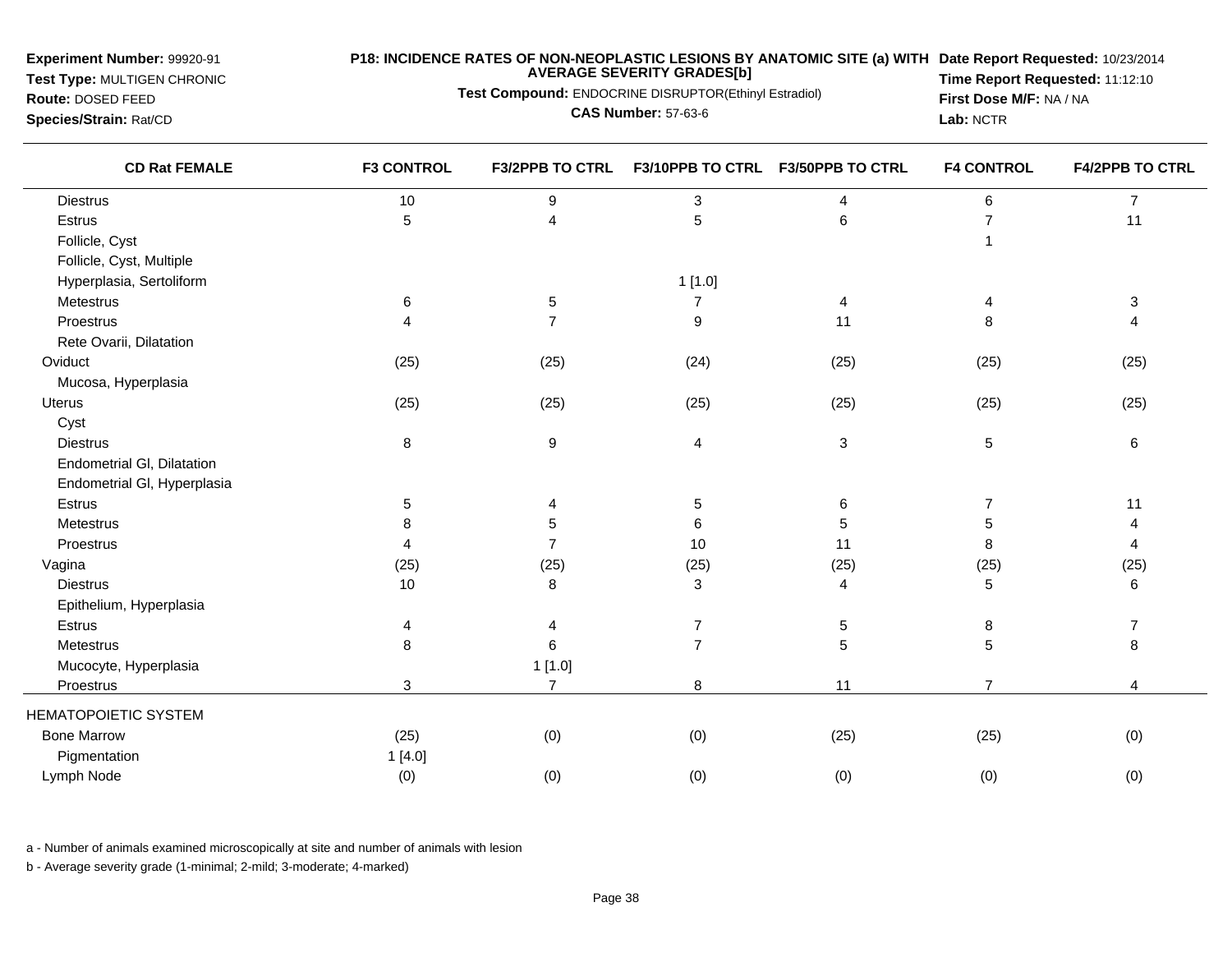**Test Type:** MULTIGEN CHRONIC**Route:** DOSED FEED

**Species/Strain:** Rat/CD

## **P18: INCIDENCE RATES OF NON-NEOPLASTIC LESIONS BY ANATOMIC SITE (a) WITH AVERAGE SEVERITY GRADES[b] Date Report Requested:** 10/23/2014

**Test Compound:** ENDOCRINE DISRUPTOR(Ethinyl Estradiol)

**CAS Number:** 57-63-6

**Time Report Requested:** 11:12:10**First Dose M/F:** NA / NA**Lab:** NCTR

| <b>CD Rat FEMALE</b>         | <b>F3 CONTROL</b> | <b>F3/2PPB TO CTRL</b> |          | F3/10PPB TO CTRL F3/50PPB TO CTRL | <b>F4 CONTROL</b> | <b>F4/2PPB TO CTRL</b> |
|------------------------------|-------------------|------------------------|----------|-----------------------------------|-------------------|------------------------|
| Lymph Node, Mandibular       | (0)               | (0)                    | (0)      | (0)                               | (0)               | (0)                    |
| Spleen                       | (25)              | (0)                    | (0)      | (25)                              | (25)              | (0)                    |
| Congestion                   | 1[3.0]            |                        |          |                                   |                   |                        |
| Fibrosis, Focal              |                   |                        |          |                                   |                   |                        |
| Pigmentation                 | 4[1.3]            |                        |          | 1[2.0]                            |                   |                        |
| Thymus                       | (25)              | (0)                    | (0)      | (25)                              | (25)              | (0)                    |
| <b>INTEGUMENTARY SYSTEM</b>  |                   |                        |          |                                   |                   |                        |
| Mammary Gland                | (25)              | (25)                   | (25)     | (25)                              | (25)              | (25)                   |
| Alveolus, Hyperplasia        | 9[1.7]            | 4[1.8]                 | 11 [1.6] | 9[1.3]                            | $11$ [1.7]        | 14 [1.4]               |
| Lactation                    | $\overline{c}$    | $\overline{1}$         |          |                                   |                   |                        |
| Lobules, Hyperplasia         | 7[1.7]            | 4[1.8]                 | 6[1.3]   | 8[1.5]                            | 4 [1.0]           | 10 [1.3]               |
| Skin                         | (0)               | (0)                    | (0)      | (1)                               | (0)               | (0)                    |
| Hyperkeratosis, Focal        |                   |                        |          |                                   |                   |                        |
| Inflammation, Chronic, Focal |                   |                        |          | 1[2.0]                            |                   |                        |
| MUSCULOSKELETAL SYSTEM       |                   |                        |          |                                   |                   |                        |
| Bone                         | (25)              | (0)                    | (0)      | (25)                              | (25)              | (0)                    |
| NERVOUS SYSTEM               |                   |                        |          |                                   |                   |                        |
| <b>Brain</b>                 | (0)               | (0)                    | (0)      | (0)                               | (0)               | (0)                    |
| <b>RESPIRATORY SYSTEM</b>    |                   |                        |          |                                   |                   |                        |
| Lung                         | (0)               | (0)                    | (0)      | (0)                               | (0)               | (0)                    |
| Trachea                      | (0)               | (0)                    | (0)      | (0)                               | (0)               | (0)                    |
| SPECIAL SENSES SYSTEM        |                   |                        |          |                                   |                   |                        |
| Eye                          | (0)               | (0)                    | (0)      | (0)                               | (0)               | (0)                    |
| Bilateral, Cataract          |                   |                        |          |                                   |                   |                        |
| Cornea, Edema                |                   |                        |          |                                   |                   |                        |
| <b>URINARY SYSTEM</b>        |                   |                        |          |                                   |                   |                        |
| Kidney                       | (25)              | (25)                   | (25)     | (25)                              | (25)              | (25)                   |
|                              |                   |                        |          |                                   |                   |                        |

a - Number of animals examined microscopically at site and number of animals with lesion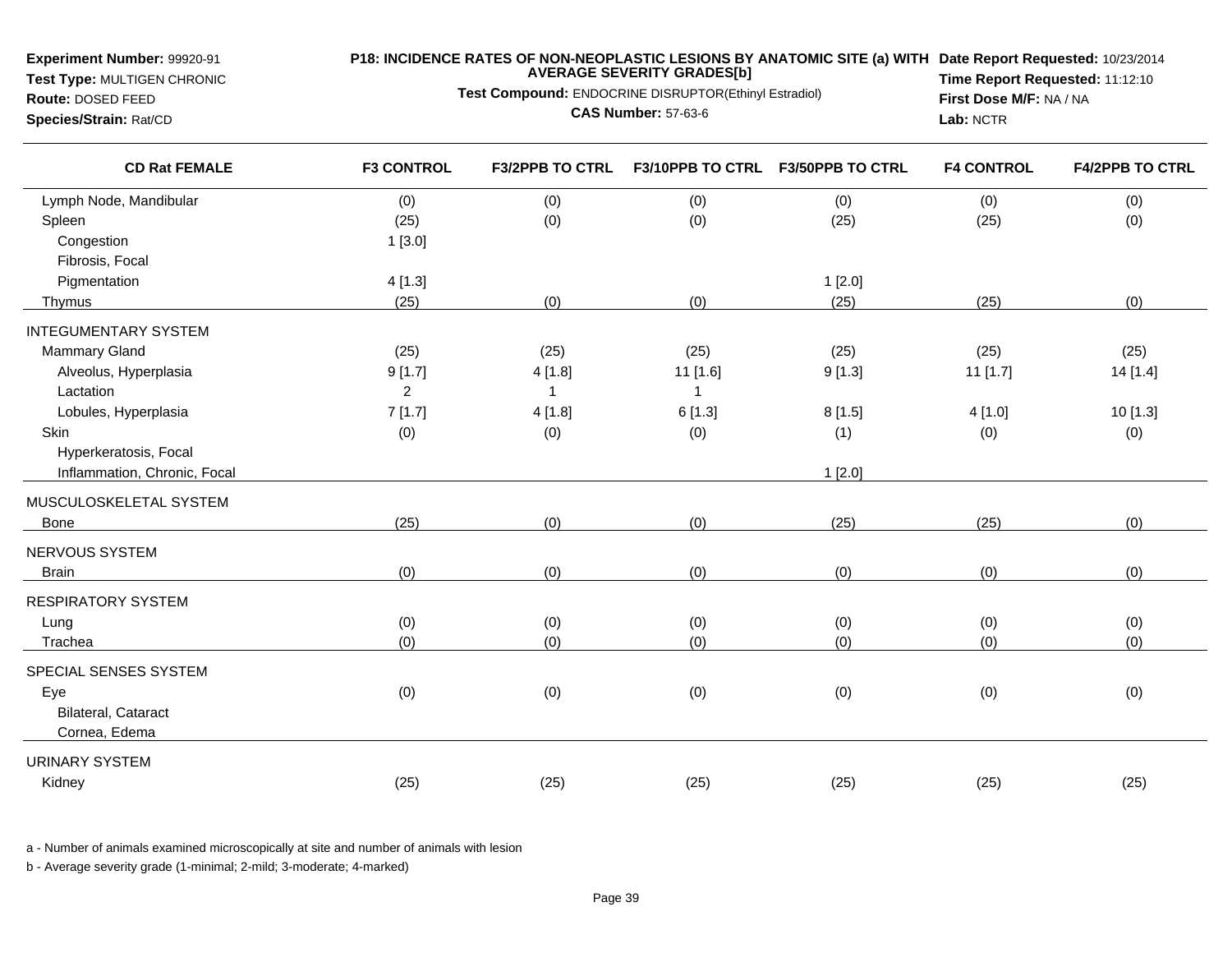| Experiment Number: 99920-91<br><b>Test Type: MULTIGEN CHRONIC</b><br>Route: DOSED FEED<br>Species/Strain: Rat/CD | P18: INCIDENCE RATES OF NON-NEOPLASTIC LESIONS BY ANATOMIC SITE (a) WITH<br><b>AVERAGE SEVERITY GRADES[b]</b><br>Test Compound: ENDOCRINE DISRUPTOR(Ethinyl Estradiol)<br><b>CAS Number: 57-63-6</b> |                        |                         |                         | Date Report Requested: 10/23/2014<br><b>Time Report Requested: 11:12:10</b><br>First Dose M/F: NA / NA<br>Lab: NCTR |                        |
|------------------------------------------------------------------------------------------------------------------|------------------------------------------------------------------------------------------------------------------------------------------------------------------------------------------------------|------------------------|-------------------------|-------------------------|---------------------------------------------------------------------------------------------------------------------|------------------------|
| <b>CD Rat FEMALE</b>                                                                                             | <b>F3 CONTROL</b>                                                                                                                                                                                    | <b>F3/2PPB TO CTRL</b> | <b>F3/10PPB TO CTRL</b> | <b>F3/50PPB TO CTRL</b> | <b>F4 CONTROL</b>                                                                                                   | <b>F4/2PPB TO CTRL</b> |
| Kidney                                                                                                           | (25)                                                                                                                                                                                                 | (25)                   | (25)                    | (25)                    | (25)                                                                                                                | (25)                   |
| Arteriole, Nuclear Alteration                                                                                    |                                                                                                                                                                                                      |                        |                         |                         |                                                                                                                     |                        |
| Cortex, Cyst                                                                                                     | 3                                                                                                                                                                                                    |                        | 3                       | 3                       | $\overline{2}$                                                                                                      |                        |
| Cyst                                                                                                             |                                                                                                                                                                                                      |                        |                         |                         |                                                                                                                     |                        |
| <b>Hydronephrosis</b>                                                                                            |                                                                                                                                                                                                      |                        | 1[1.0]                  |                         |                                                                                                                     |                        |
| Infarct                                                                                                          |                                                                                                                                                                                                      |                        | 2                       |                         |                                                                                                                     |                        |
| Inflammation, Chronic Active                                                                                     |                                                                                                                                                                                                      |                        |                         |                         |                                                                                                                     |                        |
| Nephropathy                                                                                                      |                                                                                                                                                                                                      |                        |                         |                         |                                                                                                                     | 1[1.0]                 |
| Nephropathy, Focal                                                                                               |                                                                                                                                                                                                      |                        |                         | 1[1.0]                  |                                                                                                                     |                        |
| Pelvis, Dilatation                                                                                               |                                                                                                                                                                                                      |                        |                         |                         |                                                                                                                     |                        |
| Renal Tubule, Degeneration, Focal                                                                                |                                                                                                                                                                                                      |                        |                         |                         |                                                                                                                     |                        |
| Renal Tubule, Dilatation, Focal                                                                                  |                                                                                                                                                                                                      |                        |                         |                         |                                                                                                                     |                        |
| Renal Tubule, Mineralization                                                                                     | 19 [1.2]                                                                                                                                                                                             | $19$ [1.3]             | 18 [1.4]                | $14$ [1.1]              | $24$ [1.5]                                                                                                          | 19 [1.3]               |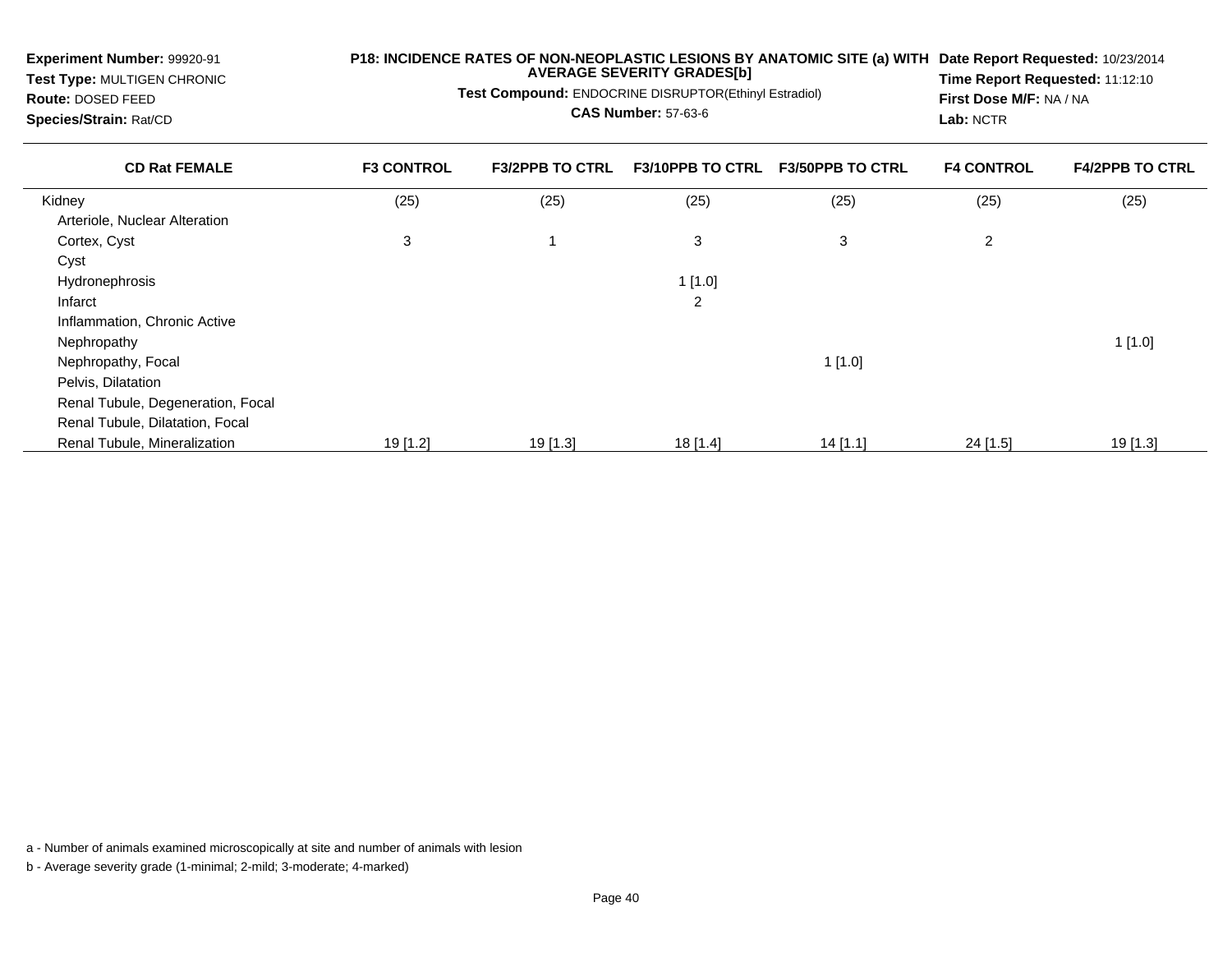**Test Type:** MULTIGEN CHRONIC

**Route:** DOSED FEED**Species/Strain:** Rat/CD

#### **P18: INCIDENCE RATES OF NON-NEOPLASTIC LESIONS BY ANATOMIC SITE (a) WITH AVERAGE SEVERITY GRADES[b] Date Report Requested:** 10/23/2014

**Test Compound:** ENDOCRINE DISRUPTOR(Ethinyl Estradiol)

**CAS Number:** 57-63-6

**Time Report Requested:** 11:12:10**First Dose M/F:** NA / NA**Lab:** NCTR

| <b>CD Rat FEMALE</b>                    | <b>F4/10PPB TO CTR</b> | <b>F4/50PPB TO CTRL</b> |
|-----------------------------------------|------------------------|-------------------------|
| <b>Disposition Summary</b>              |                        |                         |
| <b>Animals Initially In Study</b>       | 26                     | 25                      |
| <b>Early Deaths</b>                     |                        |                         |
| <b>Survivors</b>                        |                        |                         |
| <b>Natural Death</b>                    | 1                      |                         |
| <b>Terminal Sacrifice</b>               | 25                     | 25                      |
| <b>Animals Examined Microscopically</b> | 26                     | 25                      |
| <b>ALIMENTARY SYSTEM</b>                |                        |                         |
| Esophagus                               | (1)                    | (0)                     |
| Intestine Small, Ileum                  | (0)                    | (0)                     |
| Peyers Patch, Hyperplasia, Lymphoid     |                        |                         |
| Intestine Small, Jejunum                | (0)                    | (0)                     |
| Peyers Patch, Hyperplasia               |                        |                         |
| Liver                                   | (1)                    | (25)                    |
| Basophilic Focus, Multiple              |                        |                         |
| <b>Clear Cell Focus</b>                 |                        |                         |
| Developmental Malformation              |                        |                         |
| Fatty Change, Focal                     |                        |                         |
| Hepatodiaphragmatic Nodule              |                        |                         |
| Infiltration Cellular, Mast Cell, Focal |                        |                         |
| Inflammation, Chronic                   |                        |                         |
| Inflammation, Chronic Active            |                        |                         |
| Proliferation Connective Tissue, Focal  |                        |                         |
| Pancreas                                | (1)                    | (0)                     |
| CARDIOVASCULAR SYSTEM                   |                        |                         |
| <b>Blood Vessel</b>                     | (1)                    | (0)                     |
| Heart                                   | (1)                    | (0)                     |

a - Number of animals examined microscopically at site and number of animals with lesion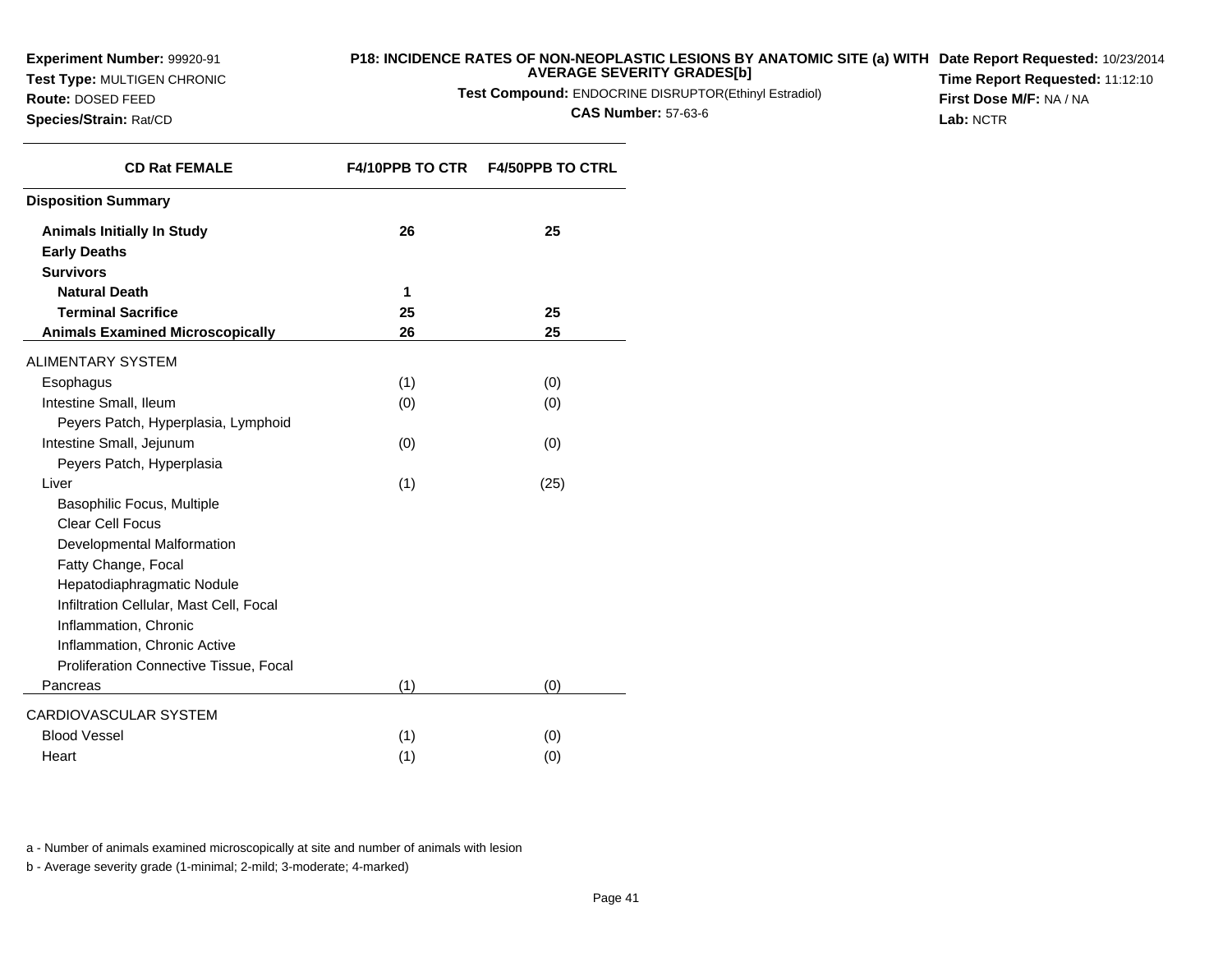**Test Type:** MULTIGEN CHRONIC

## **P18: INCIDENCE RATES OF NON-NEOPLASTIC LESIONS BY ANATOMIC SITE (a) WITH AVERAGE SEVERITY GRADES[b] Date Report Requested:** 10/23/2014

**Test Compound:** ENDOCRINE DISRUPTOR(Ethinyl Estradiol)

**CAS Number:** 57-63-6

**Time Report Requested:** 11:12:10**First Dose M/F:** NA / NA**Lab:** NCTR

**Species/Strain:** Rat/CD

**Route:** DOSED FEED

| <b>CD Rat FEMALE</b>                             |      | F4/10PPB TO CTR    F4/50PPB TO CTRL |
|--------------------------------------------------|------|-------------------------------------|
| <b>ENDOCRINE SYSTEM</b>                          |      |                                     |
| <b>Adrenal Cortex</b>                            | (2)  | (25)                                |
| <b>Accessory Adrenal Cortical Nodule</b>         |      |                                     |
| Hypertrophy, Focal                               |      |                                     |
| Unilateral, Accessory Adrenal Cortical<br>Nodule |      |                                     |
| Adrenal Medulla                                  | (2)  | (25)                                |
| <b>Pituitary Gland</b>                           | (1)  | (25)                                |
| Cyst                                             |      |                                     |
| <b>Thyroid Gland</b>                             | (1)  | (25)                                |
| Bilateral, Keratin Cyst                          |      |                                     |
| <b>Ectopic Thymus</b>                            |      |                                     |
| Keratin Cyst                                     |      | 1                                   |
| Ultimobranchial Cyst                             |      |                                     |
| <b>GENERAL BODY SYSTEM</b><br>None               |      |                                     |
|                                                  |      |                                     |
| <b>GENITAL SYSTEM</b>                            |      |                                     |
| <b>Clitoral Gland</b>                            | (0)  | (0)                                 |
| Abscess                                          |      |                                     |
| Cyst                                             |      |                                     |
| <b>Distended</b>                                 |      |                                     |
| Inflammation, Chronic                            |      |                                     |
| Inflammation, Chronic Active                     |      |                                     |
| Ovary                                            | (26) | (25)                                |
| Asynchrony                                       |      |                                     |
| Corpus Luteum, Cyst                              |      | 1                                   |
| Corpus Luteum, Depletion                         |      |                                     |
| Cyst                                             |      |                                     |

a - Number of animals examined microscopically at site and number of animals with lesion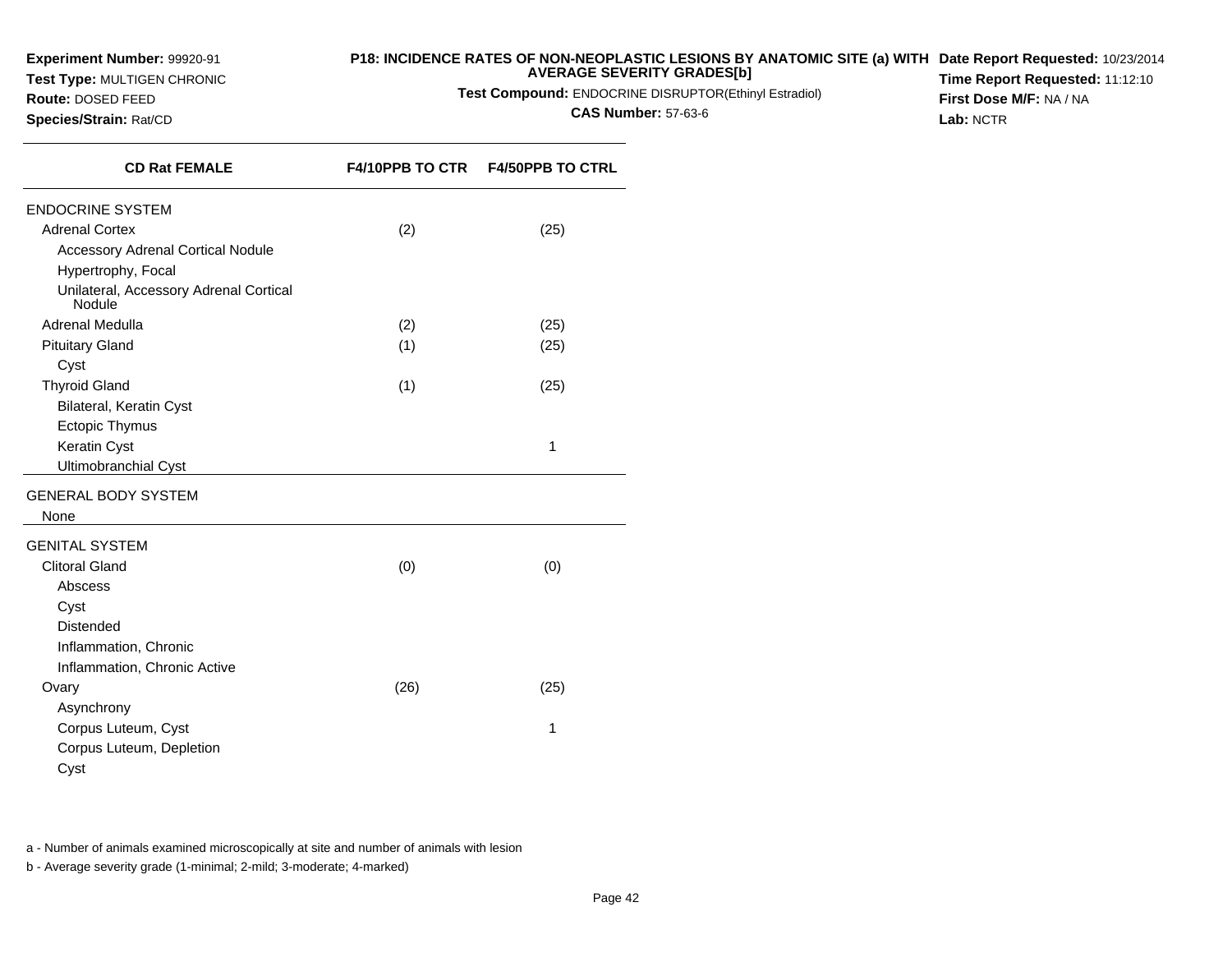**Experiment Number:** 99920-91**Test Type:** MULTIGEN CHRONIC

**Route:** DOSED FEED**Species/Strain:** Rat/CD

#### **P18: INCIDENCE RATES OF NON-NEOPLASTIC LESIONS BY ANATOMIC SITE (a) WITH AVERAGE SEVERITY GRADES[b] Date Report Requested:** 10/23/2014

**Test Compound:** ENDOCRINE DISRUPTOR(Ethinyl Estradiol)

**CAS Number:** 57-63-6

**Time Report Requested:** 11:12:10**First Dose M/F:** NA / NA**Lab:** NCTR

| <b>CD Rat FEMALE</b>        | F4/10PPB TO CTR  | <b>F4/50PPB TO CTRL</b> |
|-----------------------------|------------------|-------------------------|
| <b>Diestrus</b>             | $\boldsymbol{9}$ | 8                       |
| <b>Estrus</b>               | $\overline{2}$   | $\overline{c}$          |
| Follicle, Cyst              |                  | 1                       |
| Follicle, Cyst, Multiple    |                  |                         |
| Hyperplasia, Sertoliform    |                  |                         |
| Metestrus                   | 3                | 6                       |
| Proestrus                   | 12               | 9                       |
| Rete Ovarii, Dilatation     |                  |                         |
| Oviduct                     | (26)             | (25)                    |
| Mucosa, Hyperplasia         |                  |                         |
| Uterus                      | (26)             | (25)                    |
| Cyst                        |                  |                         |
| <b>Diestrus</b>             | $\overline{7}$   | $\overline{7}$          |
| Endometrial GI, Dilatation  |                  |                         |
| Endometrial GI, Hyperplasia |                  |                         |
| <b>Estrus</b>               | $\overline{2}$   | $\overline{2}$          |
| <b>Metestrus</b>            | 5                | $\overline{7}$          |
| Proestrus                   | 12               | 9                       |
| Vagina                      | (26)             | (25)                    |
| <b>Diestrus</b>             | $\overline{7}$   | $\overline{7}$          |
| Epithelium, Hyperplasia     |                  |                         |
| <b>Estrus</b>               | 4                | 5                       |
| <b>Metestrus</b>            | 5                | 5                       |
| Mucocyte, Hyperplasia       |                  |                         |
| Proestrus                   | 10               | 8                       |
| <b>HEMATOPOIETIC SYSTEM</b> |                  |                         |
| <b>Bone Marrow</b>          | (1)              | (25)                    |
| Pigmentation                |                  |                         |
| Lymph Node                  | (1)              | (0)                     |

a - Number of animals examined microscopically at site and number of animals with lesion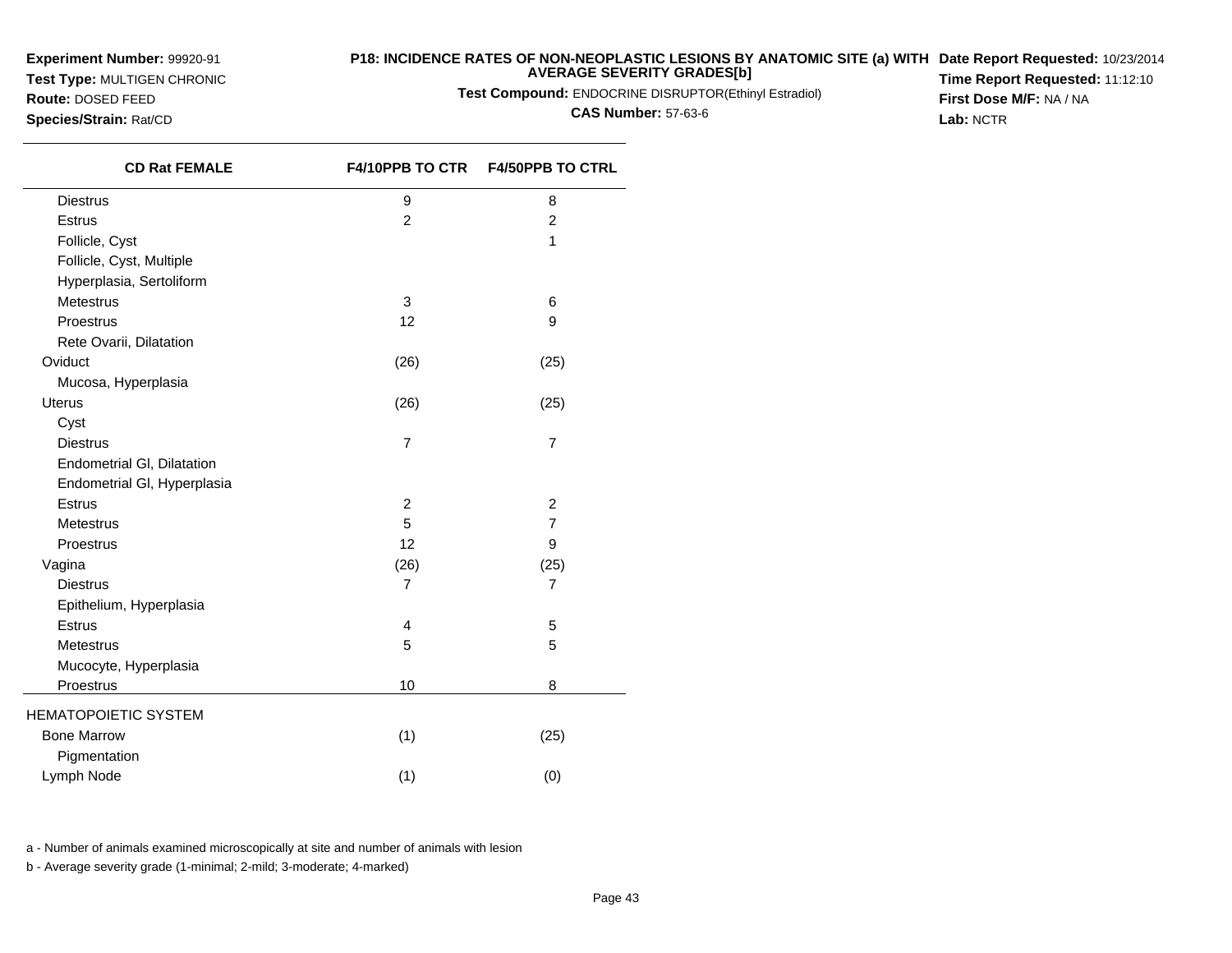# **Test Type:** MULTIGEN CHRONIC

# **Route:** DOSED FEED

**P18: INCIDENCE RATES OF NON-NEOPLASTIC LESIONS BY ANATOMIC SITE (a) WITH AVERAGE SEVERITY GRADES[b] Date Report Requested:** 10/23/2014

**Test Compound:** ENDOCRINE DISRUPTOR(Ethinyl Estradiol)

**CAS Number:** 57-63-6

**Time Report Requested:** 11:12:11**First Dose M/F:** NA / NA**Lab:** NCTR

**Species/Strain:** Rat/CD

| <b>CD Rat FEMALE</b>         | <b>F4/10PPB TO CTR</b> | <b>F4/50PPB TO CTRL</b> |
|------------------------------|------------------------|-------------------------|
| Lymph Node, Mandibular       | (1)                    | (0)                     |
| Spleen                       | (2)                    | (25)                    |
| Congestion                   |                        |                         |
| Fibrosis, Focal              |                        |                         |
| Pigmentation                 |                        |                         |
| Thymus                       | (1)                    | (25)                    |
| <b>INTEGUMENTARY SYSTEM</b>  |                        |                         |
| Mammary Gland                | (26)                   | (25)                    |
| Alveolus, Hyperplasia        | 7[1.1]                 | 9[1.4]                  |
| Lactation                    |                        |                         |
| Lobules, Hyperplasia         | 2[1.5]                 | 4[1.3]                  |
| Skin                         | (1)                    | (0)                     |
| Hyperkeratosis, Focal        |                        |                         |
| Inflammation, Chronic, Focal |                        |                         |
| MUSCULOSKELETAL SYSTEM       |                        |                         |
| <b>Bone</b>                  | (1)                    | (25)                    |
| NERVOUS SYSTEM               |                        |                         |
| <b>Brain</b>                 | (1)                    | (0)                     |
| <b>RESPIRATORY SYSTEM</b>    |                        |                         |
| Lung                         | (1)                    | (0)                     |
| Trachea                      | (1)                    | (0)                     |
| SPECIAL SENSES SYSTEM        |                        |                         |
| Eye                          | (0)                    | (0)                     |
| Bilateral, Cataract          |                        |                         |
| Cornea, Edema                |                        |                         |
| <b>URINARY SYSTEM</b>        |                        |                         |
| Kidney                       | (26)                   | (25)                    |

a - Number of animals examined microscopically at site and number of animals with lesion